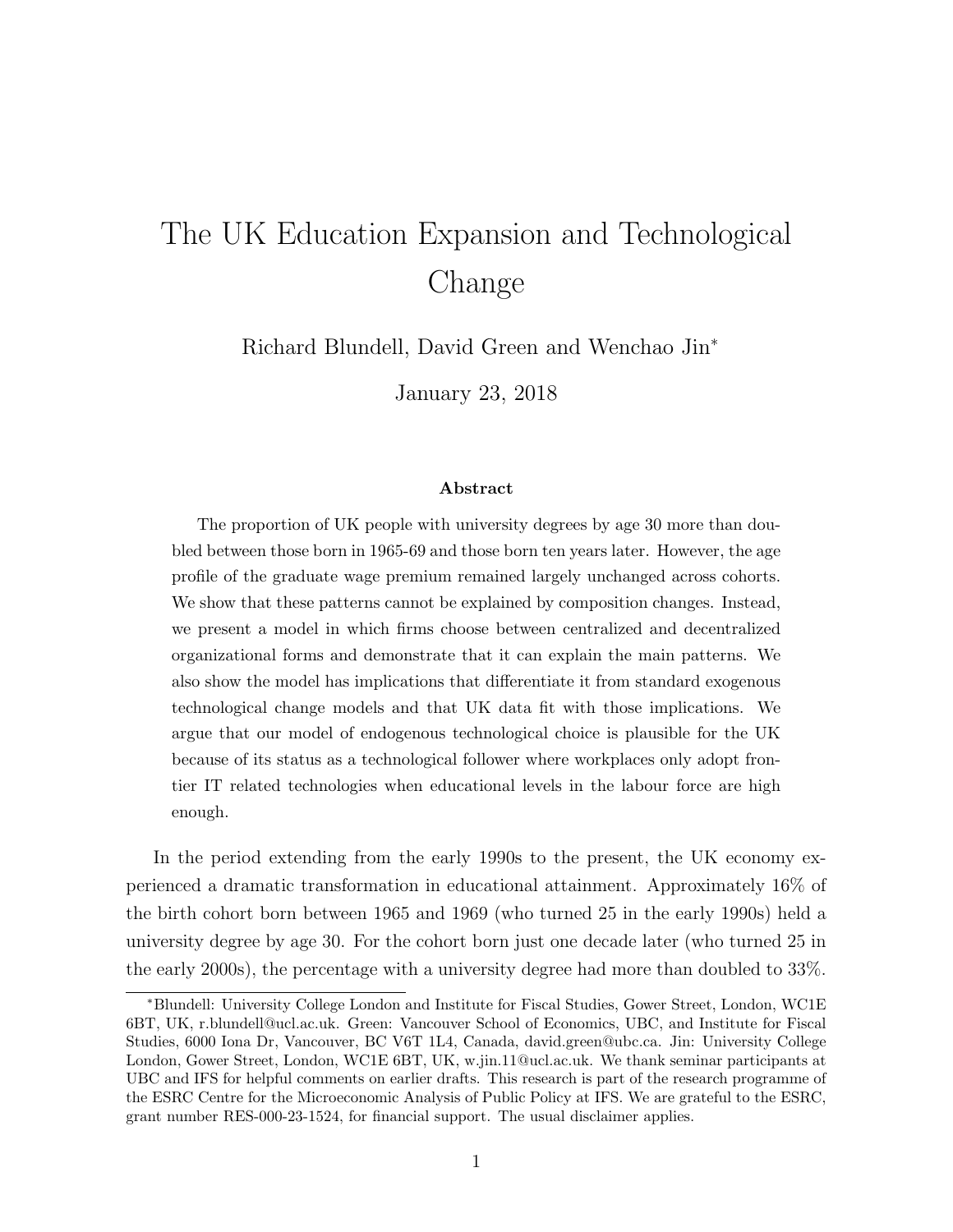In this paper we examine the impact of that increase on the UK labour market, using our findings as a basis for contributing to the ongoing discussion about the interaction of educational attainment and technological change.

There is a strong consensus among economists that the Information Technology (IT) revolution has played a central role in determining wage and employment outcomes in many economies in the last four decades and that the effects of education should be viewed in conjunction with that revolution (see [Acemoglu and Autor](#page-50-0) [\(2011\)](#page-50-0) for a comprehensive review of the literature on these topics). Most famously, changes in the wage distribution have been described as a race between skill-biased demand shifts emanating from IT innovations and increases in skills generated by changes in education levels [\(Goldin and Katz,](#page-52-0) [2008\)](#page-52-0). The core idea underlying this consensus is that the new technologies are complementary with skills. Intertwined with the broad literature on the effects of technology on the wage structure in general is a literature on skills, IT, and the organizational structure of the firm (e.g., [Bresnahan et al.](#page-51-0) [\(1999\)](#page-51-0); [Caroli and Van Reenen](#page-51-1) [\(2001\)](#page-51-1); [Bloom et al.](#page-51-2) [\(2014\)](#page-51-2)). This literature seeks to look inside the 'black box' of the firm to understand how skills complement IT, and its main message is that IT, by altering information flows and communications within firms, implies a shift in the optimal organization of the firm toward a form that is more decentralized and flexible. Decisions, information transfer, and co-ordination of tasks happen throughout the organization instead of through top-down direction as in the previous Taylorist form. The shift in organizational form is the channel through which more educated workers benefit from the broad technological change since human capital investment gives workers greater ability to deal with increased change and decision making and makes them relatively more productive in the new environment. On the other side of the ledger, a large literature on polarization argues that IT replaces routine tasks to the detriment of less educated workers [\(Acemoglu and Autor](#page-50-0) [\(2011\)](#page-50-0)). Our approach, both theoretically and empirically, incorporates both the decentralization and routinization elements of the IT revolution and how they intersect with educational change.

Much of the empirical work and the clear majority of the theorizing on the interaction of education and technological change has been done on the US economy. However, there are good reasons to believe that the US is the technological leader in this period and, because of that, may exhibit special relationships between technological change and education that do not apply even to other advanced economies. Given this, we view the UK educational expansion as an opportunity to study the relationship between education and technological change in a technological follower, as we believe the UK has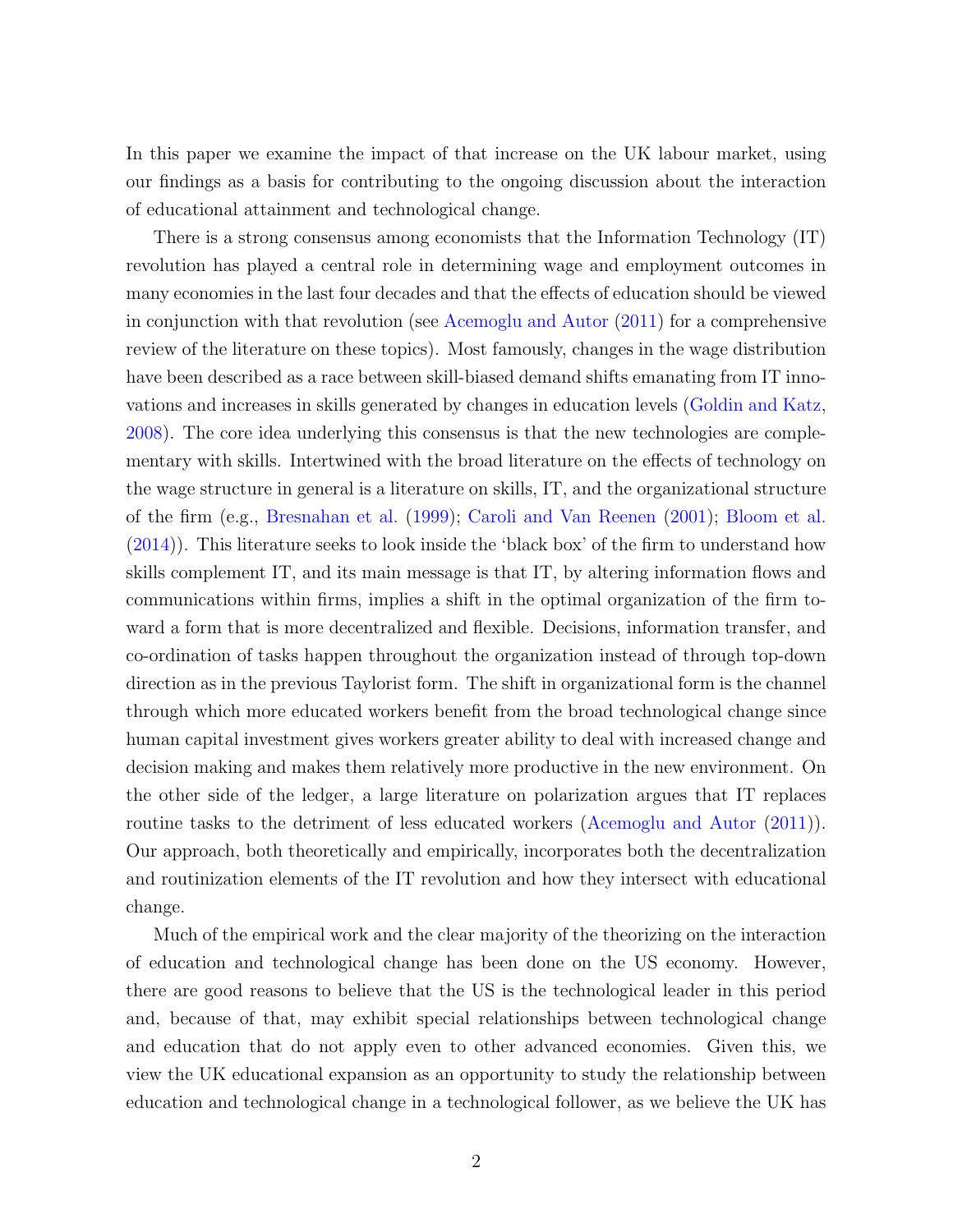been in terms of skill biased technologies and firm organizational forms. We will argue that taking this perspective has an impact on which model of technological change and education one adopts. In particular, we argue for a model in which firms choose among existing technologies rather than one in which new invention is the focus. Our claim is that these models provide a natural explanation for a remarkable fact for the UK: that its very substantial increase in education level was accompanied by no change in the university-high school wage differential. We present a model that captures this fact but also has further testable implications that we show are supported in the data.

Our key message is that technological change is not one size fits all. Many papers look for evidence of the importance of technological change in common movements in the relation between educational attainment and wage differentials across countries. The argument being that if new technologies are accessible in all developed countries then, conditional on mediation through relative skill supply shifts, it should act as a common force showing up in the same way in all developed countries. In contrast, differential movements in the combination of educational attainment and skill based wage differentials across countries is taken as evidence of the impact of other, non-technological factors (e.g., [Caroli and Van Reenen](#page-51-1) [\(2001\)](#page-51-1)'s examination of French and English data or [Anton](#page-50-1)[cyzk et al.](#page-50-1) [\(2010\)](#page-50-1)'s 2010 assessment of education and wage movements in the Germany and the US). In contrast, we argue that the same changes in factor supplies interacting with the same technology can dictate quite different wage outcomes for two countries depending on whether they are leaders or followers in the adoption of that technology.

The paper proceeds in seven sections not including the introduction. In the first section, we provide a brief overview of different models of technological change and educational attainment as well as setting out our argument that the US has been a technological leader and the UK a follower in recent decades. In the second section, we establish the core patterns for the UK, relying largely on Labour Force Survey (LFS) data between 1992 and 2014. We present our results at the birth cohort level, finding that when we control for a common age profile, the education wage differentials are flat across the 1965-69 through 1975-79 birth cohorts. We find some decline in the post-1980 birth cohorts - those entering the labour market in the mid-2000s - a point to which we return when considering explanations. Note that the period investigated in the paper is after the period when the BA-HS wage differential in the UK increased substantially [\(Machin and McNally,](#page-53-0) [2007\)](#page-53-0). Our goal in the third section is to demonstrate that both the size of the educational change and the lack of movement in the wage differential are real: they cannot be explained as, for example, declines in the actual wage differential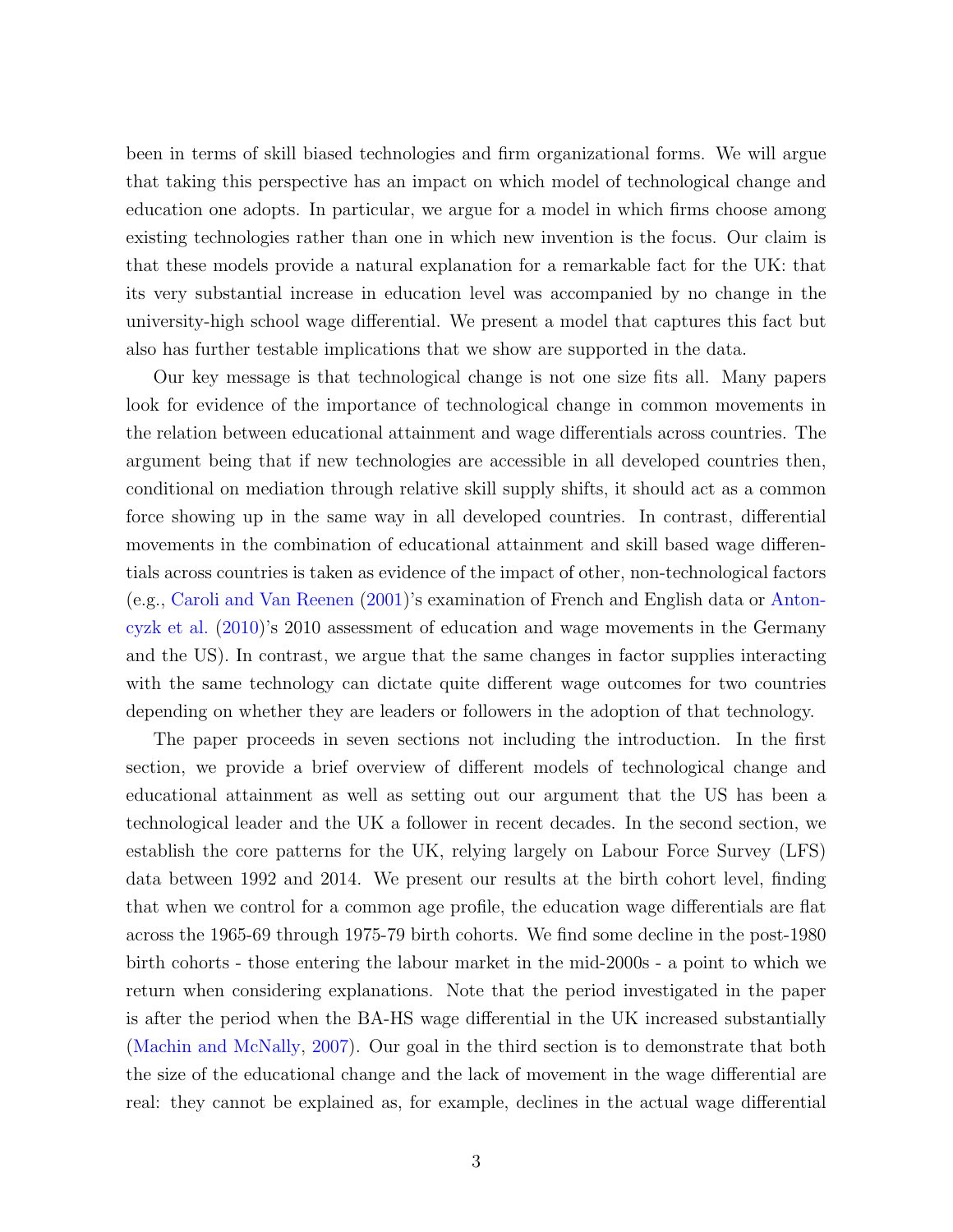that are masked by changes in composition. We consider compositional changes related to increases in the female participation rate, the shift toward more advanced university degrees over time, and the substantial increase in immigration. We also consider changes in unobserved abilities within educational categories that one might expect to arise as part of the substantial increase in the proportion of a given birth cohort who have a university degree. We assess this possibility by adopting different assumptions about who constituted the increased degree holders in a bounding exercise. Under an hierarchical ability model, we show that bounds on movements in the education differential continue to point to at most small changes in the education differential between the 1965-69 and 1975-79 cohorts.

In the fourth section, we set out a model of technological change which focuses on the role of decentralization of decisions and information. The model is a variant of models in [Rosen](#page-53-1) [\(1978\)](#page-53-1) and [Borghans and ter Weel](#page-51-3) [\(2005\)](#page-51-3) and, as in the latter paper, incorporates technological change that induces polarization. Interestingly, in addition to the destruction of middle paying occupations, which is the commonly discussed form of polarization, the model implies that an additional type of polarization can arise with an increase in the relative supply of skilled workers: one in which more and more of the top end management tasks are done by the more educated while the less educated are relegated to the bottom end tasks [\(Acemoglu and Autor](#page-50-0) [\(2011\)](#page-50-0)). The model is one of technological choice in which firms use skilled and unskilled labour and choose between an older, centralized mode of operation and a newer, decentralized mode. The model endogenously generates an unchanging skilled-unskilled wage ratio. This was the point of using this type of model and so that outcome provides no proof of the model's relevance. However, the model also generates testable added implications about the pattern of employment in manager positions for skilled and unskilled workers as the relative supply of skilled workers increases. In addition, the model can account for the seemingly odd pattern of the wage differential declining for the cohorts after the ones with the biggest increases in educational attainment.

We examine these empirical implications of our model in section five. In that section, we also investigate further implications by examining the relationship between the educational composition of the workforce and the extent to which workers feel they control how they do their own work using matched worker-workplace survey data from the UK Workplace and Employer (WERS) data. We show that the regions where the increases in the BA proportion were largest had the greatest uptake of decentralized organizational forms. We establish that this is a causal relationship using an IV strategy using a combi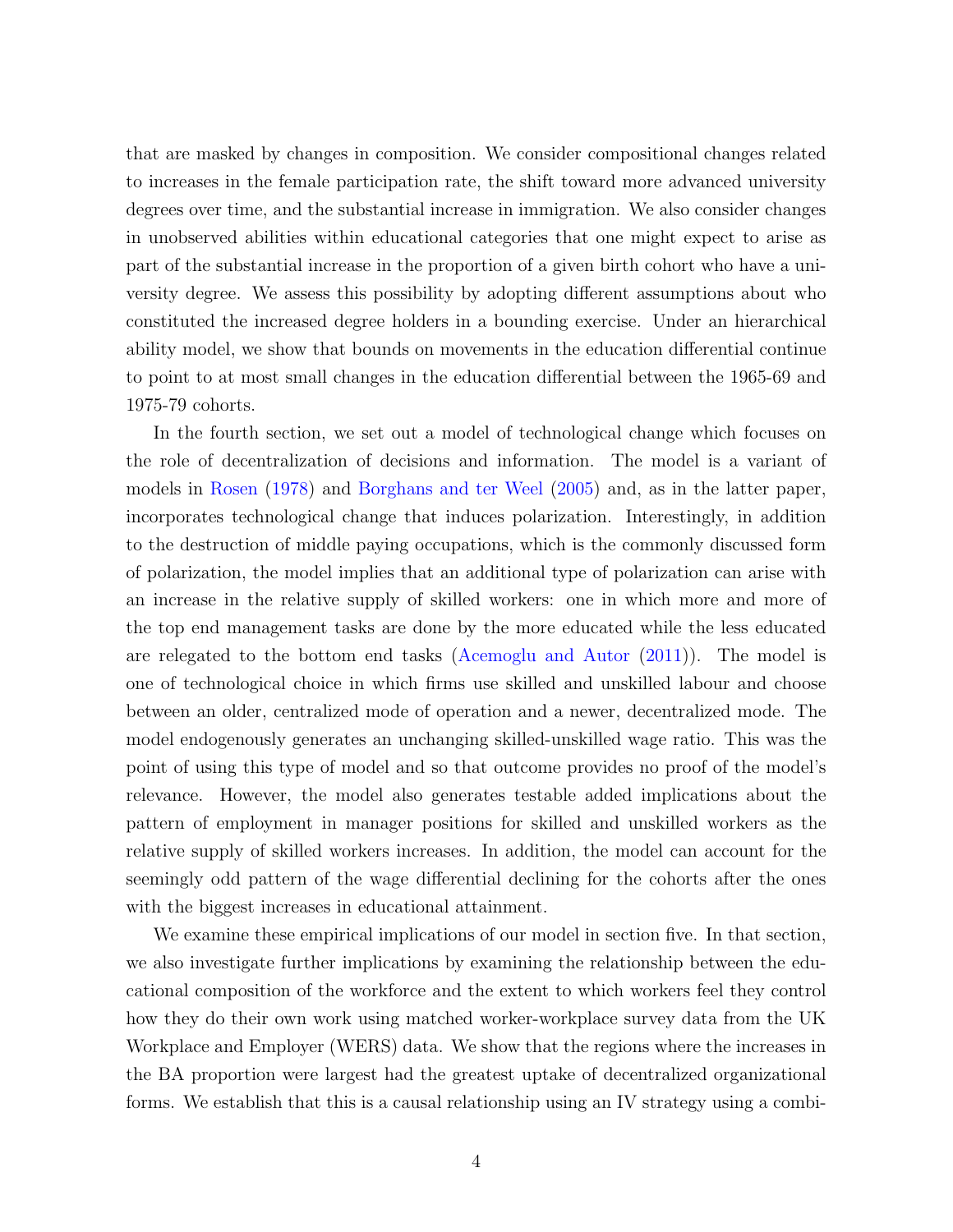nation of parental education and the proportion of the population made up of people born in the cohorts most affected by the educational increase in 1995 (i.e., before the entry of the most affected cohorts into the labour force). We view this as a credible strategy since the validity of the instrument just requires that differences in fertility rates across regions were not driven by changes in firm organizational forms twenty years later. Thus, the data fits with a model in which increased educational attainment induces more and more firms to choose a decentralized organizational form. One interesting implication of the model that is confirmed in this data is that increases in education levels in a region actually induce larger increases in individual decision making among less educated than more educated workers. This arises because under the old, centralized technology, more educated workers were disproportionately managers and were already making their own decisions. It is for the less educated that decentralization is a particularly big revolution.

In section six, we briefly consider competing explanations for the data patterns but argue that they are either rejected by our empirical results or require knife edge assumptions (such as that one requires exogenous skill biased demand shifts that just happen to vary to exactly offset different relative supply shifts in each cohort) which we find hard to justify. The seventh section of the paper contains conclusions.

We are not the first researchers to note the substantial increase in degree-holding in the UK. For example, [Carpentier](#page-51-4) [\(2004\)](#page-51-4) documented the trend in student numbers from 1920 to 2002, showing that it increased sharply around the early 90s. He also showed a reduction in university expenditure per student around the same time. Many other studies have also documented the substantial increase in the share of graduates in the 1990s or across cohorts [OÆLeary and Sloane](#page-53-2) [\(2005\)](#page-53-2); [Walker and Zhu](#page-53-3) [\(2008\)](#page-53-3); [Green and](#page-52-1) [Zhu](#page-52-1) [\(2010\)](#page-52-1); [Devereux and Fan](#page-52-2) [\(2011\)](#page-52-2).

Previous papers have also noted the lack of a reduction in the college wage premium over time or across recent UK cohorts [\(Machin and McNally](#page-53-0) [\(2007\)](#page-53-0); [McIntosh](#page-53-4) [\(2006\)](#page-53-4); [Walker and Zhu](#page-53-3) [\(2008\)](#page-53-3)). However, those papers either appeal to the explanation that there have been offsetting relative demand shifts stemming from exogenous skill biased technical change or do not attempt to explain the lack of change in the relative wages at all. We add to the previous literature, in part, by providing an explanation that does not rely on exogenous skill biased demand shifts that just happen to be the right size to match the change in educational attainment across each possible pair of cohorts. Instead, we present a model in which this pattern arises endogenously, which has ramifications for how we think about the interactions of technological change, factor supplies, and factor demand. We also differ from earlier studies in our explicit emphasis on the firm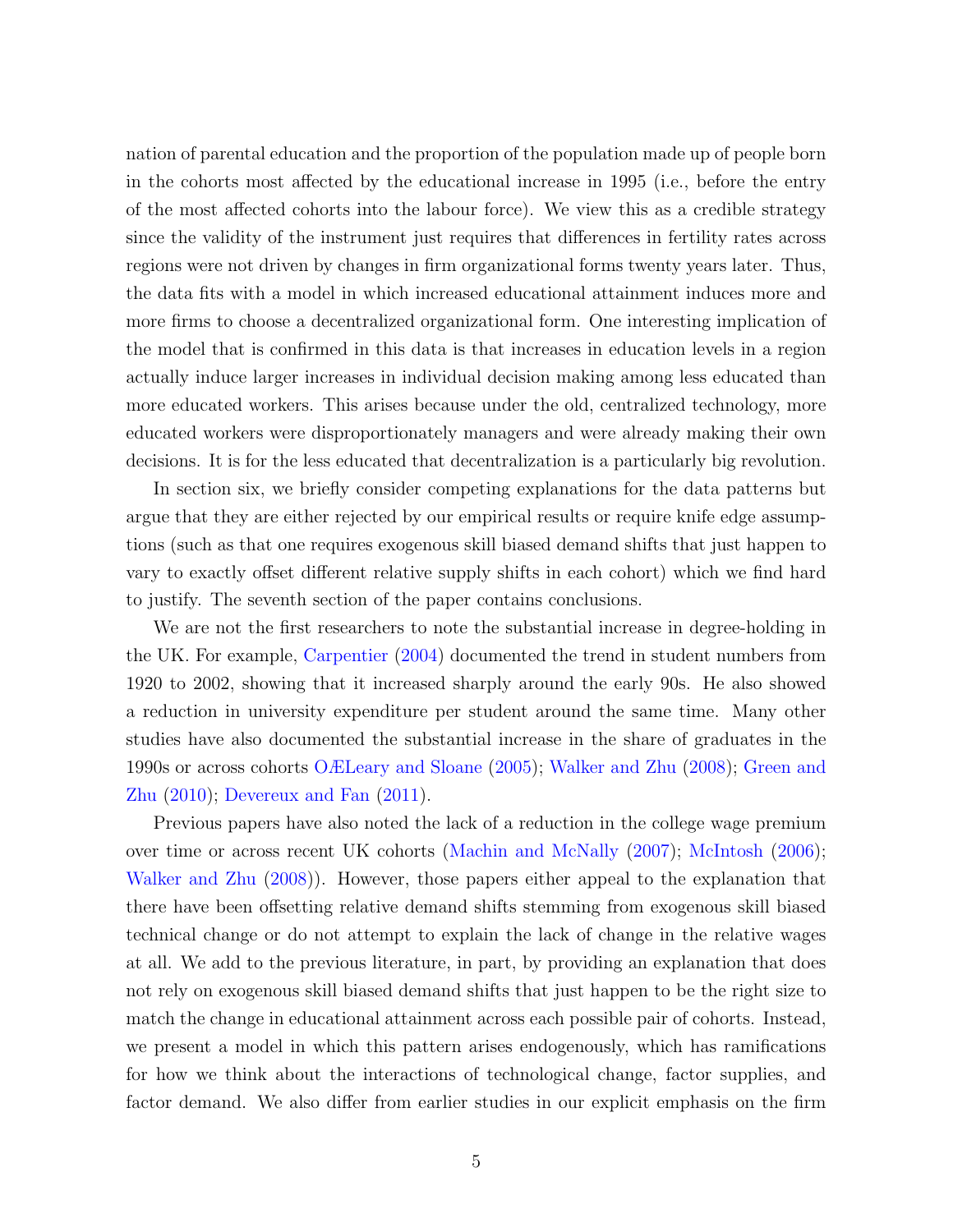organization part of the process - that is where our empirical work focuses. Combined, these give us new insights into how technological change affects economies. Overall, we view studying the UK as an opportunity to examine the impact of education policy on technological adoption and, through it, on wages in the situation that is likely relevant for most countries - being a technological follower.

# 1 Technological Leadership and Models of Technological Change

One can think of the interaction of increased human capital attainment with technological change (broadly defined so as to include changes in organizational form) in terms of three main models. The first is one in which the technological change is exogenous: a new technology is introduced for an unspecified reason and is so dominant in terms of cost savings over existing technologies that it is adopted on a wide scale. Wage differentials are then determined by the interaction of relative demand shifts arising from this technological change (hinging on the skill bias of the technological change) and shifts in supply. Early versions of this model that focused directly on the university/high school wage differential have generally been shown not to fit the data well [\(Beaudry and Green](#page-50-2) [\(2005\)](#page-50-2); [Card and DiNardo](#page-51-5) [\(2002\)](#page-51-5); [Acemoglu and Autor](#page-50-0) [\(2011\)](#page-50-0)) but the more recent literature on polarizing changes in technology also have this broad form (e.g., [Autor and](#page-50-3) [Dorn](#page-50-3) [\(2013\)](#page-50-3)). In all of these models, wage differentials reflect the classic race between technological change and education, with wages in higher skilled groups (defined by education or occupation) rising more if increases in the supplied labour in that group are smaller ([\(Goldin and Katz,](#page-52-0) [2008\)](#page-52-0)).

The second model type is one in which the invention of new technologies is a function of movements in the relative factor endowments in an economy. Thus, an increase in the education level in an economy provides an incentive for inventors to create new technologies that are relatively intensive in the use of higher educated labour [\(Acemoglu](#page-50-4) [\(1998\)](#page-50-4)). In this case, the relative increase in demand for skills is actually induced by the increase in their supply. [Acemoglu](#page-50-5) [\(2007\)](#page-50-5) shows that in cases where innovation is created by government funded research or by monopolistic or oligopolistic firms, if the elasticity of substitution between skilled and unskilled labour is high enough then the increase in the relative supply of skilled workers can actually induce an increase in the relative wage of the skilled workers. That is, if this is the relevant model for thinking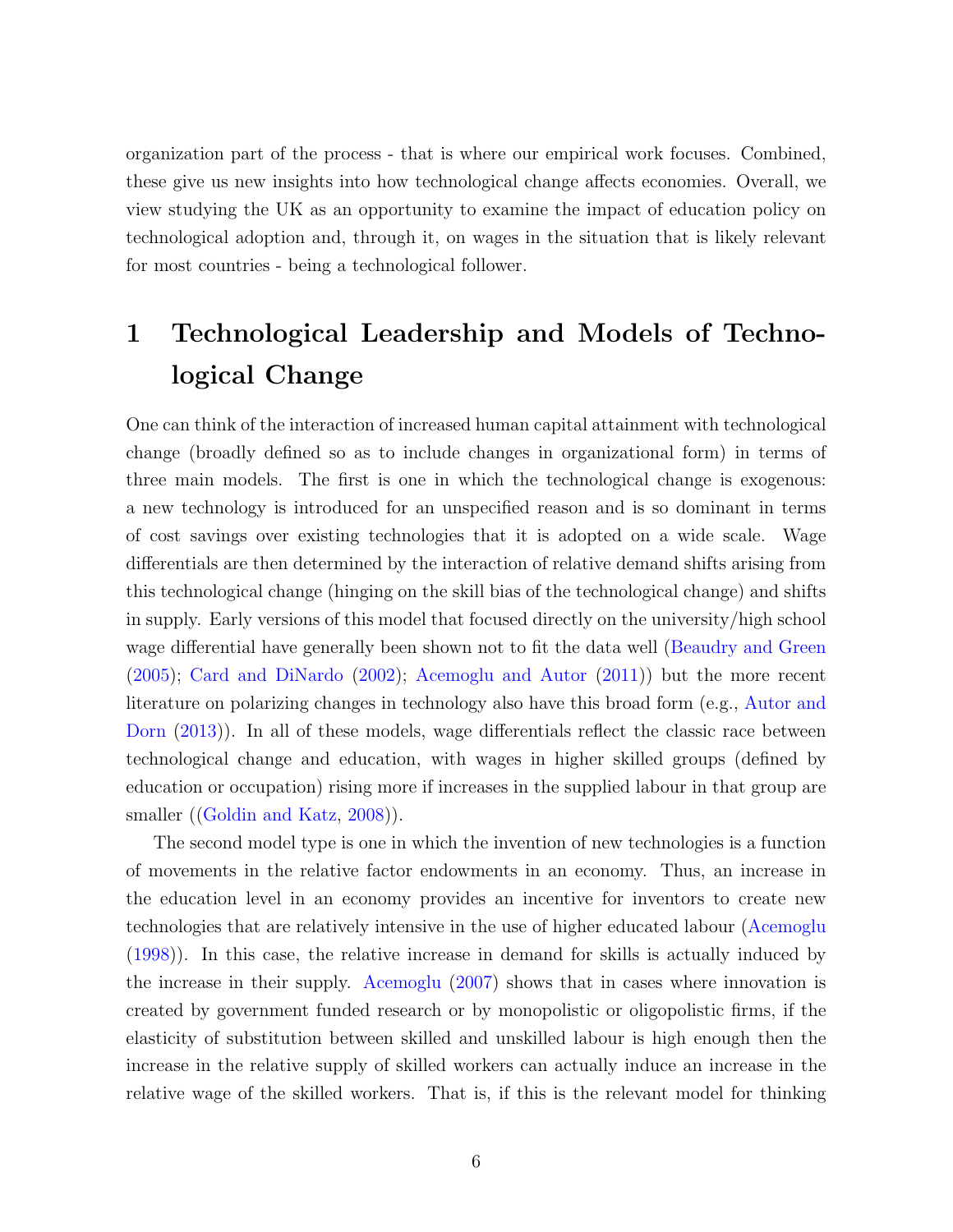about the interaction of skill supply and innovation then attempts to combat inequality by increasing educational attainment could enhance rather than reduce wage inequality.

The third type of model is one in which the technologies already exist and firms choose among them. These endogenous choice models have the structure of a 2 sector by n factor trade model with the same implications. In particular, if  $n > 2$  and all factors are inelastically supplied then these models can yield the same implications as the induced invention models, i.e., that increases in the relative supply of skill can generate increases in the skilled wage differential [\(Beaudry and Green](#page-50-6) [\(2003\)](#page-50-6); [Beaudry et al.](#page-50-7) [\(2010\)](#page-50-7)). On the other hand if all but two of the factors are perfectly elastically supplied (as one might expect if new organizational capital, for example, requires a one time investment but widely accessible information thereafter) then even large increases in the relative supply of educated labour will leave skill group wages unchanged if the economy remains within a region in which both the new and old technologies are in use (the cone of diversification) [\(Beaudry and Green](#page-50-6) [\(2003\)](#page-50-6); [Beaudry et al.](#page-50-7) [\(2010\)](#page-50-7)).<sup>[1](#page-6-0)</sup> We believe this class of models fits with the spirit of the literature on decentralization and organizational form which, starting with [Milgrom and Roberts](#page-53-5) [\(1990\)](#page-53-5)'s seminal contribution, often approaches organizational form as something firms optimally choose given existing options (e.g., [Bresnahan et al.](#page-51-0) [\(1999\)](#page-51-0); [Caroli and Van Reenen](#page-51-1) [\(2001\)](#page-51-1) ).

Which of these models is relevant is potentially context contingent. There may be technologies that are so superior that the exogenous technical change model is clearly relevant (though we suspect those situations are extremely rare). Further, in economies that are technological leaders in time periods when new technological possibilities are opening up, the induced invention model may be more appropriate. However, for other, following economies (and even in the technological leaders in periods after the initial invention is complete) it seems to us more useful to think in terms of the endogenous technological choice models, with firms choosing from an already invented set of options.

Much of the theorizing about these different models has been done with the US economy and US stylized facts in mind. But the US context may be quite unique. In particular, we believe that there are good reasons to believe that the US has been a technological leader in the development of skill biased technologies and their associated organizational forms in recent decades. In terms of the induced investment model, the US has a work force with relatively high levels of advanced education. Indeed, in 1980,

<span id="page-6-0"></span><sup>&</sup>lt;sup>1</sup>Note that this is different from the first, competitive model in [Acemoglu](#page-50-5) [\(2007\)](#page-50-5). In that model, firms choose among technologies but those technologies are included as another input in a standard, unitary production function. The technological choice models we are referring to involve choosing among completely different technologies with different substitution elasticities.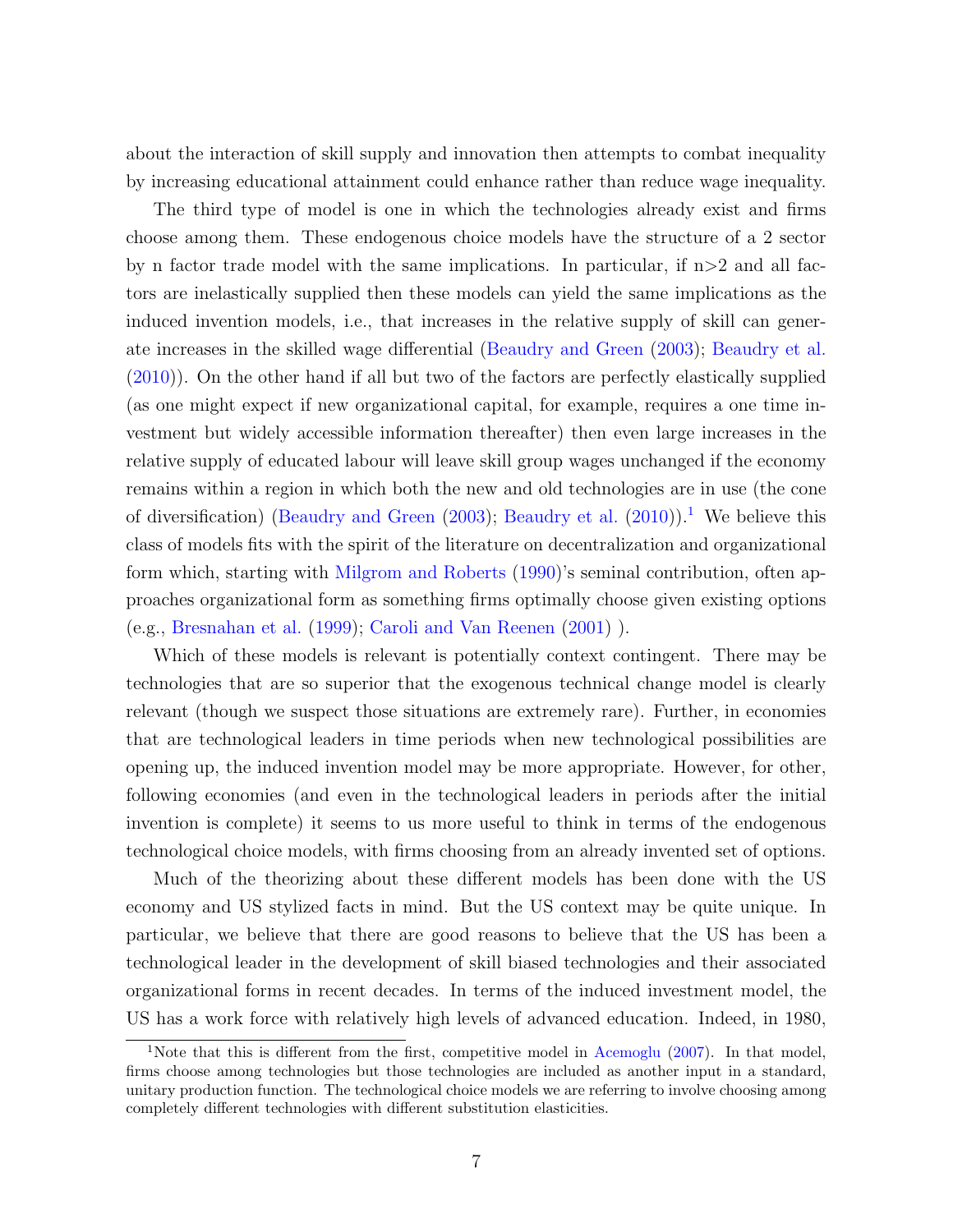on the cusp of the computer revolution, 22% of the US populaton aged 25 to 64 had a tertiary education, which was by far the highest in the OECD (Barro-Lee([2](#page-7-0)017)).<sup>2</sup> Thus, incentives for innovators to generate human capital intensive technologies would have been highest in the US. Moreover, the US has had the highest ratio of investment in ICT (Information, Computers, and Technology) capital to total non-residential gross fixed capital throughout the 1985 to 2010 period (OECD(2017)). The idea that the US is the innovation leader in this area is also supported by evidence in [Bloom et al.](#page-51-6) [\(2012\)](#page-51-6) showing that US multinationals use a more decentralized structure relative to both domestic firms and multinationals from other countries even when all are observed operating in the same economy (the UK).

On the other side, there is also good reason to believe that the UK is a follower in the area of skill biased technologies and their associated organizational forms. Certainly, the UK was well behind the US in educational attainment at the beginning of the computer revolution. This can perhaps be most clearly seen in data organized by birth cohort. For the cohort born between 1955 and 1959 in the UK (and who would have turned 25 in the early 1980s, at the outset of the computer revolution), 10% held a university degree by age 30 compared to 22% for the same cohort in the US.[3](#page-7-1) For the cohort born a decade later, the numbers were 16% for the UK and 27% for the US - the UK was still a laggard. Thus, viewed through the lens of the theory of induced invention, we would not expect the UK to have been a leader in skill-biased innovation. However, beginning in 1988, the UK undertook a series of reforms that greatly expanded access to a university education and by the cohort born between 1975 and 1979 (who turned 25 in the early 2000s), the UK had surpassed the US with 33% attaining a university degree in the UK compared to 31% in the US. That increase in the educational attainment of new labour market entrants in the UK could have provided the conditions for firms to move toward the new technologies developed in the US. Interestingly, the proportion of investment that was in ICT capital shot up in this decade in the UK, approximately doubling at the same time the proportion of new labour market entrants with a university education also doubled  $(OECD(2017))$ <sup>[4](#page-7-2)</sup> Further, the evidence in [Bloom et al.](#page-51-6)  $(2012)$  about use of decentralized organizational forms also suggests that UK firms were following rather than leading the

<span id="page-7-0"></span><sup>&</sup>lt;sup>2</sup>The next highest were Australia and New Zealand at about  $15\%$ , with the remainder of the OECD decidedly lower.

<span id="page-7-1"></span><sup>3</sup>These figures are computed from the UK LFS for the years 1992 to 2015 and the Outgoing Rotation Group sample from the US Current Population Survey for the same years.

<span id="page-7-2"></span><sup>&</sup>lt;sup>4</sup>The proportion of total non-residential fixed capital investment in ICT increased by 88% in the UK between 1990 and 2000. Only Finland and South Korea had faster growth in this proportion in this decade. In comparison, the proportion grew by 37% in the US.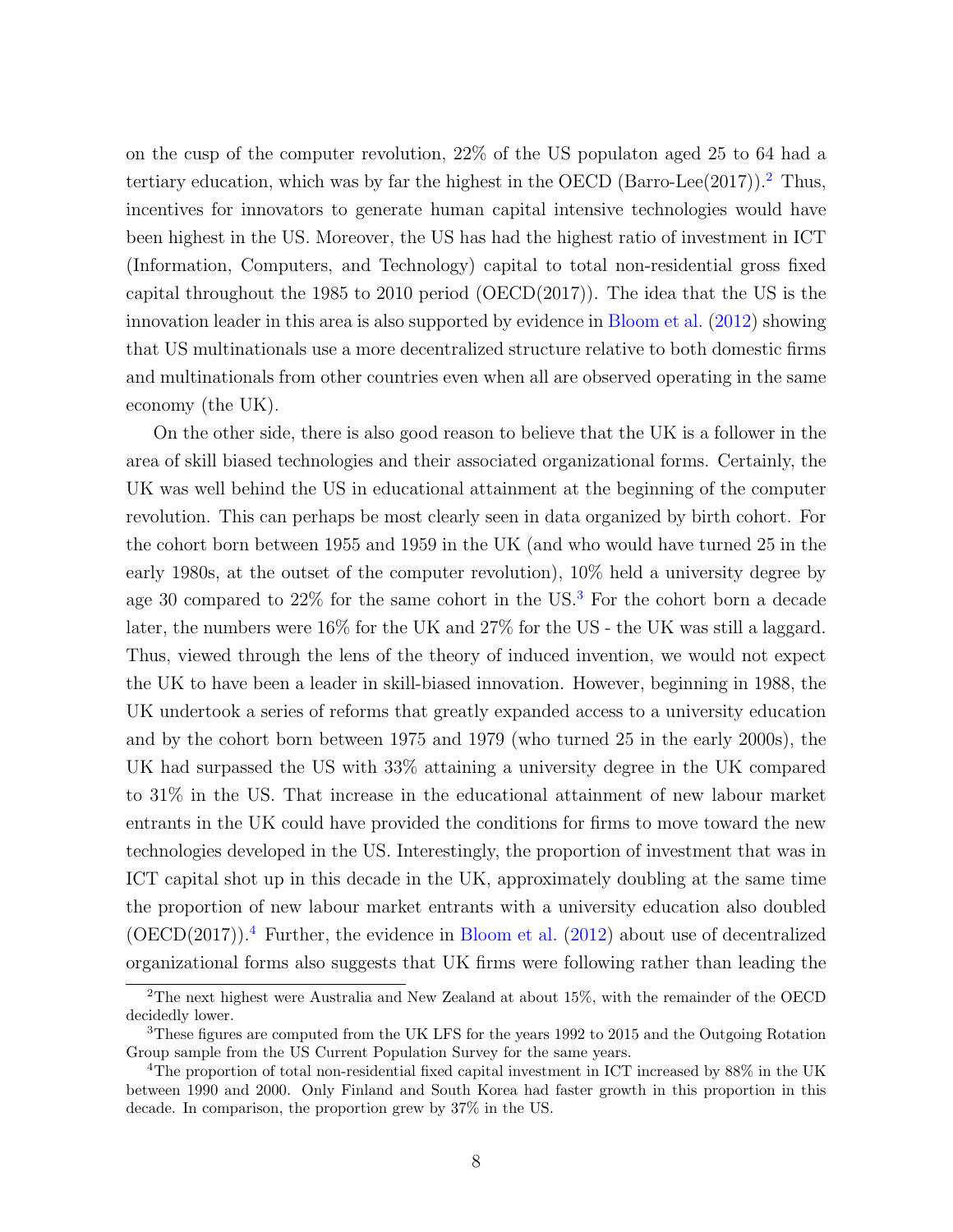charge. They argue that UK firms were laggards in adopting decentralized structures because of regulation based inflexibilities. We offer an alternative explanation: that at the time of the development of the new IT related structures, the lower education level in the UK implied that it was less profitable for UK firms to adopt the new approach. Then, as the UK education level ramped up, the UK underwent a technological transformation. We think that these patterns fit most naturally with models of technological choice.

There is another reason to think of the UK experience in terms of the technological choice model - indeed, it is the reason we considered such a model in the first place - and that is the behaviour of UK wages during the period of educational expansion. We turn to investigating that behaviour and the movements of educational attainment in more detail in the next section.

## 2 Data and Core Patterns

#### 2.1 Data

Our main empirical work is based on the demographic, education, employment, wage, and occupation variables in the UK Labour Force Survey (LFS). The LFS is a representative quarterly survey of approximately 100,000 adults that is the basis for UK labour force statistics. It is similar in nature to the US Current Population Survey (CPS) which we use as a comparison. We make use of UK LFS data running from the first quarter of 1993 to the last quarter of 2014.

Consistent definitions of education levels over time are obviously important in our investigations. The LFS asks respondents their highest level of educational qualification, with the potential categories changing over time. We take advantage of detail in the potential responses to construct six more aggregate categories that are consistent over time. For our main discussion, we then further aggregate those categories into three broader groups: a university degree level or above; secondary or some tertiary education below a university degree level; and below secondary qualifications. We draw the bottom line of secondary education as Grade C in the General Certificate of Secondary Education (GCSE), which are exams that students take at age 16, their final year of compulsory education. We consider this to be equivalent to High School graduation (HS) in the US because a substantial proportion of people have just GCSEs and the proportion of people strictly below the threshold in the UK is close to the proportion of HS drop-outs in the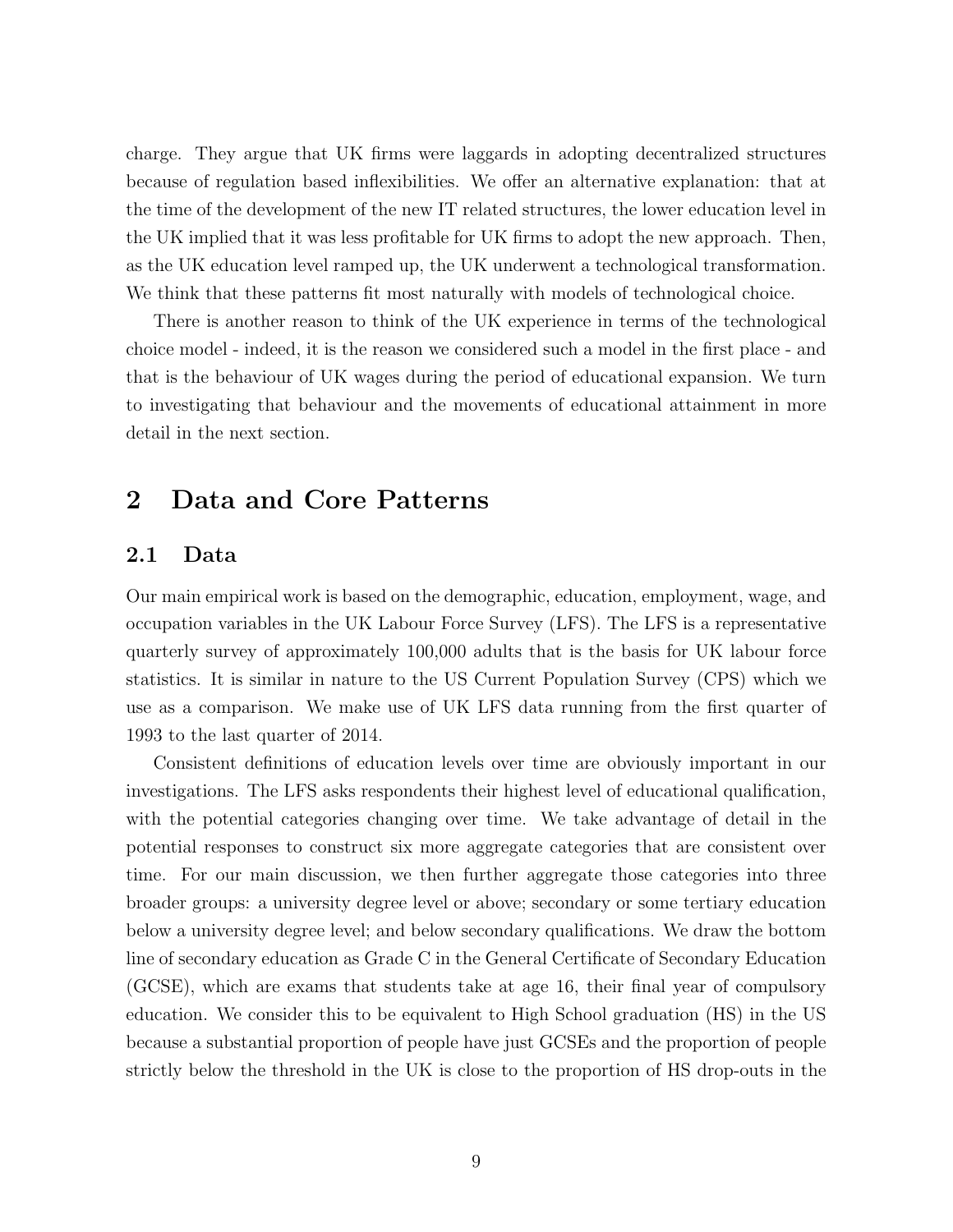US.[5](#page-9-0) We restrict our samples to people between ages 16 to 59 because the education qualification question was not asked of women over age 60 before 2007 unless they were working at the time of the survey. We carry out much of our investigation in terms of cohorts defined by the calendar year of birth.

Wages are surveyed in the first and fifth quarters an individual is in the survey. We use the hourly wage derived from the weekly wage in the main job and actual weekly hours. We recode hourly wages above  $\pounds 200$  as missing. Our sample contains 30,000-60,000 wage observations per year. As we are interested in the real cost of labour to firms, we deflate wages by the GDP deflator<sup>[6](#page-9-1)</sup>. We are worried that student wages may include distortions related, for example, to co-op programmes and so drop all individuals who are part-time or full-time students in the survey week.

For comparative purposes, we look at the U.S. CPS, a large representative sample that is used in generating labour force statistics. We again use individuals aged 16 to 59 who are not full or part-time students in the survey week. The data is from the Outgoing Rotation Group samples of the CPS. Following [Lemieux](#page-52-3) [\(2006\)](#page-52-3), we do not use observations with allocated wages when calculating wage statistics. Wages and employment status refer to the week prior to the survey week, and we only use wage and occupation data on individuals who are currently employed in the reference week. We aggregate the U.S. workers into three education groups: high school drop-outs; high school graduates (which includes workers with some or completed post-secondary education below a Bachelor's degree); and university degree holders (Bachelors and higher).

### 2.2 UK Wage and Educational Attainment Movements

#### 2.2.1 Changes to educational attainment

We begin with a figure showing the level of university attainment over time for the UK, with the US as a benchmark. We will use the shorthand of calling the group with university degrees BA's, even though it includes other types of Bachelors degrees and more advanced degrees. For both the US and the UK, we summarize the data by plotting cohort effects corresponding to 5-year birth cohorts from a regression of the BA proportion on a fifth order polynomial in age and a complete set of cohort

<span id="page-9-0"></span><sup>5</sup>For example, 10.6% of 25-34 year olds in the US are HS drop-outs in 2012. Coincidentally, the proportion of this age group in the UK who do not have qualifications equivalent to or higher than GCSE grade C is also 10.6% ; and 19.8% have qualifications equivalent to GCSE grade C and no higher qualifications.

<span id="page-9-1"></span><sup>6</sup>Source: OECD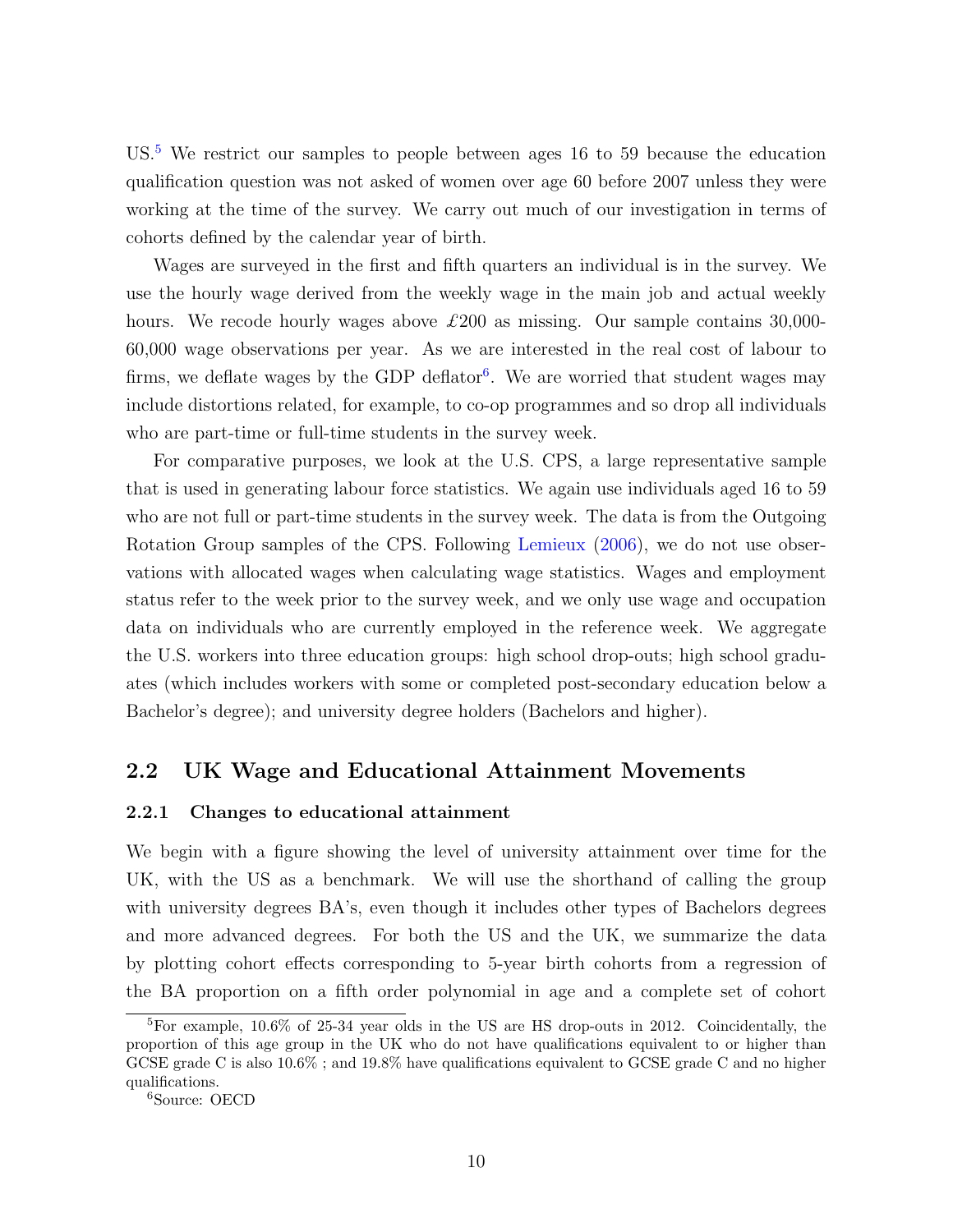dummies.<sup>[7](#page-10-0)</sup> We focus on cohort effects because we believe this is the right level of variation for considering variation in education outcomes, allowing us to abstract from lifecycle patterns.[8](#page-10-1) Constructing cohort effects in this way controls for differences in the age ranges over which the different cohorts are present in our data.

Figure [1](#page-11-0) contains plots of the cohort effects for the BA proportion for both the UK and the US. The UK had strikingly lower proportions of people with a university education in the cohorts born before 1965; proportions that were less than half those in the corresponding US cohorts. But between the 1965-69 and the 1975-79 cohorts, the UK completely closed that gap, experiencing increases in the proportion with a BA of around 8 percentage points between each cohort. After the 1975-79 cohort, the UK proportion of BAs grew at a much slower rate that is more similar to the US growth rate. Remarkably, between the 1960-64 cohort and the 1980-84 cohort, the proportion of people with a BA in the UK tripled; between the 1965-69 and 1975-79 cohorts, alone, it approximately doubled.

<span id="page-10-0"></span><sup>&</sup>lt;sup>7</sup>For the BA plots, we normalize the age variables so that the intercept corresponds to age 30 and then add the estimated intercept to our cohort effects in the plots so that the heights correspond to effects at age 30.

<span id="page-10-1"></span> ${}^{8}$ Previous studies have also selected cohorts as the appropriate level of variation (e.g., [Fortin](#page-52-4) [\(2006\)](#page-52-4)).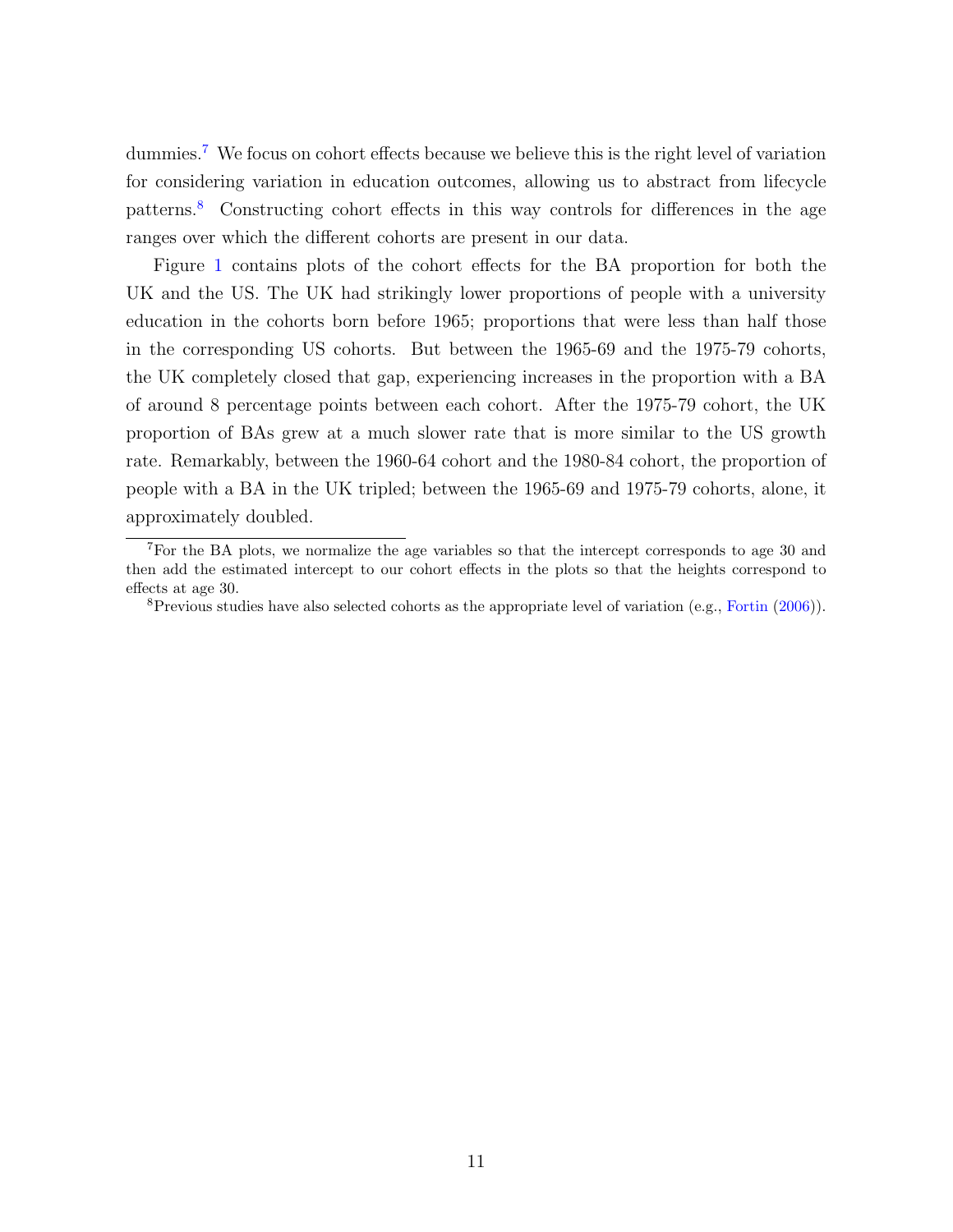

<span id="page-11-0"></span>Figure 1: Proportion of People with a BA or Higher Education by Cohort, UK and US The sample is restricted to age 22-59 and excludes full-time students. Each cohort-age-education cell has at least 100 observations. The cohort effects are estimated according to the description in text. Authors' calculation of the Labour Force Survey and Current Population Survey.

The big increase in the UK proportion in the BA group between the 1965-69 and 1975-79 cohorts corresponds to a rapid increase in higher education enrolment from 1988 to 1994. This large increase has been documented in many studies [\(OÆLeary and Sloane](#page-53-2) [\(2005\)](#page-53-2); [Carpentier](#page-51-7) [\(2006\)](#page-51-7); [Walker and Zhu](#page-53-3) [\(2008\)](#page-53-3); [Green and Zhu](#page-52-1) [\(2010\)](#page-52-1); [Devereux and](#page-52-2) [Fan](#page-52-2) [\(2011\)](#page-52-2)) and has been used as an arguably exogenous source of variation in studies of the causal impact of education [Devereux and Fan](#page-52-2) [\(2011\)](#page-52-2).

The expansion of higher education over the past few decades was a reflection of specific policy choices made by the UK government. Since the Robbins Report in 1963, policy related to the higher education sector has been moving toward implementation of the principle that university places 'should be available to all who are qualified by ability and attainment to pursue them and who wish to do so'. The 1960s saw the foundation of more than 20 universities and dozens of polytechnics. Polytechnics were a form of higher education institution that taught both degree-level courses and belowdegree-level courses, with their degrees certified by a chartered body called Council for National Academic Awards (CNAA). A CNAA degree from a polytechnic was technically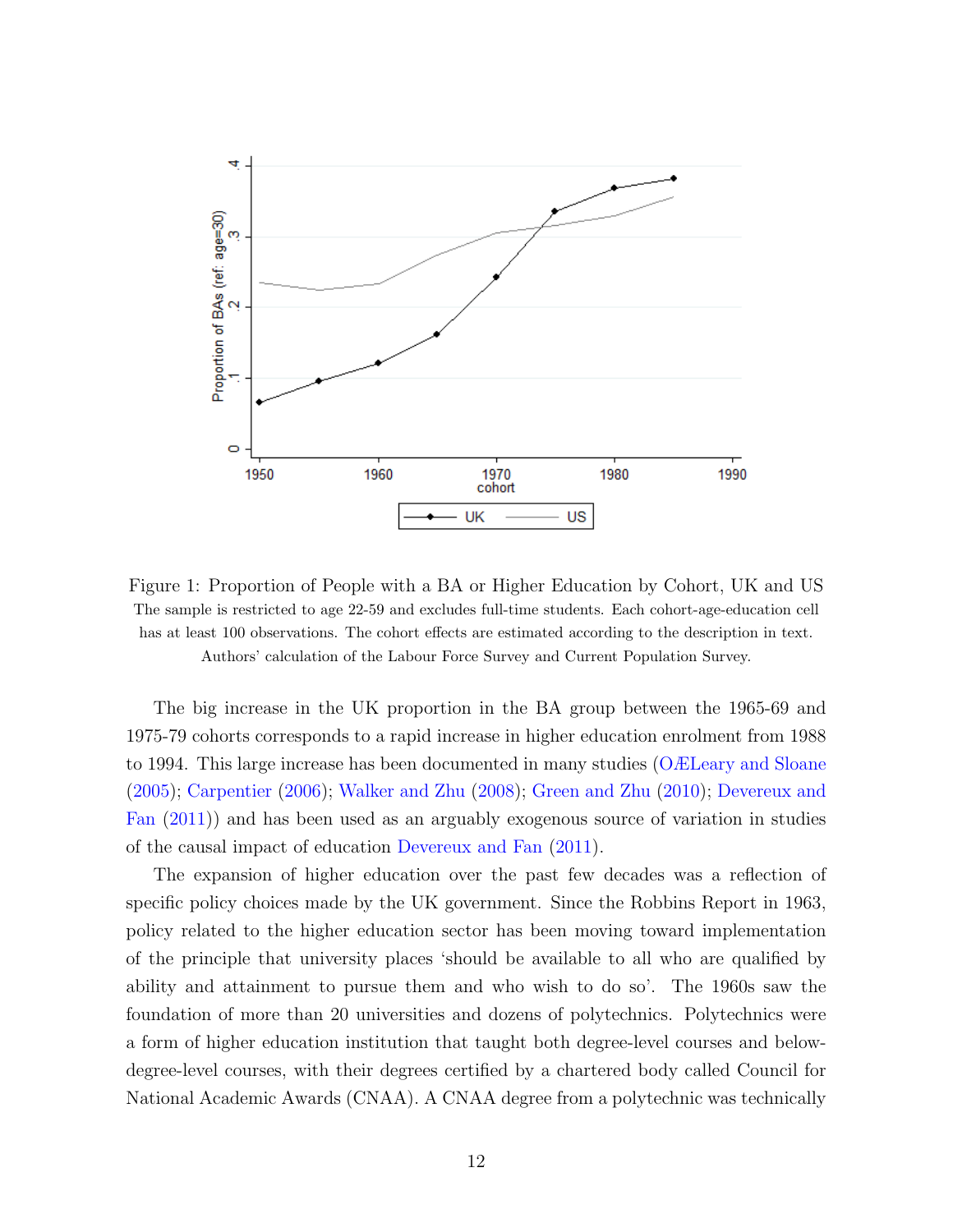equivalent to a university degree and we treat them as equivalent in our analysis. The Education Reform Act (ERA) of 1988 changed some block grants to tuition fees (paid by Local Education Authorities for each student). In response, polytechnics increased enrolment with lower funding per student. The other major education policy change in 1988 was the replacement of CSEs and O-Levels with GCSEs as the exams that students take at age 16. That reform led to an increase in educational attainment at the secondary level and hence an increase in the proportion of the young with sufficient academic credentials for admission to universities. In 1992, polytechnics gained the right to issue degrees and became fully-fledged universities. The reclassification of polytechnics as universities led to a big jump in the number of university students in 1992; but the rapid increase in student numbers in higher education started in 1988 and continued until  $1994<sup>9</sup>$  $1994<sup>9</sup>$  $1994<sup>9</sup>$ . This corresponds to the 1970-74 and 1975-79 cohorts in our plots since those cohorts would have turned 18 between 1988 and 1997. In 1994, due to pressures on public expenditures and the desire to protect resources per student, the government introduced the maximum student number control. This limited the number of full-time undergraduates at individual universities every year. As a result, the growth in student numbers slowed down, though, as we can see from the post 1975-79 cohorts in Figure [1](#page-11-0) it by no means stopped.

#### 2.2.2 Changes in relative wages

The second main pattern relates to wages. In Figure [2](#page-13-0) we plot the ratio of BA to high school median hourly wages at each age for the set of 5-year birth cohorts that are present in our UK LFS data. Perhaps the most striking feature of this figure is the similarity of age profiles for wage differentials across cohorts. With only one exception, every pair of cohorts with profiles in age ranges that overlap considerably cross more than once, and in most cases, multiple times.<sup>[10](#page-12-1)</sup> For the 1965-69 birth cohort, at age 30, the ratio of the BA-to-HS wage ratio was 1.45. In comparison, the BA-to-HS wage ratio at age 30 for the much higher educated 1975-79 birth cohort was 1.48. And this pair of cohorts is not an anomaly.

<span id="page-12-1"></span><span id="page-12-0"></span><sup>&</sup>lt;sup>9</sup>This has been clearly shown in Figure 2 in [Carpentier](#page-51-7)  $(2006)$ 

<sup>&</sup>lt;sup>10</sup>The only exception is the 1950-54 cohort and the 1965-69 cohort. The profiles for these cohorts only cross once, with the profile for the later cohort being otherwise always above that for the earlier one. This potentially fits with findings in the literature of an increase in the returns to education in the UK during the 1980s [\(Machin](#page-53-6) [\(2001\)](#page-53-6)).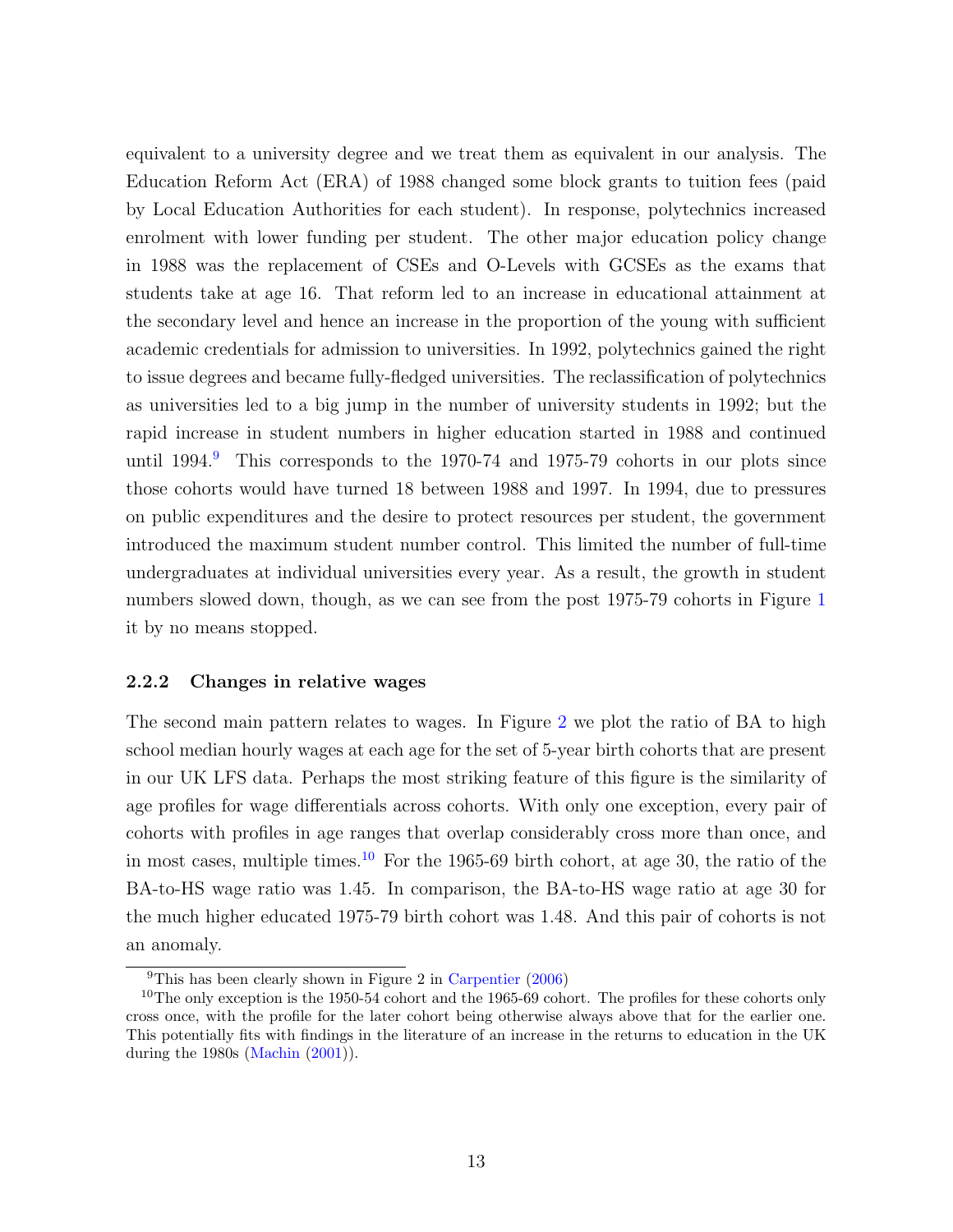

<span id="page-13-0"></span>Figure 2: Ratio of BA median wage to that of high-school graduates by 5-year birth cohorts, UK

Wage is hourly. BA refers to individuals who have a first degree or a higher level qualification. High-school graduates refer to those who have at least GCSEs and do not have a first degree. Authors' calculation of the Labour Force Survey. All figures and tables in this paper are based on the UK Labour Force Survey unless otherwise noted.

In Figure [3,](#page-14-0) we put the wage and BA share movements together. Similar to what was done with BA proportions in Figure [1,](#page-11-0) we regress the median wage ratios on cohort dummies and an age polynomial. In Figure [3,](#page-14-0) we plot both the resulting wage cohort effects and the proportion BA cohort effects, normalizing both to zero for the 1965-69 cohort. For the pre-1965-69 cohorts, there is some increase in the wage ratio, fitting with results about the UK education differential before 1990 [\(Machin](#page-53-6) [\(2001\)](#page-53-6)), combined with small movements in the proportion with a BA. But between the 1965-69 and 1975-79 cohorts, when the proportion of cohort members with a BA or higher degree doubled, the education differential is almost completely unchanged. There is some decline in the point estimates for the post-1980 birth cohorts but the decline is only about 2 percent relative to the 1965-69 cohorts and is not statistically significant at the 5 percent level. Overall, the lack of movement in the wage differential is striking considering that the percentage with a Bachelors or higher degree at age 30 ranges from a low of 13% for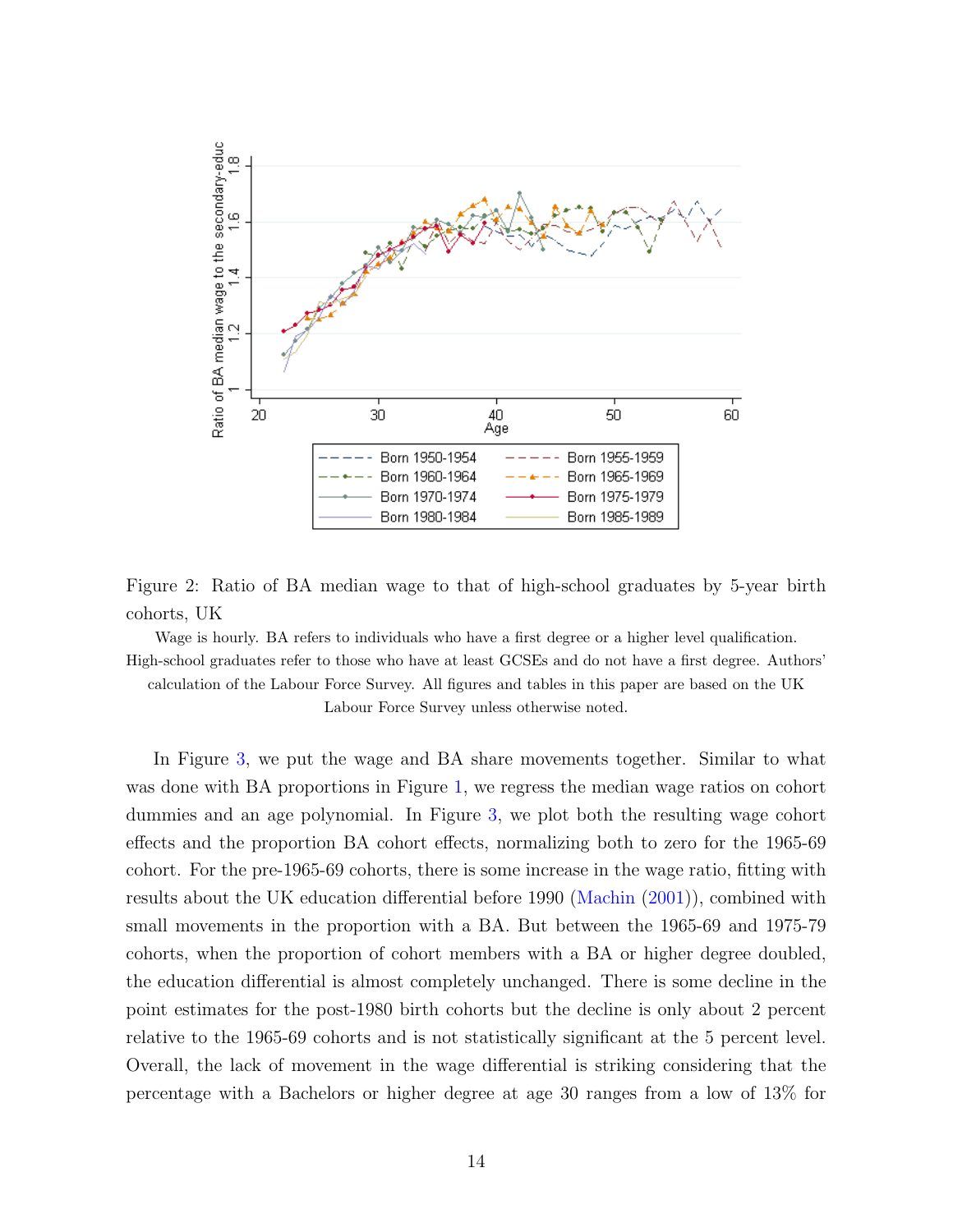

<span id="page-14-0"></span>Figure 3: Cohort Effects for the BA-HS Wage Ratio and Proportion BA, UK Wage is hourly. BA refers to individuals who have a first degree or a higher level qualification. High-school graduates refer to those who have at least GCSEs and do not have a first degree.

the 1960-64 birth cohort to a high of  $37\%$  for the 1980-85 cohort.<sup>[11](#page-14-1)</sup> In the next section, we set out a model that accommodates this outcome as an endogenous response to the increase in educational attainment.

The absence of significant changes to the relative wages between the 1965 and 1975 cohorts is consistent with previous studies which found the UK graduate wage premium to be stable in the 90s and early 2000s [Chevalier et al.](#page-52-5) [\(2004\)](#page-52-5); [McIntosh](#page-53-4) [\(2006\)](#page-53-4); [Machin](#page-53-7) [and Vignoles](#page-53-7) [\(2006\)](#page-53-7); [Machin and McNally](#page-53-0) [\(2007\)](#page-53-0); [Walker and Zhu](#page-53-3) [\(2008\)](#page-53-3). Two earlier papers [OÆLeary and Sloane](#page-53-2) [\(2005\)](#page-53-2); [Walker and Zhu](#page-53-8) [\(2005\)](#page-53-8), using data up to 2003, found the university premium to have fallen somewhat over the cohorts that experienced the higher education expansion. However, the authors later revised their cohort conclusions with more years of LFS data in [Walker and Zhu](#page-53-3) [\(2008\)](#page-53-3). The latter paper reported that on average, there was little reduction to the university premium for men between the pre-expansion and post-expansion cohorts and a 10% rise for women. The change in results appears to stem from being able to follow cohorts beyond their mid-20s in the

<span id="page-14-1"></span><sup>11</sup>[Chen](#page-51-8) [\(2013\)](#page-51-8) shows that Taiwan underwent a similar sized increase in university attainment at approximately the same time as the UK and that it, too, experienced little change in its education wage differential. She argues that this can be explained with a model of skill biased technical change.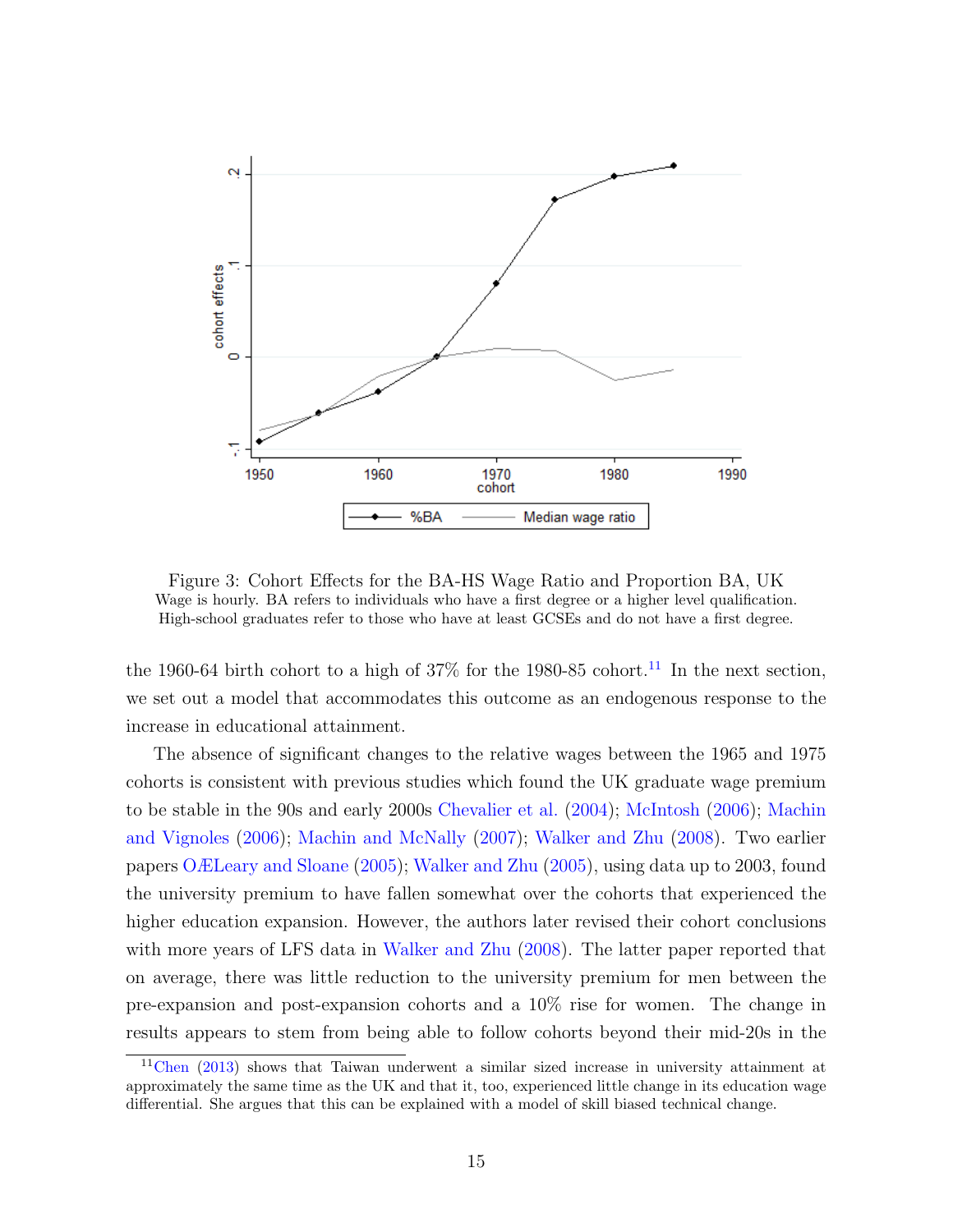more recent data.

## 3 Accounting for Changes in Composition

One possible explanation for why such substantial increases in educational attainment were associated with little or no change in educational wage differentials is that compositional shifts are obscuring the true patterns. The potential importance of composition shifts becomes evident if we think of workers as bundles of efficiency units of tasks. More able workers supply a larger number of efficiency units per hour worked, and, in a standard neoclassical model, their observed wages will reflect this. As a result, observed average wages can increase either because of increases in the market price per efficiency unit or because the composition of workers shifts in the direction of a higher average number of efficiency units per worker. Since our result is that the observed BA-HS wage differential has not fallen relative to what we might expect, the scenario of greatest potential interest for us is one in which the price differential for BA versus HS tasks declines while the differential in their average efficiency increases.

### 3.1 Observable Characteristic Composition

Perhaps the most obvious compositional shift in terms of observable worker characteristics is related to the increase in female labour force participation. If the added female entrants with BA's are successively more able across cohorts (compared to the added females with a high school level education) then their entry could hide a decline in the education differential in prices per efficiency unit. However, even the most cursory glance at the data indicates that gender composition shifts are not a source of problems since the wage patterns are the same for males and females. In Figure [4](#page-16-0) we plot the Proportion of BA's and the BA-HS median wage ratio for males and females separately (again, obtaining cohort effects from regressions including age polynomials). For both genders, we see the dramatic increase in BA's for the cohorts born between the mid-1960's and the mid-1970's, with the increase being larger for females. But, again, neither shows a change in the wage differential across cohorts and so a change in weighting between men and women would not alter the overall wage picture.

Immigration is another potential source of compositional change, with the proportion of UK workers born outside the UK doubling over the past two decades [\(Dustmann et al.](#page-52-6) [\(2013\)](#page-52-6)). As immigrants are more likely to have university degrees, the large flows of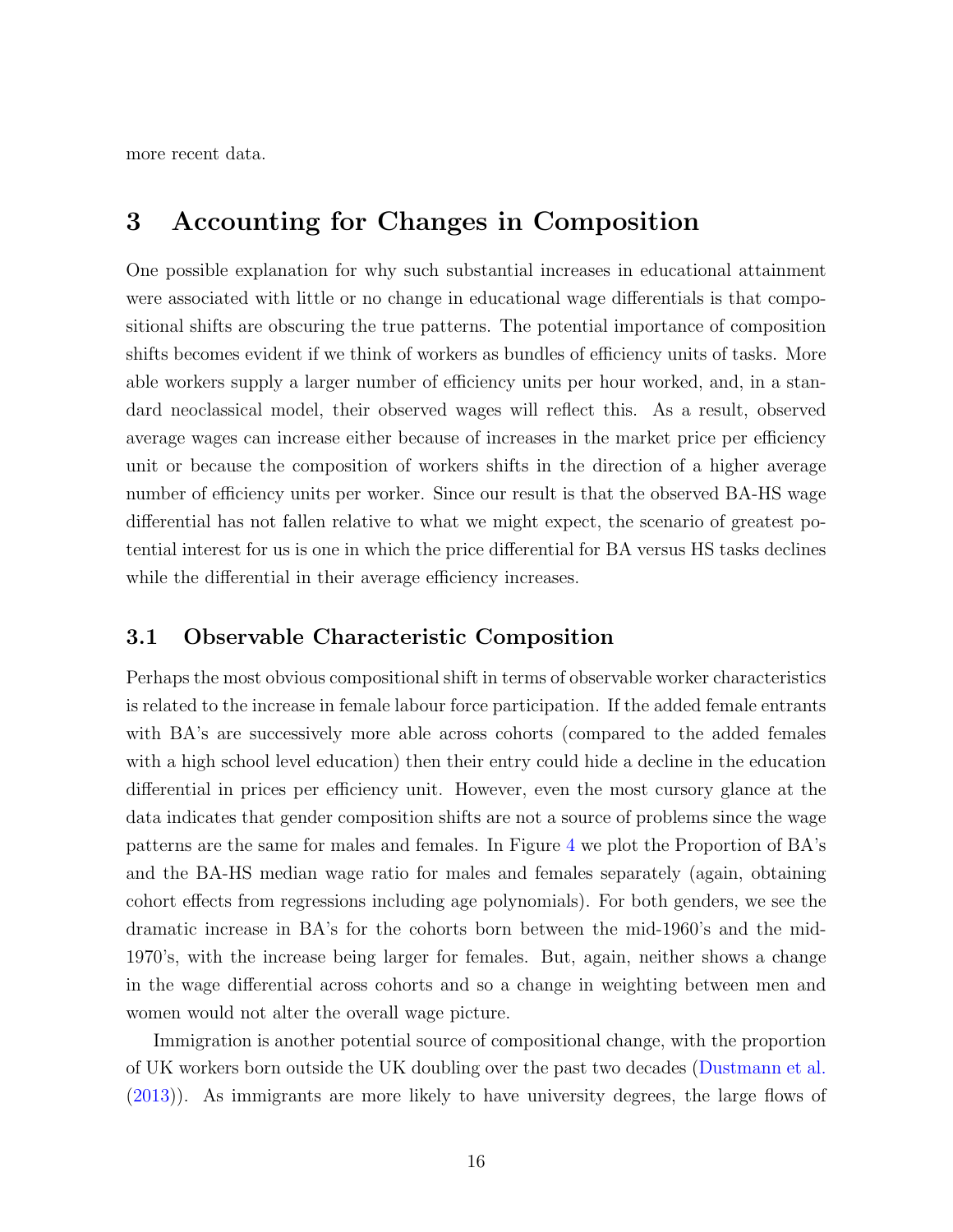

<span id="page-16-0"></span>Figure 4: UK cohort effects on BA proportion and BA-to-HS wage differential by gender The cohorts effects use the same specification as for Figure [3.](#page-14-0)

immigrants contribute directly to the aggregate increase in the share of BAs in the workforce and, again, differences in their ability levels could affect observed wage differentials. To check on whether this is an issue, in Figure [5](#page-17-0) we plot both the BA proportion and the education wage differential (both normalized to zero in the 1965-69 cohort) for the native born alone. The main pattern of a strong increase in the BA proportion matched with little change in the education differential after the 1965-69 cohort is still present without immigrants, implying that composition changes related to immigration are not driving our main patterns.<sup>[12](#page-16-1)</sup>

A third significant compositional shift among graduates is the increasing prevalence of postgraduate degrees. The dark, solid line in Figure [6](#page-18-0) plots the proportion of people with a postgraduate degree conditional on having a university degree, normalized to zero for the 1965-69 cohort. The increase in that proportion across cohorts could generate an increase in the median wage for all university degree holders, which is the measure we have used so far. Importantly, though, the main increase in postgraduate degrees happens between the 1975-79 and 1980-84 cohorts - after the substantial increase in the proportion of people with any university degree - and thus is unlikely to impact the pattern of the lack of change in the education wage premium during the main expansion in overall university education. This, in fact, is what we find. To assess the impact of

<span id="page-16-1"></span><sup>&</sup>lt;sup>12</sup> As demonstrated in [Dustmann et al.](#page-52-6) [\(2013\)](#page-52-6), immigrants often work in jobs that do not match their observed skills or qualifications, implying that a simple count of the number of immigrants with a university education may over-state the contribution of immigration to the effective supply of highly educated labour. In Appendix [A.3,](#page-60-0) we present an exercise in the spirit of [Dustmann et al.](#page-52-6) [\(2013\)](#page-52-6) which shows that adjusting for immigrant effective education levels does not substantially alter our main pattern.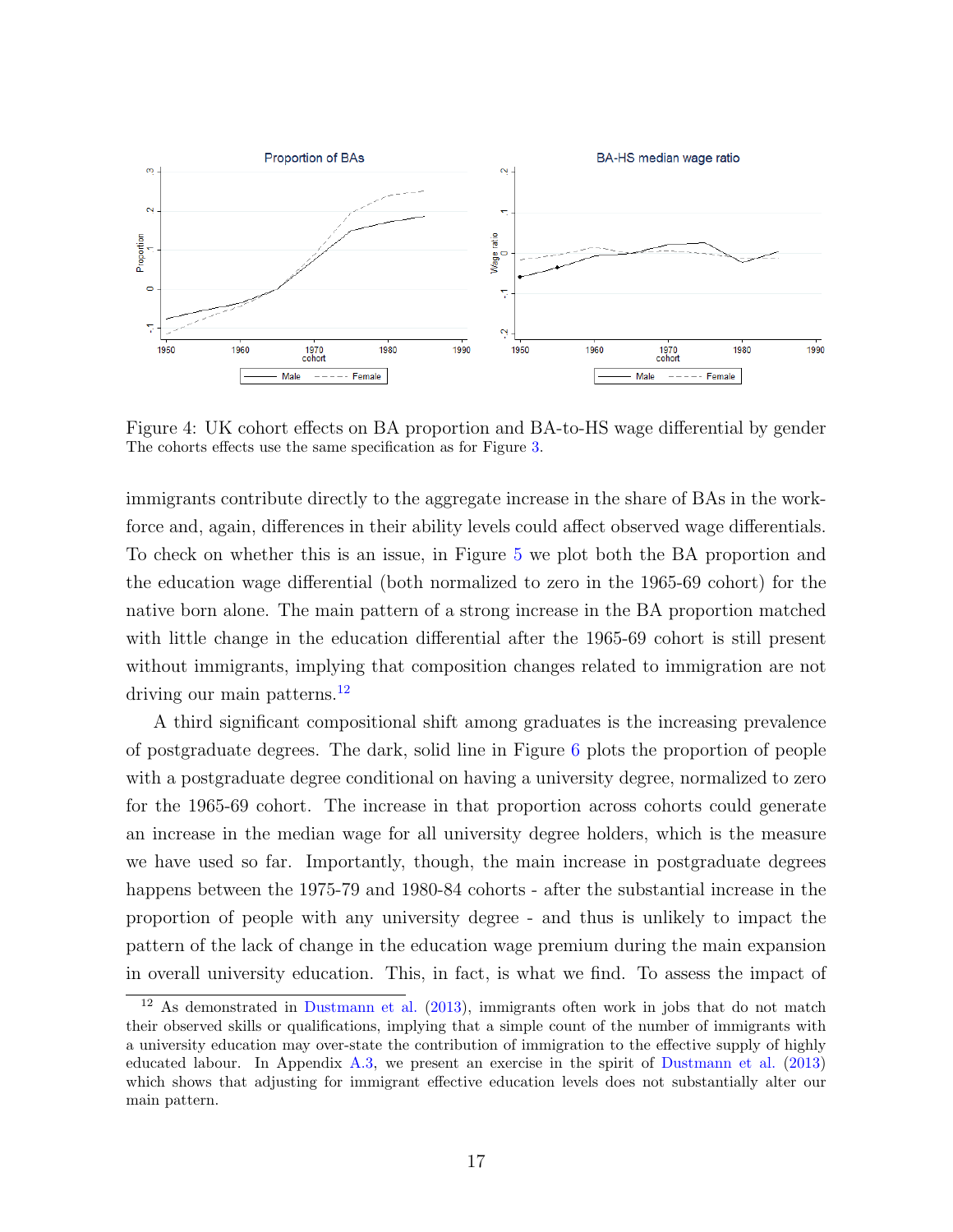

<span id="page-17-0"></span>Figure 5: Cohort effects for the BA proportion and wage ratio, natives only Cohort effects are normalized to zero at the 1965 cohort, as in Figure [3.](#page-14-0)

increasing advanced degrees on our data patterns, we examine the ratio of the median wage of exact BAs (excluding postgraduates) to that of HS workers. The wage ratio continues to show very little movement between the 1965-69 and 1975-79 cohorts. The post 1980 cohorts now show a statistically significant decline in the ratio relative to the 1965-69 cohort but at just over -.05, the decline is only slightly larger than what we observed for the combined university graduates plot in Figure [3.](#page-14-0)

In Appendix [A.3,](#page-60-0) we present a further exercise, breaking down the data into public versus private sector employment and wages. With no substantial change in the proportion of workers in the public sector and very similar movements of the BA proportion in the two sectors, public versus private sector composition also does not provide an explanation for our main patterns. However, as with focusing on the exact BA wages, working only with private sector wages implies a flat education differential for the biggest education expansion cohorts and a slight decline in the differential for the cohorts that followed. Overall, we conclude that shifts in composition with respect to observable worker characteristics cannot explain our main pattern of substantial education increases paired with an invariant education wage premium, but taking account of the shifts does reveal a decrease in the differential for later cohorts for which the education increases were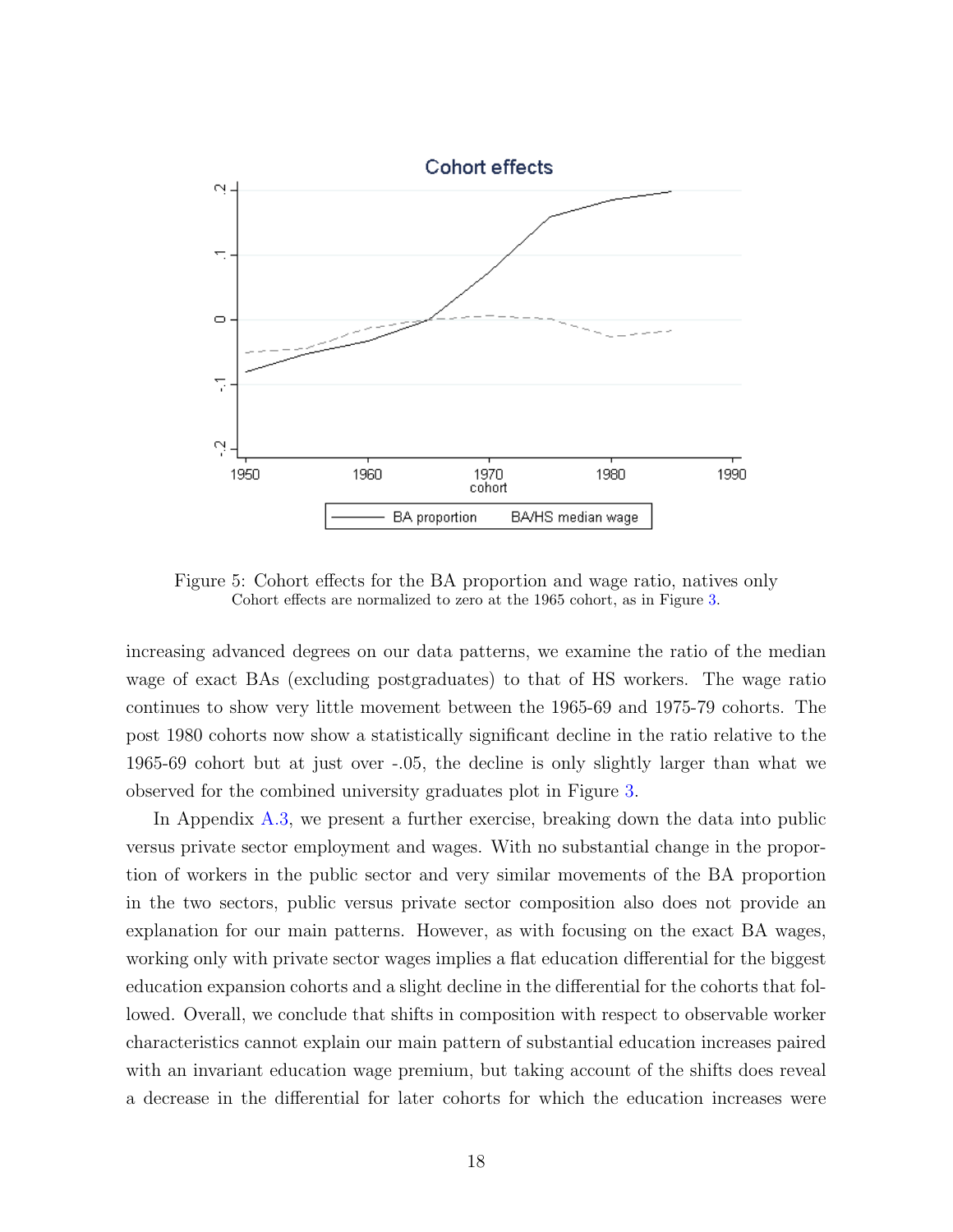

<span id="page-18-0"></span>Figure 6: Cohort Effects for the Proportion of University Graduates with Advanced Degrees and the BA to HS Wage Ratio

The marked points are significantly different from zero.

smaller. We will return to this latter element of the data later in the paper.

#### 3.2 Unobserved quality changes

In this section, we use a variety of approaches to try to address the question of whether the composition of unobservable characteristics has shifted across education groups in a way that could explain the wage patterns.

As higher education expands, it draws in pupils from a wider and wider range of prior attainment and perhaps innate ability. The fall in per student resources that came along with the rapid expansion in the UK from 1988 to 1994 might also have had a negative impact on the quality of courses and hence of graduates. Thus, it seems possible that the average quality of BA workers has declined across cohorts. On the other hand, the quality of HS-educated workers is also likely to fall if the more able individuals in more recent cohorts now go to university and some of those who would have been HS dropouts previously now obtain secondary qualifications. If these scenarios are true, then it is theoretically ambiguous whether the ability-composition constant BA-HS wage differential is greater or smaller than the observed one.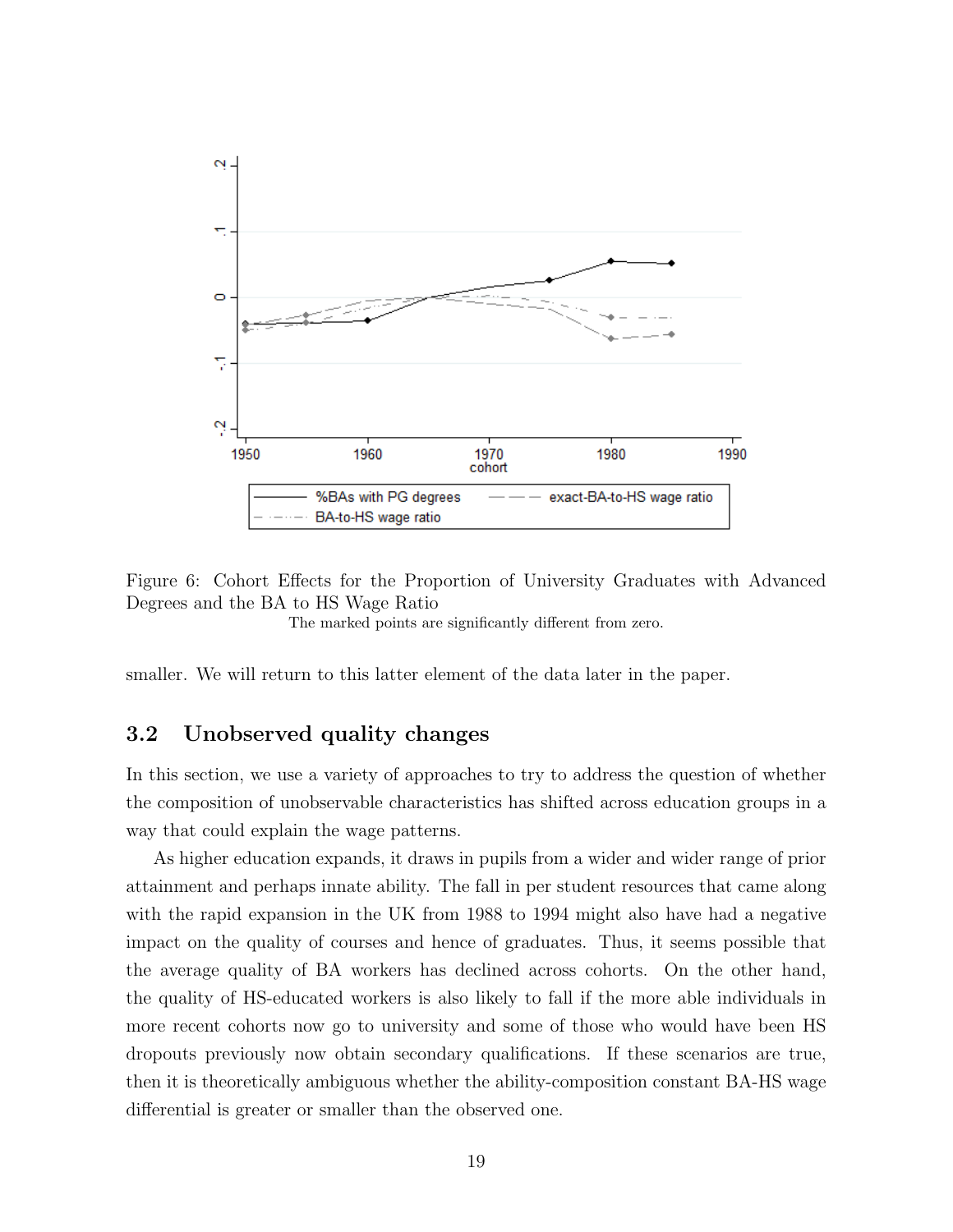The idea that BAs have a lower and wider range of quality after the higher education expansion has been advocated in [OÆLeary and Sloane](#page-53-2) [\(2005\)](#page-53-2) and [Walker and Zhu](#page-53-3) [\(2008\)](#page-53-3). Both papers use quantile regressions to estimate the university wage premium across different periods or cohorts, and they report a greater decline in the premium at lower quantiles than at higher quantiles. While it's tempting to interpret such results as evidence of declining quality of BAs at the lower end of the BA wage distribution, examining the wage distributions for BA and HS workers separately suggests a different conclusion. We regress the ratio of the median to the 10th percentile of the BA wage distribution on a fifth order age polynomial and cohort dummies, and plot the estimated cohort effects in Figure [7.](#page-20-0) Since the 1965 cohort, there has been no significant change in the dispersion of wages in the lower half of the BA wage distribution. In contrast, the same line for the HS group shows a strong decline in the 50-10 ratio across cohorts. This indicates that the relative decline in low-end wages for BA's versus HS workers is driven by improvements for the latter group. One possible explanation for that improvement is the introduction of the National Minimum Wage in 1999 and its rise relative to the median wage over the 2000s. But regardless of the explanation, these patterns make it difficult to conclude that the fall of the graduate premium at lower quantiles is due to a greater deterioration in the quality of BAs than HS workers at their respective lower ends.

The exercise we just described is a somewhat indirect approach for capturing changes in the composition of unobservable characteristics. The alternative is to try to address selection on unobservables directly. Two broad approaches are available for assessing the potential impact of selection on the wage patterns we investigate. The first is to estimate selection corrected wage regressions using, for example, a Heckman two-step approach. To be convincing, that approach requires an exclusion restriction in the form of a variable that affects education choice but does not directly determine wages. We do not have a candidate for such a variable in our data and so turn, instead, to a bounding approach. Under these approaches [\(Manski](#page-53-9) [\(1994\)](#page-53-9), [Blundell et al.](#page-51-9) [\(2007\)](#page-51-9), [Lee](#page-52-7) [\(2009\)](#page-52-7)), extreme assumptions on the ability of individuals who would have shifted from lower to higher education across cohorts allow us to put bounds on movements in the median wages within education groups and, hence, on the education wage differentials.

We provide a detailed discussion our bounding exercise in Appendix [A.4,](#page-65-0) providing only a sketch of our approach here for brevity. Underlying this approach is an hierarchical model of ability. In this model, there is a single, unidimensional ability that is more productive the higher is an individual's education level. Under standard assumptions on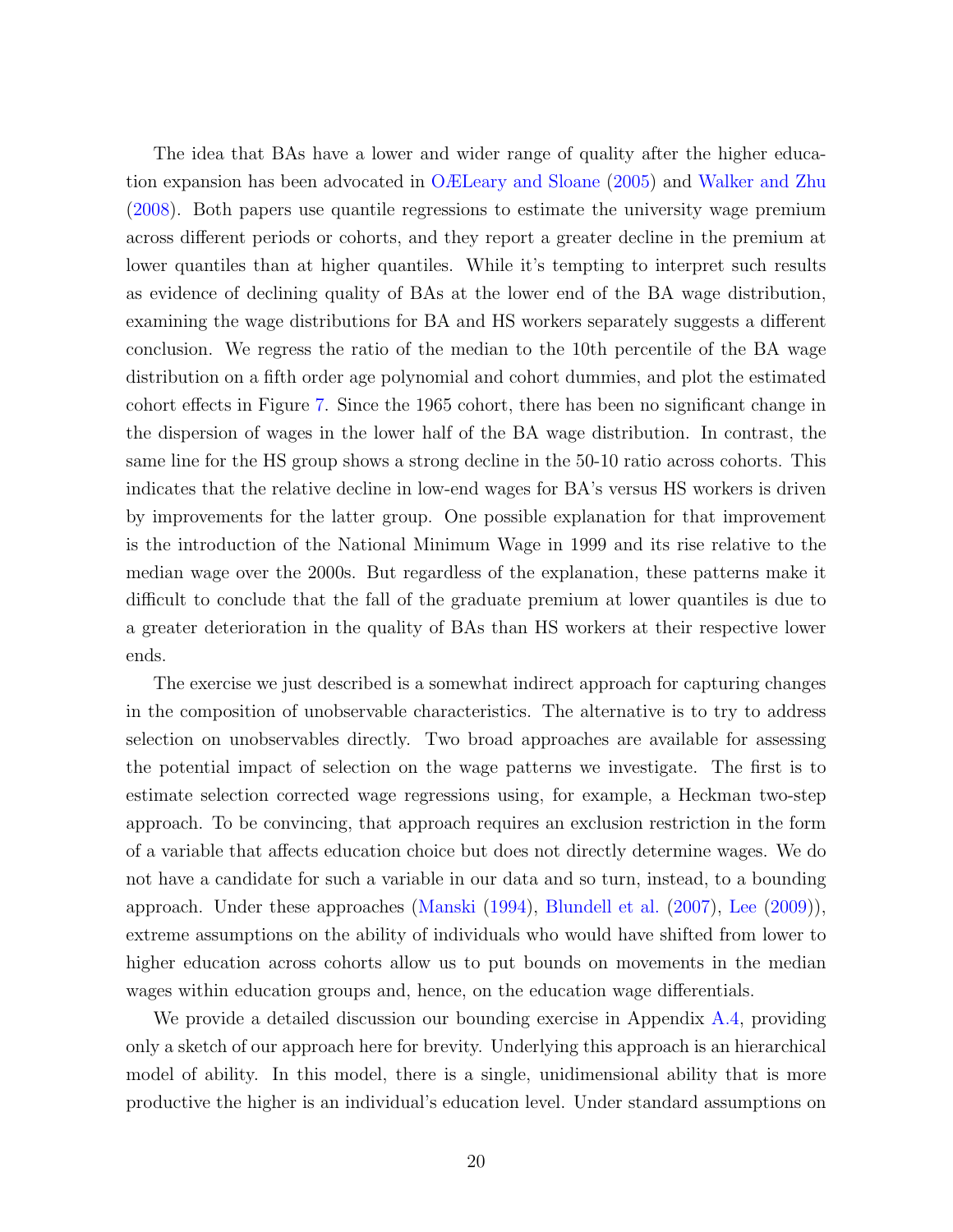

<span id="page-20-0"></span>Figure 7: Ratio of median wage to the 10th percentile within education groups, UK

costs, higher ability individuals sort to higher levels of education. In this situation, there is a set of individuals (or, more properly, ability levels) who choose to go to university even in the pre-expansion period when universities were more costly to access. With the expansion of the university system these "university stayers" continue to get a higher education but they are joined by a set of "university joiners" who have been induced to enter university by the declining costs. Thus, the pre-expansion wage distribution for BA's consists only of university stayer wages while the post-expansion BA distribution includes both stayers and joiners. We have no way of identifying who is a stayer and who is a joiner in the post-expansion distribution, but by making extreme assumptions on which workers are joiners, we can construct extreme bounds on the mean or median wages for stayers. Comparing those bounded values to the mean or median wage for BA's before the expansion (who, remember, consist only of university stayers), we get bounds on movements in the mean or median university stayer wage. Since the stayers are a consistent group over time, these bounds reflect wage movements for a composition constant group.

We can make one of two extreme assumptions in order to form bounds. In the first, the 'joiners' are the lowest wage earners in the post-expansion cohort wage distribution. Thus, the 'stayers' wage distribution can be obtained by trimming from the lower tail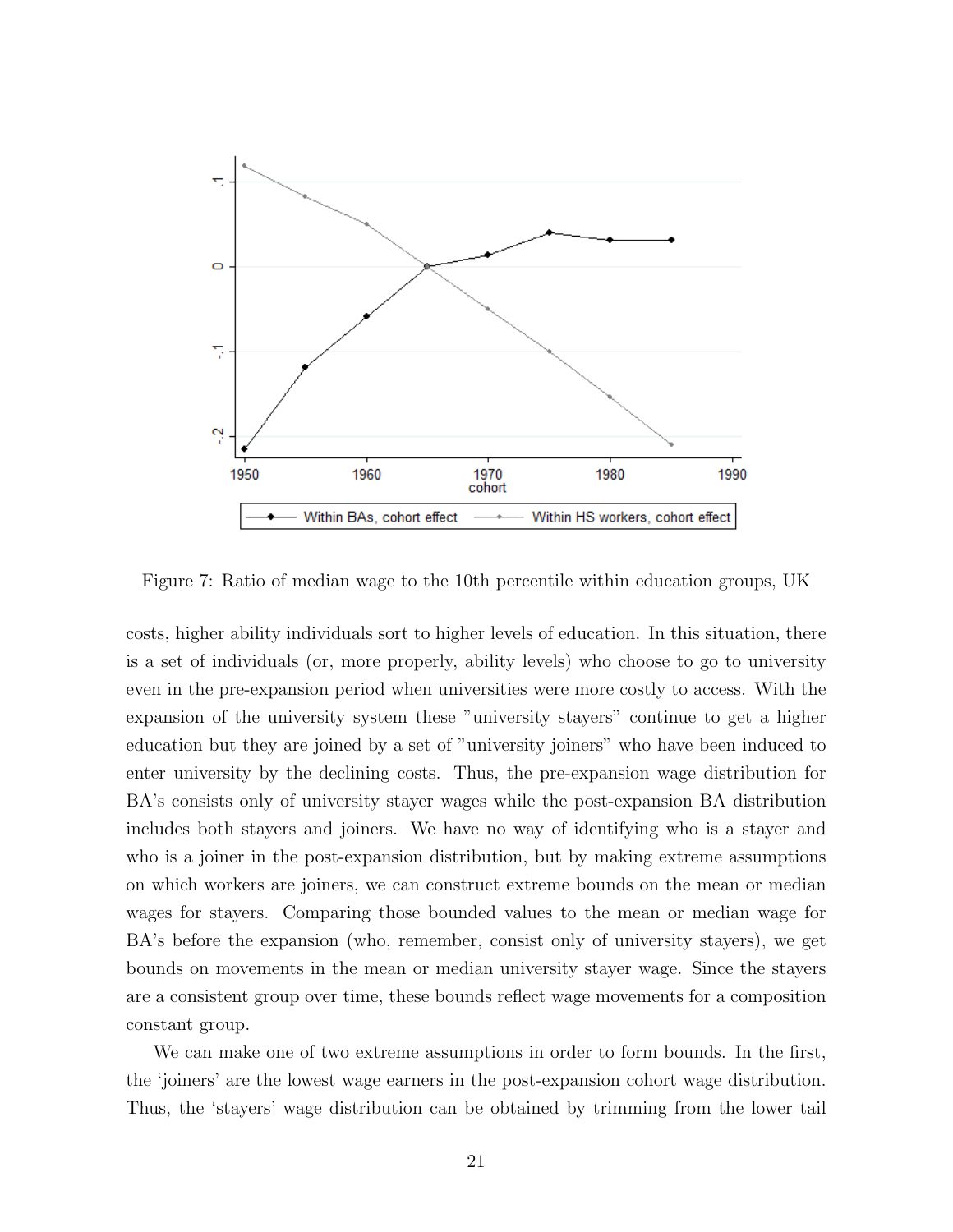of the observed wage distribution the proportion by which the set of university educated workers has expanded between the two cohorts (where the proportion is expressed as a proportion of the post-expansion set of BA workers). At the other extreme, the 'joiners' would be better workers. But as [Gottschalk et al.](#page-52-8) [\(2014\)](#page-52-8) show, under a standard Roy model, the 'joiners' can be at best as good as the 'stayers'. If they were better then they would already have entered the BA sector. Thus, the other bound is the actual observed post-expansion distribution. Based on this, we can form one bound on wage changes relative to a base cohort for a composition constant group (the 'stayers') by trimming from the bottom of the distribution in expansion periods. The other bound is the actual observed change. Performing an analogous exercise with high school educated workers, we can form bounds on movements in the high school wage and on the BA-HS ratio.<sup>[13](#page-21-0)</sup>

We repeat the sample trimming exercise for each cohort using the 1965-69 cohort as the base of comparison in each case. The resulting quality-adjusted wage differentials are reported in the left panel of Figure  $8<sup>14</sup>$  $8<sup>14</sup>$  $8<sup>14</sup>$  The right panel shows cohort effects derived from these profiles in the same manner as in the earlier figures. The cohort effects show an increase in the adjusted upper bound differential between the 1965-69 and 1970-74 cohorts. Given that the other bound is the actual change in the median wage ratio and it did not decline between these cohorts, the implication is that under this ability model, one cannot argue that selection on unobservables obscured what was actually a decline in the true wage differential. For the difference between the 1965-69 and 1975-79 differential, one bound shows a near zero decline and the other shows approximately a 5 percent decline. Thus, here there is some room to argue that selection is hiding a true decline in the ratio, but that decline is still very small compared to a doubling of the proportion of the population with a BA. For the post-1980 cohorts, the bounds include larger declines - over 10% relative to the 1965-69 cohort at the extreme. However, a glance at the profiles in the left panel suggests the need for some caution in interpreting the cohort coefficients. The age profiles for the various cohorts no longer look parallel once the extreme bound trimming is implemented, implying that the age at which we evaluate the cohort differences can alter our conclusions.

<span id="page-21-0"></span><sup>&</sup>lt;sup>13</sup>In forming the ratio, use the benchmark case where the upper bound scenarios for the BA and HS workers correspond to one another (i.e., the movements out of the top of the HS distribution become the movements into the bottom of the BA distribution). We can then obtain one bound on the movement in the university - high school wage differential by taking the difference between the upper bound on the movement in the university median and the upper bound on the movement in the high school median. The other bound is the actual change in the median wage ratios.

<span id="page-21-1"></span><sup>&</sup>lt;sup>14</sup>Note that the line for the 1965-69 cohort is the actual data since it is used as the benchmark.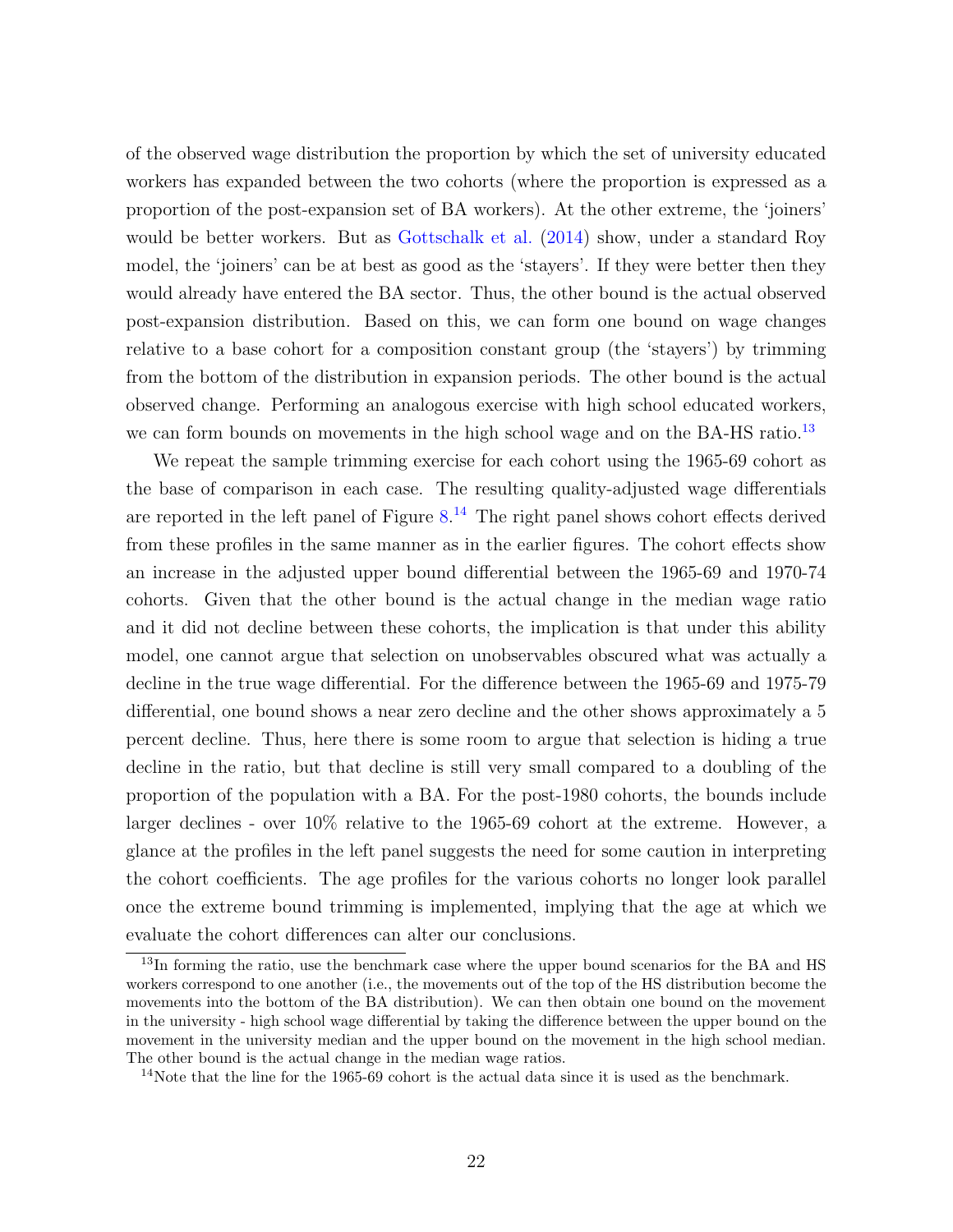

<span id="page-22-0"></span>Figure 8: Bound on Changes in the UK Median BA-to-HS Wage Ratio Relative to 1965 Cohort

For each age and cohort, we form a bound on changes in median wages relative to 1965 as described in the text. The left panel shows wage differential by age profiles when each cohort is assumed to have the same BA proportion as the 1965-69 cohort. An expansion in the proportion BA relative to that cohort is assumed to occur with additions solely at the bottom of the BA wage distribution. Trimming BA and HS distributions under this assumption provides bounds on composition constant median wages. The right panel shows the cohort effects from this exercise along with the cohort effects from unadjusted wages, which form the other bound on cohort effect changes relative to the 1965-69 cohort. The marked data points are significantly different from zero at 5% level.

Overall, our conclusion from this exercise is that, under this model of ability, selection on unobservables cannot explain why we do not see a large decline in the education wage differential for the cohorts with the largest increase in their education level. It does, though, reinforce our earlier observation that there may have been a decline in the ratio for the cohorts following the large educational expansion cohorts. It is worth pointing out, as well, that for selection to provide the explanation for why the observed age profiles match so closely across cohorts, selection would have to vary across cohorts and by age in a manner to just precisely offset declines in the wage ratio for a composition constant set of workers that would be caused by the increasing relative supply of BA workers. While we cannot definitively reject such a possibility, we do not know of any theory or intuition that implies those compositional changes. We prefer to look for an economic model that can generate the wage and employment patterns endogenously rather than rely on the existence of a whole vector of exogenous changes that just happen to fit the patterns.<sup>[15](#page-22-1)</sup>

<span id="page-22-1"></span><sup>&</sup>lt;sup>15</sup>In the appendix, we present the results of an exercise in which we ask how much selection would be needed to make the relationship between UK relative education supplies and wage differentials match what one would predict based on a [Card and Lemieux](#page-51-10) [\(2001\)](#page-51-10) estimation exercise based on US trends.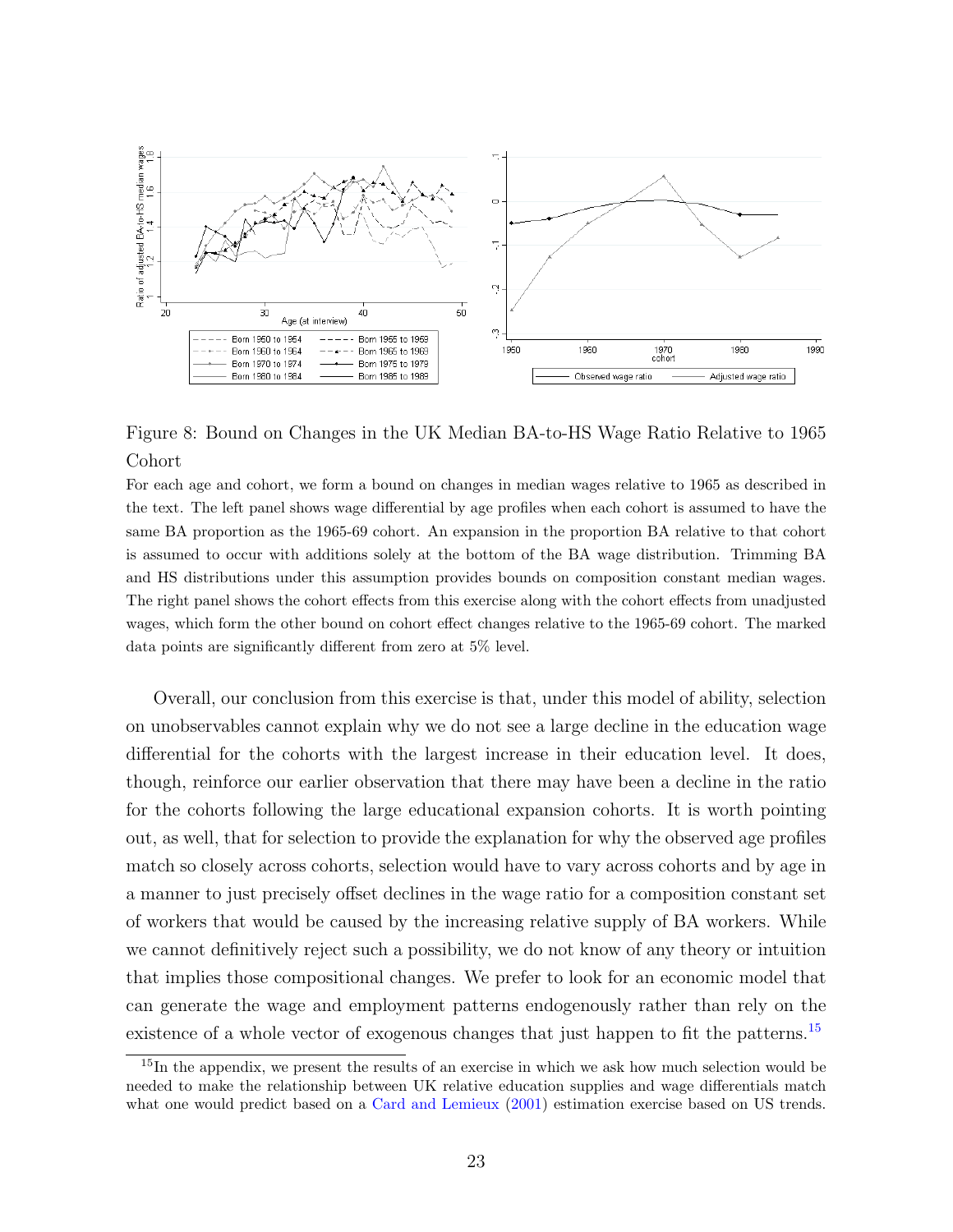# 4 A Model of Educational Changes, Technological Change and Decentralization

At this point, we have established that for the cohorts entering the labour market between the early 1990s and the early 2000s, the UK experienced a substantial increase in educational attainment but no change in the BA-HS wage differential. In this section, we set out a model that can capture these patterns as an outcome of the functioning of an economy undergoing a reduction in individual education costs in the presence of different technological options. As we discussed in section 2, the focus on firms choosing among different technologies is a conscious one that we see as fitting with our argument that the UK is a technological follower in this period.<sup>[16](#page-23-0)</sup> The model is designed to reflect key insights in the recent literature on technological change: specifically, that the technological change has been accompanied by shifts toward decentralized organizational forms and that IT has replaced routine tasks. In our exposition, our emphasis will be on the decentralization element since this is the relatively more novel part of our model.

The idea that technological innovations or adoptions depend on relative wages or skill supply has been around for some time [\(Habakkuk](#page-52-9) [\(1962\)](#page-52-9); [Acemoglu](#page-50-4) [\(1998\)](#page-50-4); [Beaudry and](#page-50-6) [Green](#page-50-6) [\(2003\)](#page-50-6)). Intuitively, an increase in the relative supply of skills can induce firms to adopt or invest in technologies that are skill-biased. For the US, [Beaudry and Green](#page-50-2) [\(2005\)](#page-50-2) show that such a model can capture national-level patterns that the canonical model misses, and [Beaudry et al.](#page-50-8) [\(2006\)](#page-50-8) show that IT adoption occurred first in cities with already high proportions of workers with BAs. For Norway, which experienced a substantial expansion of higher education in the 70s, [Carneiro et al.](#page-51-11) [\(2014\)](#page-51-11) found that the skilled wage premium increased in the areas most affected by the higher education expansion relative to other areas. They interpret these findings through a model of directed technical change in which firms responded to an increase in skill supply by adopting the skilled-biased technology. This is similar in spirit to our exercise except that they present a model with a threshold education level beyond which all firms shift

Doing that makes more precise that what one would need a whole set of offsetting selection changes of different sizes in order to make the experiences of the two economies compatible.

<span id="page-23-0"></span><sup>16</sup>[Acemoglu and Zilibotti](#page-50-9) [\(2001\)](#page-50-9) set out a model of endogenous invention with a Northern country where innovation happens and a Southern country that is a technological follower. In their model, on the balanced growth path for the North, an increase in the ratio of skilled to unskilled workers generates no change in the skilled to unskilled wage ratio. Thus, relative skill growth exactly offset by skill biased innovation could explain our main pattern. However, as we argued in Section 2, we believe there is good reason to see the US as the technological leader in this period and, so, it should be the US rather than the UK that should experience a flat skill wage ratio, which is not the case. [Acemoglu and Zilibotti](#page-50-9) [\(2001\)](#page-50-9) mention the skill wage ratio invariance result from their model but do not investigate it empirically.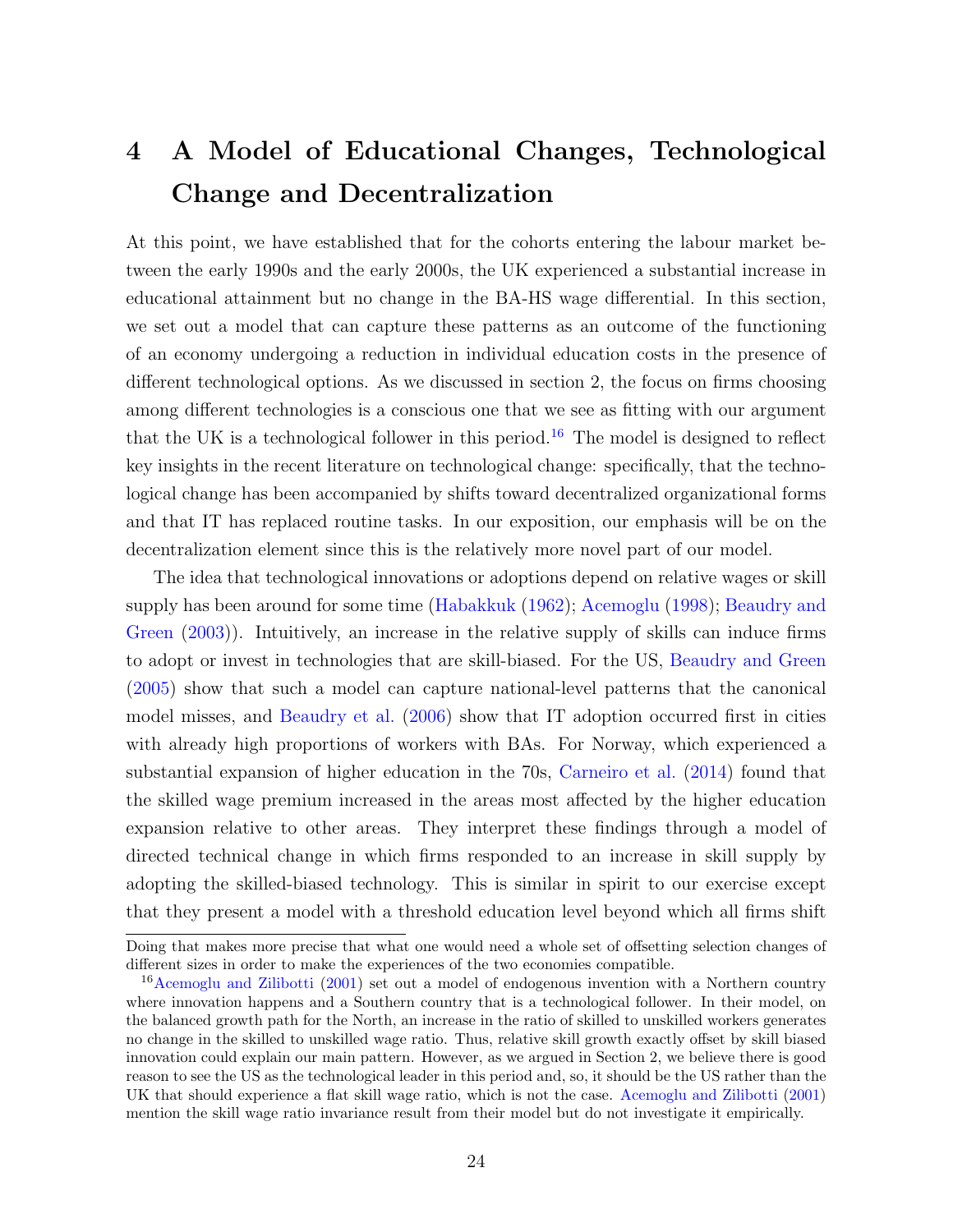technologies and discuss differences before and after the technological shift. In contrast, we emphasize a period of transition between two technologies. Results in the literature on the impact of immigration on wages also fit with a model of endogenous technological adjustment [\(Lewis](#page-52-10) [\(2011\)](#page-52-10); [Dustmann and Glitz](#page-52-11) [\(2015\)](#page-52-11)).

The general framework we wish to consider is one in which firms can choose to produce a single output either with a centralized (C) technology or a decentralized (D) technology. Having a single output is intended to emphasize the nature of these technologies as general purpose technologies that could be applied to the production of any product. Following [Rosen](#page-53-1) [\(1978\)](#page-53-1) and [Borghans and ter Weel](#page-51-3) [\(2005\)](#page-51-3), we will characterize production in engineering terms as having a Leontieff form in which a continuum of tasks,  $x$ , defined on the unit interval are required to produce an output.<sup>[17](#page-24-0)</sup> The amount of each task required to produce one unit of output is given by the continuous function,  $\alpha(x)$ ,  $x \in$  $[0,1]$ . The tasks are performed by two types of workers: U (unskilled) and S (skilled). Total hours of work are inelastically supplied by each type of worker. Workers of each type are described by capacity functions,  $\tau_l(x)$ , which are continuous functions defined on [0,1] determining the amount of time a worker of type  $l = U, S$  needs to produce the amount of task x required for one unit of output. Expressing capacities in this way is a bit awkward but will ease the writing of the cost functions later. Further, we assume that the tasks are ordered from least to most complex and that S workers have comparative advantage in more complex tasks, i.e.,  $\frac{\tau_S(x)}{\tau_U(x)}$  is decreasing in x.

[Rosen](#page-53-1) [\(1978\)](#page-53-1) shows that based on such a specification, one can derive a production function defined over  $n_s$  and  $n_u$  (the number of hours of S and U labour used, respectively) in which the firm allocates a given amount of  $S$  and  $U$  to each task in order to maximize output. In particular, firms will allocate skill groups according to their comparative advantage in the sense that there will be a task  $\rho$  such that all tasks,  $0 \leq x \leq \rho$  are assigned to U workers and, conversely, all tasks  $\rho < x \leq 1$  are assigned to S workers. Further,  $\rho$  is declining in  $\frac{n_s}{n_u}$ . Thus, if the relative number of S workers is small then they will only be assigned to the most complex tasks and as that relative number grows, they will be moved progressively further down the list of tasks ranked by complexity. The marginal rate of technical substitution between  $S$  and  $U$  at given values  $n_u$  and  $n_s$  equals  $\frac{\tau_S(\rho(n_u,n_s))}{\tau_U(\rho(n_u,n_s))}$ , where we have written  $\rho$  as a function of  $n_u$  and  $n_s$ . Thus, profit

<span id="page-24-0"></span><sup>&</sup>lt;sup>17</sup>This general form for production has become somewhat common in models of technological change, tasks, and polarization. For example, a variant of it is used in [Acemoglu and Zilibotti](#page-50-9) [\(2001\)](#page-50-9), and [Acemoglu and Autor](#page-50-0) [\(2011\)](#page-50-0) use this approach to provide a framework for interpreting existing research on tasks and technological change. Our model differs in the way we introduce decentralization and in our assumption that firms can choose between two such technologies.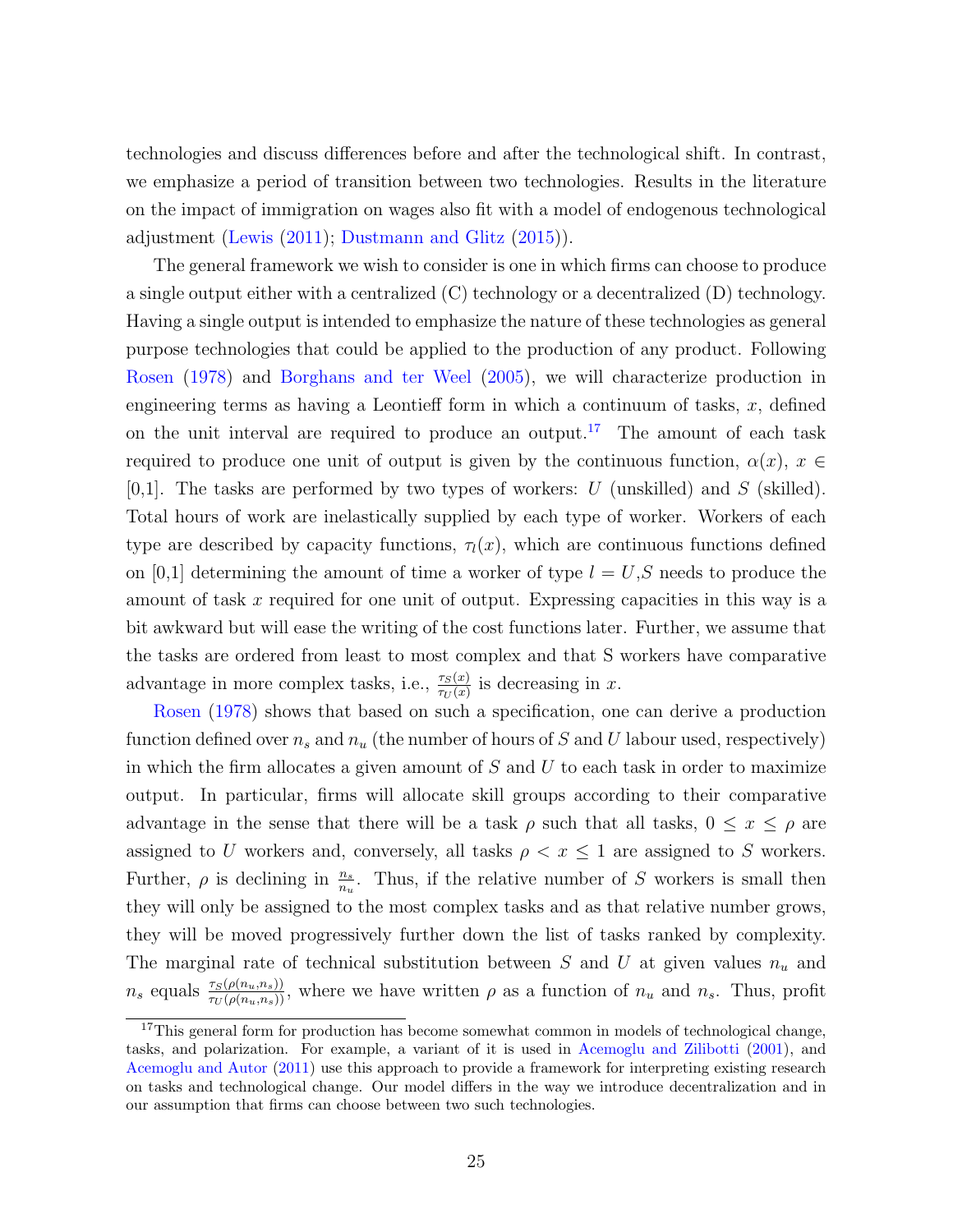maximizing firms will hire numbers of hours of  $U$  and  $S$  labour to equate the marginal rate of technical substitution to the wage ratio,  $\frac{w_S}{w_U}$  (where,  $w_S$  and  $w_U$  are the skilled and unskilled hourly wages, respectively, and where we assume that the output price is 1), allocating those hours optimally according to comparative advantage over the tasks required to produce. The result is a production function that reflects the efficiencies from taking account of the comparative advantage of the two types of workers and which is, itself, not necessarily Leontieff in form. In this sense, the ultimate production function reflects more than just the engineering 'recipes' since it includes the optimal allocation of workers across the task combinations specified in the recipes.

As [Rosen](#page-53-1) [\(1978\)](#page-53-1) demonstrates, and as we draw in figure 1, in the case with two types of workers (our case) the unit output isoquant intercepts both axes. The intercept on the  $N_u$  (number of unskilled workers) axis equals  $\int_0^1 \tau_U(x) dx$ . As we move away from that intercept to the left, we begin to introduce  $S$  workers, replacing the  $U$  workers in the most complex tasks. Thus, the slope of the isoquant is given by  $\frac{\tau_S(\rho(n_u,n_s))}{\tau_U(\rho(n_u,n_s))}$  and comparative advantage dictates the standard convex shape. The  $N_s$  intercept is given by  $\int_0^1 \tau_s(x) dx$ .

We will consider an economy with two possible 'recipes' or technological forms. The first is centralized and takes the form as set out above, where we will now write the technological requirements function as  $\alpha^{C}(x)$  and the amount of time a worker needs to complete the number of tasks needed for a unit of output will also now be indexed with a superscript, C, i.e.,  $\tau_l^C(x)$ . In order to match patterns in the data, we delineate management tasks from other tasks. In the centralized technology, management tasks are necessary in order to co-ordinate the other tasks and the producers of the other tasks just focus on production of their part of the process, leaving communication and co-ordination to the managers. We will arbitrarily denote tasks on the interval  $[\theta,1]$  as management tasks. In the centralized technology, to keep the exposition simple, we will assume that the  $\alpha$  and  $\tau$  functions are continuous from above and below at  $\theta$ .

The alternative technological form is decentralized. [Caroli and Van Reenen](#page-51-1) [\(2001\)](#page-51-1) describe modern organizational forms as being 'delayered' with 'some decision-making being transferred downstream.' Multi-tasking is also an important feature of this organizational form with the benefits that the firm becomes more flexible and managers have to spend less time monitoring and co-ordinating workers [\(Bloom et al.](#page-51-2) [\(2014\)](#page-51-2)). Thus, rather than having workers performing physical tasks without regard to others and having a manager who co-ordinates the outcome, in a decentralized form, workers both produce and co-ordinate with other task producers. As a result, less of the pure management task is needed. All of this is made possible by (i.e., is complementary with)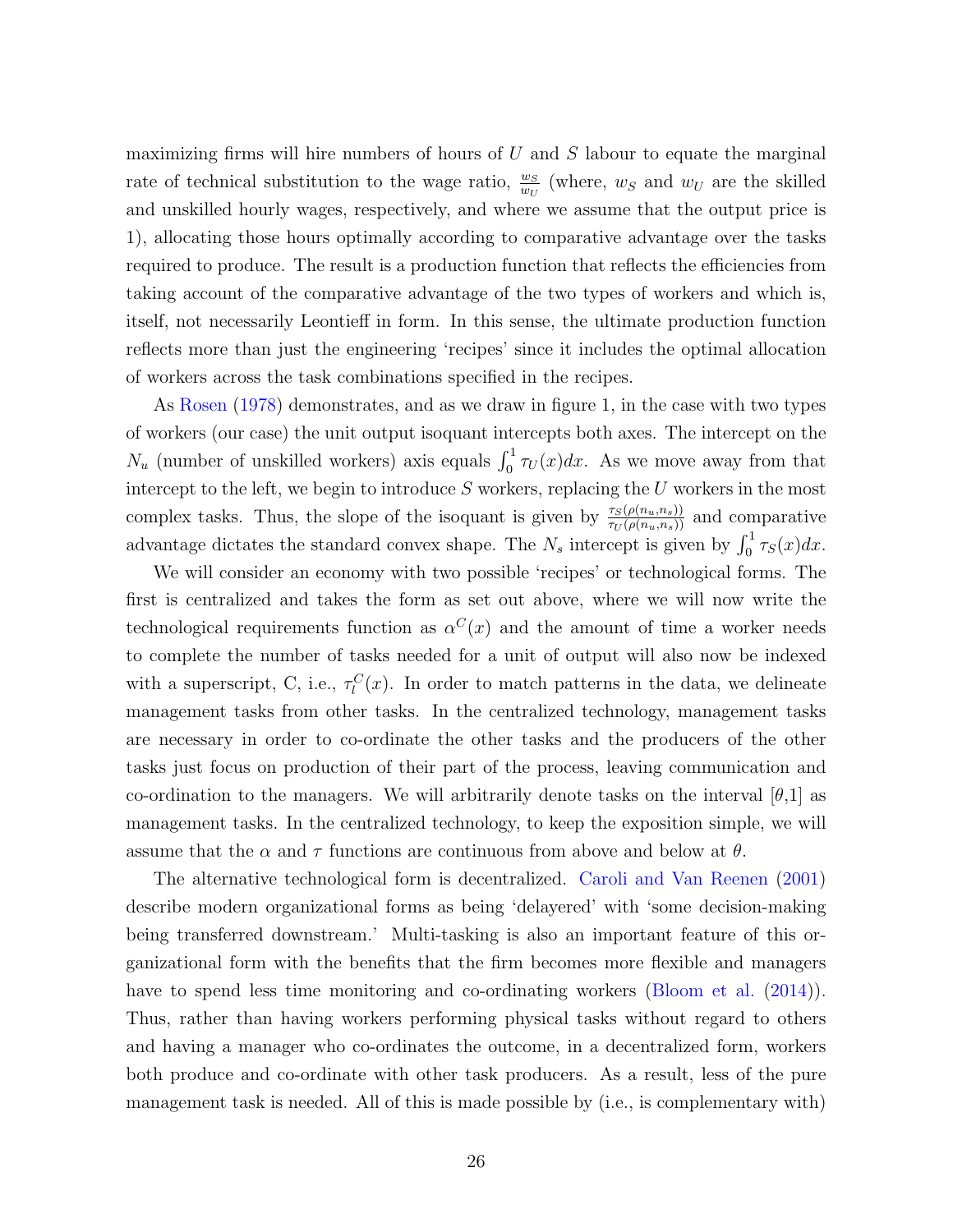IT technological change, which reduced the cost of diffuse information transfer.

We capture the differences in the decentralized form relative to the centralized form, first, by assuming that there is a lower requirement for the pure management tasks in the new form:

$$
\alpha^D(x) = \lambda \alpha^C(x), \forall x \ge \theta \tag{1}
$$

where, the D superscript denotes the decentralized technology, and  $\lambda < 1$ . For simplicity, we will assume that the requirements for the other tasks remain the same, i.e.,  $\alpha^D(x) =$  $\alpha^C(x), \forall x < \theta.$ 

Following much of the literature on technical change and the labour market, we also assume that skilled workers are better at working with the new organizational form [\(Car](#page-51-1)[oli and Van Reenen](#page-51-1) [\(2001\)](#page-51-1); [Bresnahan et al.](#page-51-0) [\(1999\)](#page-51-0) ). We represent this by assuming that skilled workers are perfect multi-taskers and can perform each of the non-management tasks in the same amount of time as before, performing the new, associated communications while they are doing them without extra effort (thanks to IT). For unskilled workers, performing each non-managerial task now requires more time since working with the new IT is more difficult for them. Further, skilled workers are able to take advantage of the new technology in management tasks while unskilled workers are not. Thus,

$$
\tau_S^D(x) = \tau_S^C(x), \forall x < \theta \tag{2}
$$

and

$$
\tau_U^D(x) = \gamma \tau_U^C(x), \forall x < \theta \tag{3}
$$

with  $\tau_U^D(x) = \tau_U^C(x), \forall x \geq \theta, \ \tau_S^D(x) = \lambda \tau_S^C(x), \forall x \geq \theta$  and  $\gamma > 1$ . We view this specification as capturing the notion of decentralization in papers such as [Lindbeck and](#page-52-12) [Snower](#page-52-12) [\(1996\)](#page-52-12); [Caroli and Van Reenen](#page-51-1) [\(2001\)](#page-51-1); [Bresnahan et al.](#page-51-0) [\(1999\)](#page-51-0), and [Bloom et al.](#page-51-6) [\(2012\)](#page-51-6) that it is an organizational form in which decision making and communications are spread throughout the firm rather than being done by a small cadre of managers. We could allow for decentralization forms in which communication and decision making are differentially allocated across tasks but elect for the simpler form in which they are essentially allocated evenly across the non-manager tasks for expository clarity.

The literature emphasizes that decentralization has been enabled by the advent of IT. Much of the recent work on IT and the labour market also emphasizes impacts of the new technology in replacing routine tasks that tend to lie in the middle of the wage distribution. Following [Acemoglu and Autor](#page-50-0) [\(2011\)](#page-50-0) and [Borghans and ter Weel](#page-51-3) [\(2005\)](#page-51-3),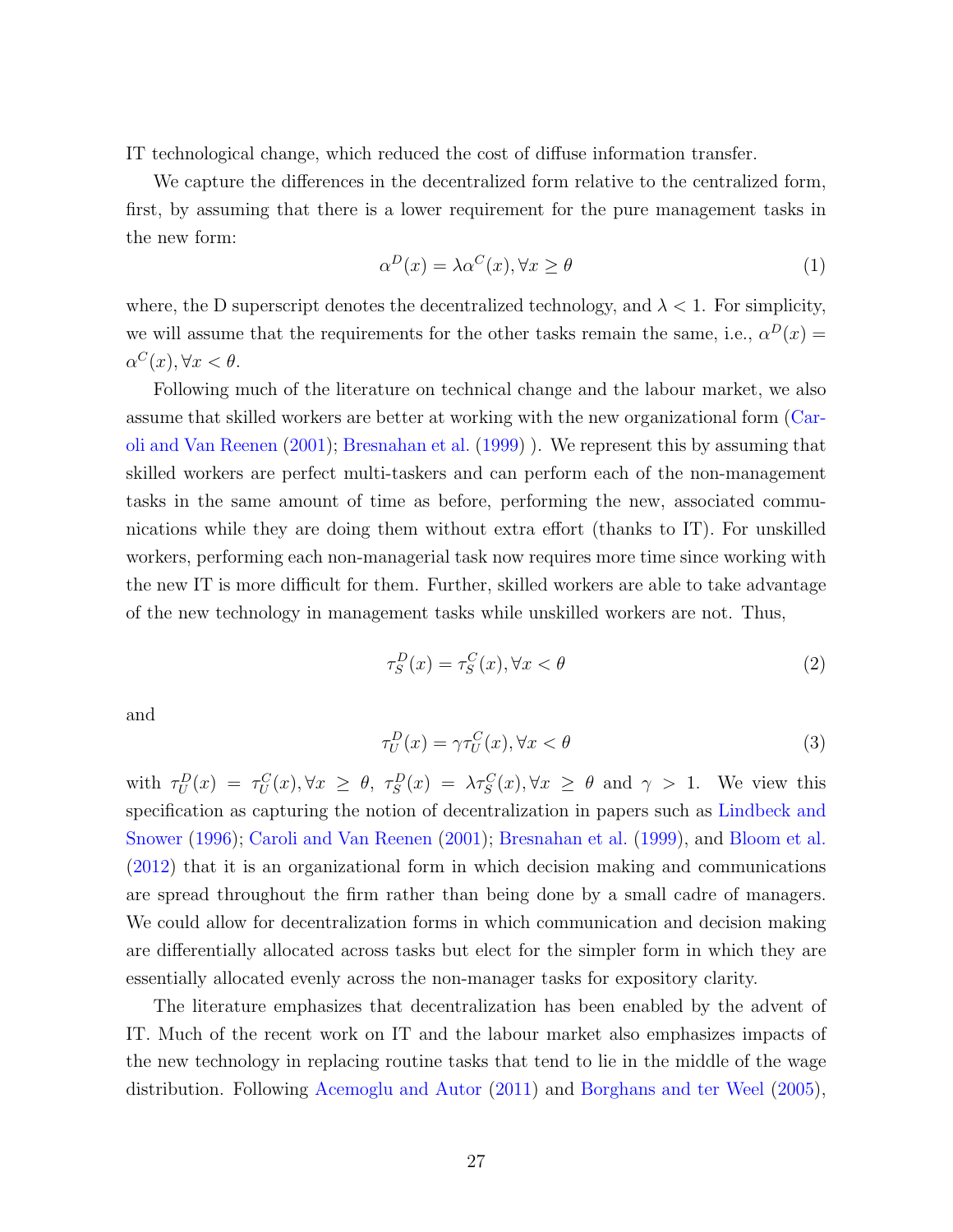we can model this effect by having the  $\alpha$  values in middle tasks substantially reduced under the new (D) technology. Essentially, the idea is that IT capital performs those tasks and, thus, less labour is required in them. As described in [Acemoglu and Autor](#page-50-0) [\(2011\)](#page-50-0), the result will be a polarization in employment, with relatively more employment in low and high complexity jobs compared to those in the middle. However, this will not alter our main points about movements in educational wage differentials set out below. For that reason, we will not explicitly include the reductions in middle  $\alpha$ 's in our analysis for simplicity. We will, however, highlight implications from such reductions at relevant points in our discussion.

Given this setup, if there were only U workers in the economy then all firms would use the C technology since it would be cheaper at any given unskilled wage. Conversely, if there were only S workers in the economy, firms would use only the D technology. But we will start by assuming that the endowment of S and U workers in the economy is such that both technologies are in use (returning to the conditions under which that is true momentarily). We also assume that these are general purpose technologies that can be used for producing any good. Thus, to simplify, we assume both are used to produce a good which is the numeraire. Assuming free entry of firms, that implies two zero profit conditions:

<span id="page-27-0"></span>
$$
1)1 = w_U \int_0^{\rho_C} \tau_U^C(x) dx + w_S \int_{\rho_C}^1 \tau_S^C(x) dx \tag{4}
$$

<span id="page-27-1"></span>
$$
2)1 = w_U \int_0^{\rho_D} \tau_U^D(x) dx + w_S \int_{\rho_D}^1 \tau_S^D(x) dx \tag{5}
$$

where,  $w_U$  is the unskilled wage,  $w_S$  is the skilled wage,  $\rho_C$  is the task dividing the U from the S tasks for technology C and  $\rho_D$  is the threshold task for the D technology.

Several key points follow from these two equations. First, together they imply a factor price invariance result as in standard trade theory. Because  $\rho_C$  and  $\rho_D$  are determined by the equality of the wage ratio to the marginal rate of technical substitution (MRTS) in profit maximizing firms and the MRTS is given by  $\frac{\tau_S(\rho)}{\tau_U(\rho)}$  (i.e., is technologically determined), everything on the right hand side of both equations can be written as functions of  $w<sub>U</sub>$  and  $w<sub>S</sub>$ . That, combined with the assumption that these are general purpose technologies and so are producing the same good with the same price, implies that we have two equations in two unknowns  $(w<sub>S</sub>$  and  $w<sub>U</sub>)$ . We show the solution diagrammatically in Diagramme D1. The figure shows the unit output isoquants for the two technologies. The isoquant for the centralized technology intersects the number of unskilled workers  $(N_u)$  axis at  $n_{u0}^C = \int_0^1 \tau_U^C(x) dx$ , i.e., the total number of hours to produce one unit if only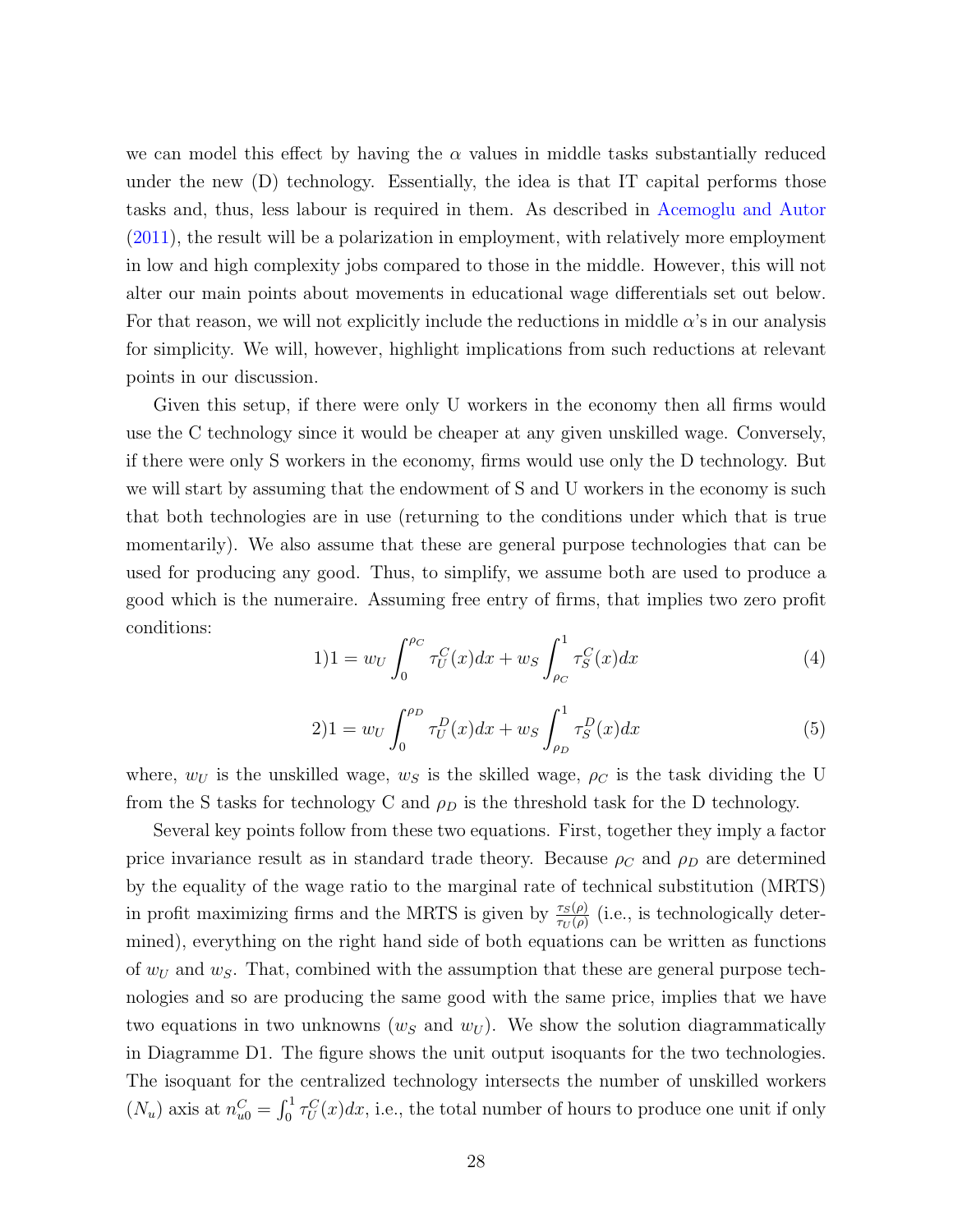unskilled workers are being used. Similarly, its  $N_s$  axis intercept is  $n_{s0}^C = \int_0^1 \tau_S^C(x) dx$ . The unit isoquant for the decentralized technology has a larger  $N_u$  intercept because of our assumption that unskilled workers take longer to do non-managerial tasks because of the requirement to communicate as well as produce but get no advantage in terms of the time they require to perform management tasks. In contrast, under the decentralized technology, skilled workers require no extra time to do non-production tasks and can take advantage of IT to spend less time on managerial tasks. The result is an isoquant with a larger  $N_u$  intercept, a smaller  $N_s$  intercept and a lower slope at all values of x than the C isoquant.<sup>[18](#page-28-0)</sup> Given the continuity assumptions and the comparative advantage assumption, the isoquants will cross once. That, in turn, implies that there will be a single unit cost line that is just tangent to the two isoquants, i.e., a single pair of  $w_s$  and  $w_U$ values at which both technologies are in operation.

#### Diagramme D1: Wage Setting with Two Technologies



Diagramme D1 is, of course, a standard trade diagramme with two technologies instead of two sectors, and the same conclusions follow here as in the simple trade case. Our assumptions about the two technologies implies that the C technology will be relatively U intensive and in an equilibrium in which both technologies are used,  $n_{u*}^C$  and  $n_{s*}^C$  hours of unskilled and skilled work, respectively, will be used to produce a unit of the output with this technology. Similarly,  $n_{u*}^D$  and  $n_{s*}^D$  hours of unskilled and skilled work will be used with the D technology. Rays defined by  $\frac{n_{s*}^C}{n_{u*}^C}$  and  $\frac{n_{s*}^D}{n_{u*}^D}$  are drawn as diagonal lines in

<span id="page-28-0"></span><sup>&</sup>lt;sup>18</sup>To make the exposition simpler, we assume that  $\lambda \cdot \gamma = 1$ . This implies that the isoquant is smooth at task  $\theta$ . Without it, there would be a kink in the isoquant that would complicate the exposition but not the ultimate conclusions.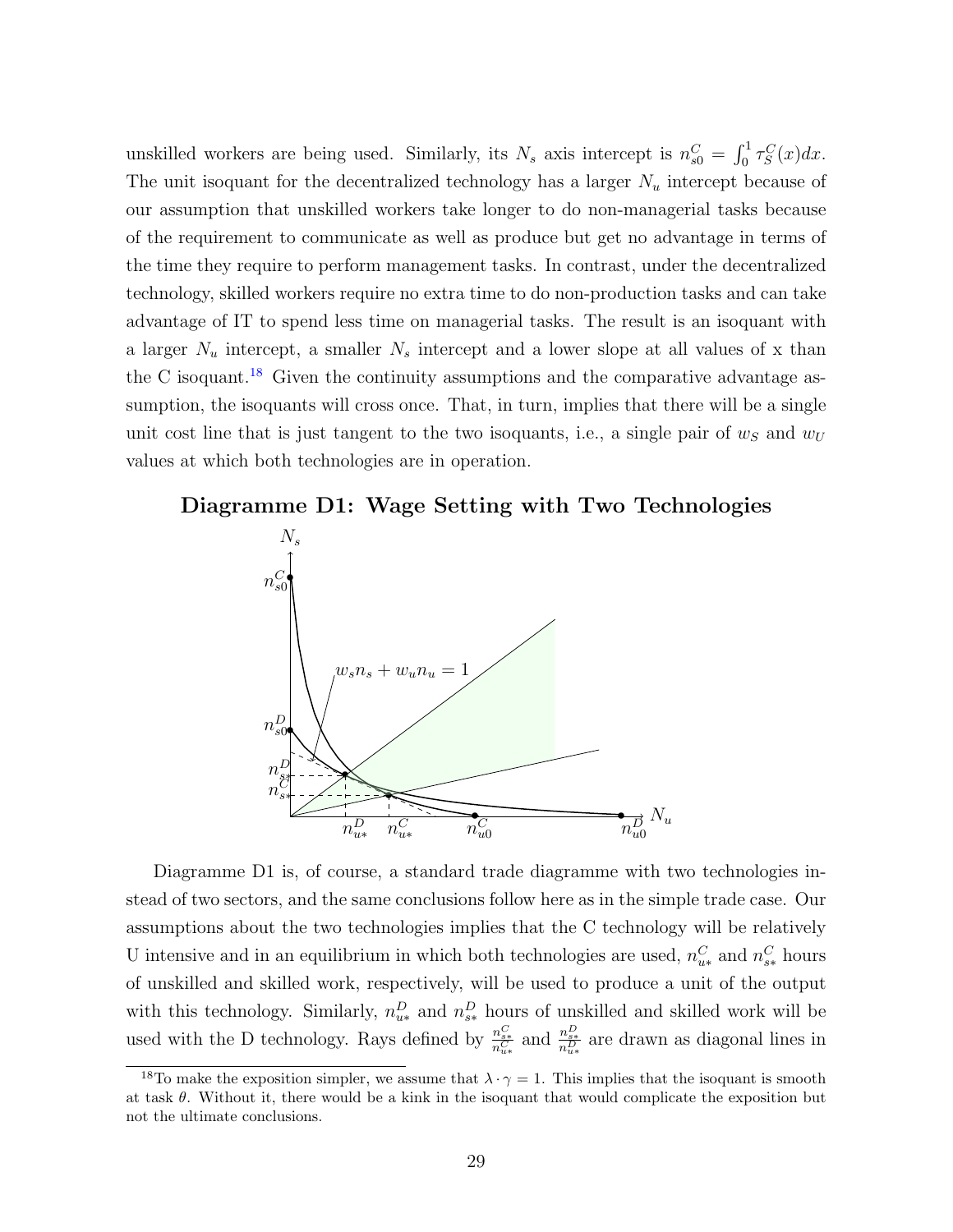the figure. Those rays form the boundaries of the cone of diversification (the shaded area in Diagramme D1). As long as the ratio of skilled to unskilled hours in the economy falls within that cone, both technologies will be in use. If, instead,  $\frac{N_s}{N_u} < \frac{n_{s*}^C}{n_{u*}^C}$  then only the C technology will be used. This is simple to see in the figure since on rays with lower slope than  $\frac{n_{s*}^C}{n_{u*}^C}$ , the cost line that is just tangent to the C isoquant will lie below the D isoquant, implying that it is less costly to produce just with C. Conversely, if  $\frac{N_s}{N_u} > \frac{n_{s*}^D}{n_{u*}^D}$ then only the D technology will be used.

What is of most interest to us is the implications for wage movements when there are increases in the amount of S relative to U labour. Given that equations [\(4\)](#page-27-0) and [\(5\)](#page-27-1) have a unique wage solution and are not functions of labour quantities, as long as both technologies are in use, changes in the amounts of S and U in the economy do not alter the individual wages or their ratio. This is the standard factor price invariance result from trade theory. Firms in the economy react to larger relative amounts of S labour not by increasing the amount they use with any one technology but by shifting toward the more S intensive technology  $(D)$ . In fact, it is straightforward to show that a given increase in the ratio  $\frac{N_s}{N_u}$  generates a more than proportionate increase in output from the D technology.<sup>[19](#page-29-0)</sup>

Following from this, the empirical implications from the model are as follows. First, if the two technologies are available and the skilled to unskilled labour ratio,  $\frac{N_s}{N_u}$ , is in the cone of diversification then increases in the ratio of skilled to unskilled labour does not alter the wage ratio,  $\frac{w_s}{w_u}$ , or the individual wages,  $w_s$  and  $w_u$ . Second, if  $\frac{N_s}{N_u}$ rises enough then eventually all firms will adopt the D technology and then subsequent increases in  $\frac{N_s}{N_u}$  will generate decreases in  $\frac{w_s}{w_u}$  as in the standard one technology case. Third, assume that there are unskilled managers in the C technology before the increase in the skills in the economy (as is the case in our sample period), i.e.,  $\rho_C > \theta$ . In that case, the ratio of the number of unskilled managers to skilled managers will decline as  $N_{s}$  $\frac{N_s}{N_u}$  increases. This happens because U workers form a larger fraction of managers under the C technology (indeed, they may not be managers at all in the D technology given the comparative advantage set up) while S workers form a larger fraction of managers under the D technology. As the number of skilled workers rises, there will be a disproportionate shift toward the D technology that will imply more S than U managers overall even

<span id="page-29-0"></span><sup>&</sup>lt;sup>19</sup>To see this note that we can write the ratio of S to U hours employed in the economy as a weighted average of the ratios employed in the two technologies, i.e.,  $\frac{N_s}{N_u} = \phi_C \frac{n_{s*}^C}{n_{u*}^C} + (1 - \phi_C) \frac{n_{s*}^D}{n_{u*}^D}$ , where,  $\phi_C$  is the fraction of output generated using the C technology. If the economy is in the cone of diversification, as  $\frac{N_s}{N_u}$  increases, the two technology specific ratios do not change but  $\phi_C$  decreases. In fact,  $\phi_C$  must decrease more than proportionally to maintain the equality.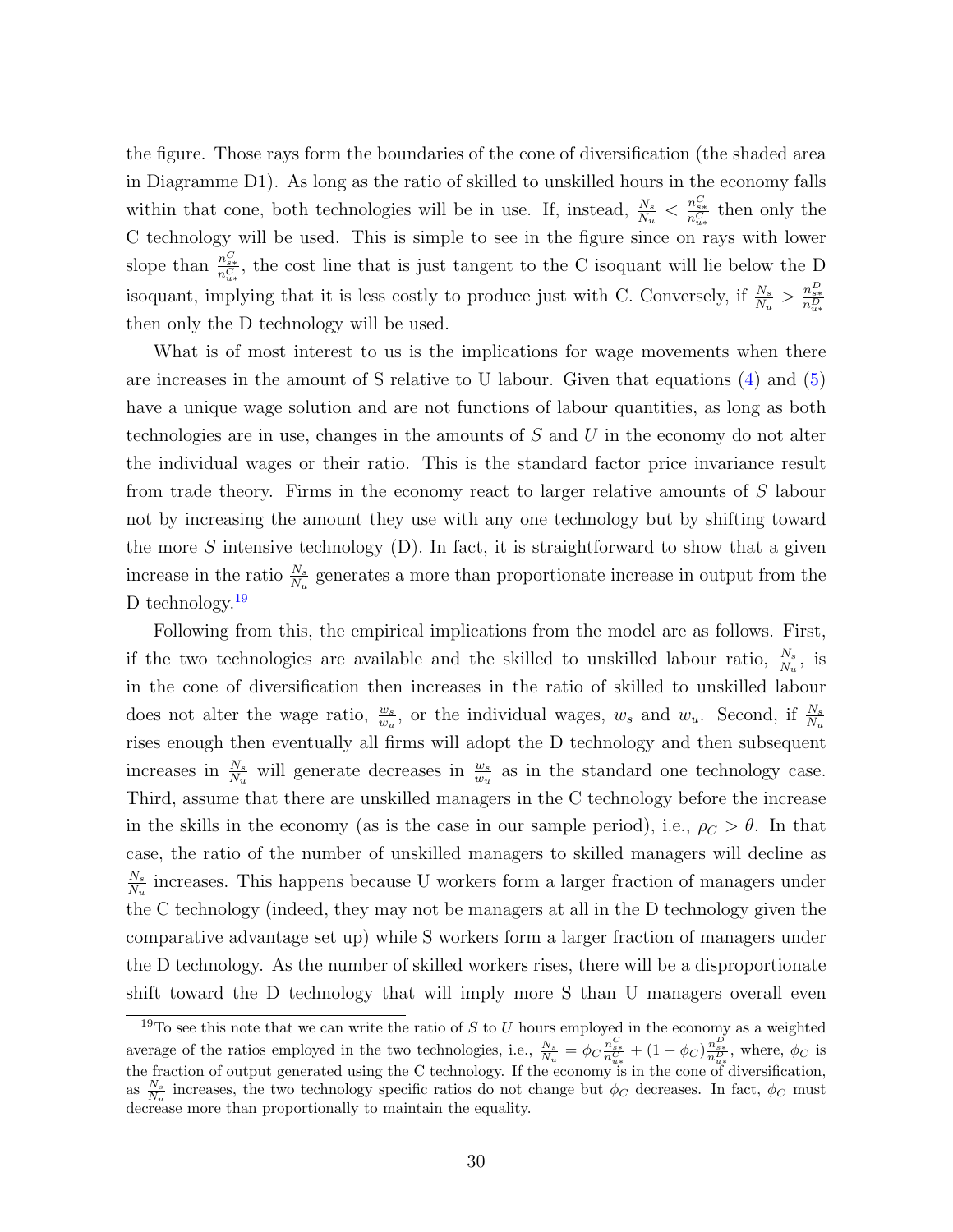though the proportion of each type of manager will stay the same within each technology. Fourth, as  $\frac{N_s}{N_u}$  increases, the proportion of S workers who are managers decreases. This is somewhat surprising given that the economy is shifting toward a more S intensive technology where more of the management positions are held by S workers. Indeed, if only the C technology were available then as more  $S$  workers became available, comparative advantage would dictate that they would take up more and more of the management jobs until they had squeezed out the U managers altogether. That is, the proportion of S workers who are managers would increase. However, there is actually a smaller proportion of S workers who are managers with the D technology (since all S workers are managers in the C technology if  $\rho_C > \theta$ ) and so as the economy shifts toward the D technology the proportion of S workers who are managers will fall. This is a reflection of the fact that in the decentralized technology, where S workers can both produce and communicate at the same time, S workers are used farther down into the task structure than in the C technology in equilibrium. Fifth, as  $\frac{N_s}{N_u}$  increases and the economy shifts toward the D technology, we should see more workers in all parts of the production structure making decisions and communicating not just to their managers.

It is interesting to compare these implications to those from a more standard model with exogenous technical change. To see those implications, consider a model in which one technology is in use at a time. Output, Y, is produced according to the Cobb-Douglas production function:

$$
Y = M^{\alpha} L^{1-\alpha} \tag{6}
$$

where, M is hours of managerial labour, L is hours of production labour, and  $\alpha$  is a parameter. Each task is performed by a combination of skilled and unskilled labour, with the labour aggregated through CES functions:

$$
M = [aS_M^{\sigma} + (1 - a)U_M^{\sigma}]^{1/\sigma}
$$
\n
$$
\tag{7}
$$

and

$$
L = [bS_L^{\rho} + (1 - b)U_L^{\rho}]^{1/\rho}
$$
\n(8)

where,  $\frac{1}{1-\sigma}$  is the elasticity of substitution between skilled and unskilled labour in managerial tasks;  $\frac{1}{1-\rho}$  is the elasticity in labouring tasks; a and b are parameters;  $S_M$  is the amount of skilled labour in the managerial task; and  $U_L$  is the amount of unskilled labour in the basic labouring task. We assume that skilled labour is relatively more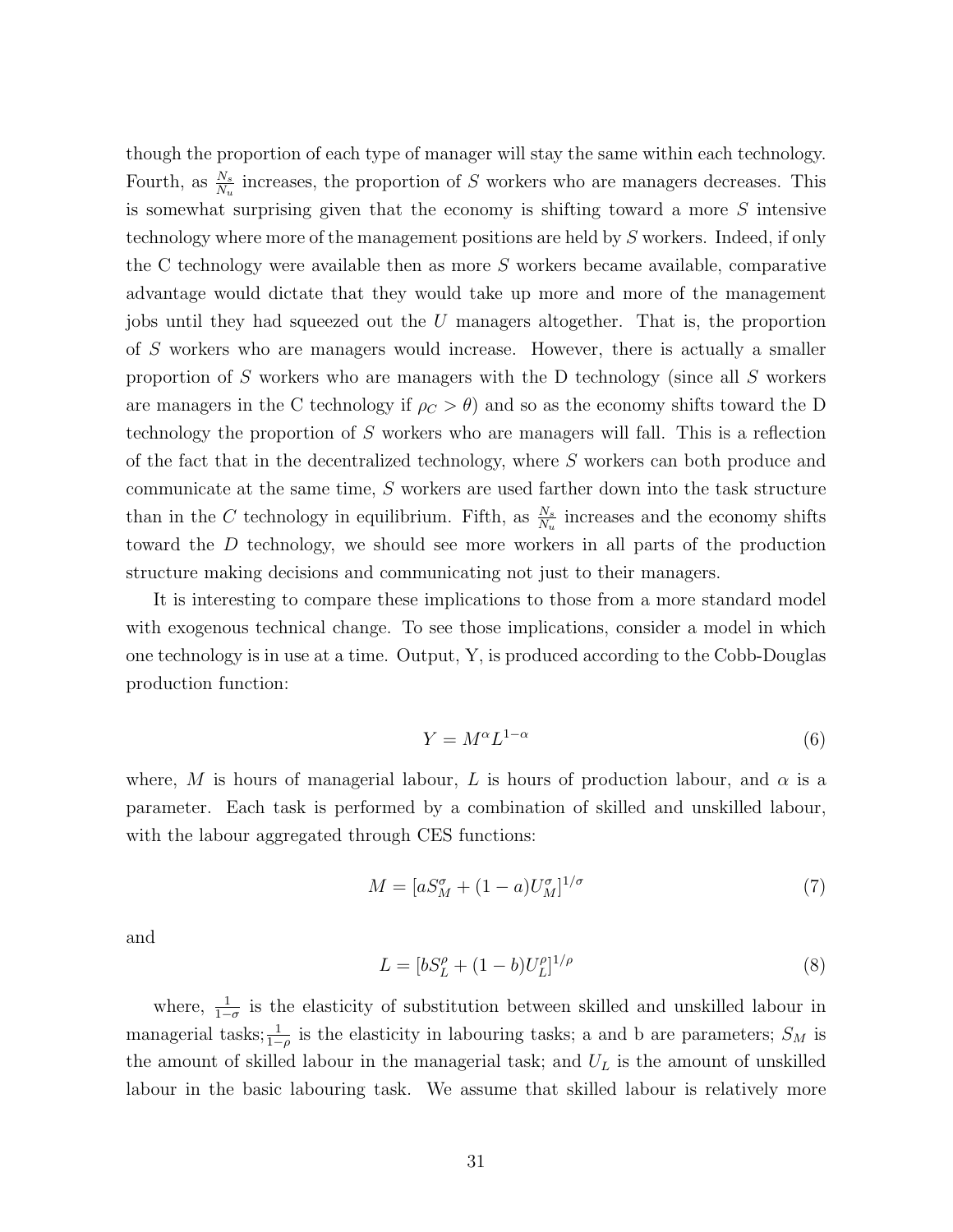productive in the managerial tasks (i.e.,  $a > b$ ) and that skilled and unskilled labour are more substitutable in the labouring task (i.e., that  $\rho > \sigma$ ).

We assume that the numbers of unskilled and skilled workers in the economy are given exogenously in any period and that each worker supplies a fixed endowment of labour inelastically. Market clearing in the labour market corresponds to the total number of workers with each skill level in the economy being equal to the sum of the numbers employed in the various occupations and technologies:

$$
S = S_L + S_M
$$

and,

$$
U=U_L+U_M
$$

Workers of each skill type can choose freely whether to work as a manager or a labourer and so there will be one skilled wage,  $w_s$  and one unskilled wage  $w_u$ .

In this framework, a skill-biased technological change can be represented as an increase in a, i.e., an increase in the productivity of S workers as managers. This captures both that the technological change favours S workers and that it is related to management tasks. Note that we are assuming that the technological change arrives exogenously and alters the production function of firms without them choosing whether or not to adopt the new technology.

To understand the impact of this change note that, working from the firm's first order conditions, it is straightforward to show that the wage skill ratio is,

$$
\frac{w_s}{w_u} = \frac{a}{1 - a} (\frac{S_M}{U_M})^{\sigma - 1}
$$
\n
$$
= \frac{b}{1 - b} (\frac{S_L}{U_L})^{\rho - 1}
$$
\n(9)

Rearranging these expressions slightly, we get:

<span id="page-31-0"></span>
$$
\frac{a}{1-a} \frac{S_M^{\sigma-1}}{S_L^{\rho-1}} = \frac{w_s}{w_u} = \frac{b}{1-b} \frac{U_M^{\sigma-1}}{U_L^{\rho-1}}
$$
(10)

In the context of this model, in order to match the main data pattern of an increase in S accompanied by no change in  $\frac{w_s}{w_u}$ , we need an increase in a of just the right size so that the skill biased demand increase just balances the relative supply shift. We view it as somewhat implausible that there were an exogenous set of technological changes that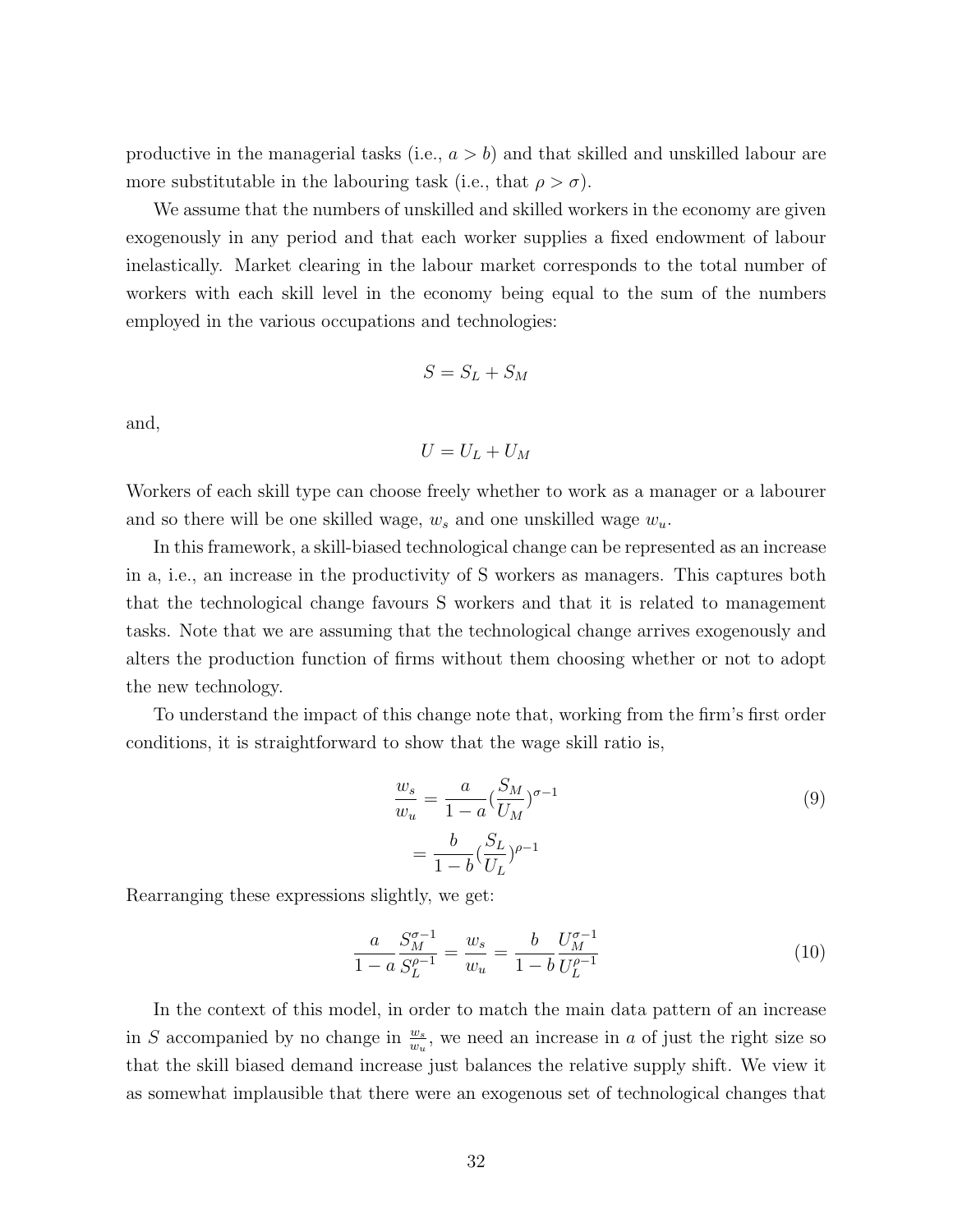just balanced the supply shifts over an extended period of time, but we cannot reject that this could have occurred. Instead, we ask about the further implications of such changes if this were the mechanism driving our main data patterns. Examining [\(10\)](#page-31-0), note that if a increases then the ratio of the number of skilled workers who are managers to the number who are labourers must also increase in order to match the unchanging wage ratio. This is the opposite of the implication from our endogenous technological choice model in which the expansion in  $S$  is accompanied by a decreasing proportion of S workers who are managers.

## 5 Evidence on Model Implications

### 5.1 Macro Evidence

We begin our investigation of the relevance of our model of choice between a decentralized and a centralized organizational form by examining the model implications for economy level movements in wages, employment, and occupational shares. The first implication of the model is that the substantial increase in the proportion of workers with a university degree should have no impact on either the skilled to unskilled wage ratio or skilled and unskilled wages individually. In section 2, we showed that the skilled wage differential did not change for the cohorts that experienced the largest increases in educational attainment and that this pattern cannot be explained as a result of compositional shifts in terms of observed or unobserved worker characteristics. Of course, we chose the form of our model in part because it fit that pattern and so cannot claim it as proof in favour of the model. But, remarkably, the stronger implication from the model, that the high and low education wages, individually, do not change while the economy is in the technology transition period also holds. In Figure [9,](#page-33-0) we plot the cohort coefficients from our standard specification run separately for high school educated and BA educated log real wages<sup>[20](#page-32-0)</sup>, normalized to zero for the 1965-69 cohorts. In the figure, a symbol on the line indicates that the estimated difference between the effect for that cohort and the base (1965-69) cohort is significantly different from zero at the 5% level. Examining the figure, we see that between the 1965-69 and 1975-79 cohorts, the wages for both education groups are virtually unchanged and wage changes are not statistically significantly different from zero for these cohorts or for the 1980-84 cohort. In contrast, in a model with an exogenous skill biased demand shift, the real wages should increase over time.

<span id="page-32-0"></span><sup>&</sup>lt;sup>20</sup>We deflate the nominal wage series using the GDP deflator with  $2012 = 1$ .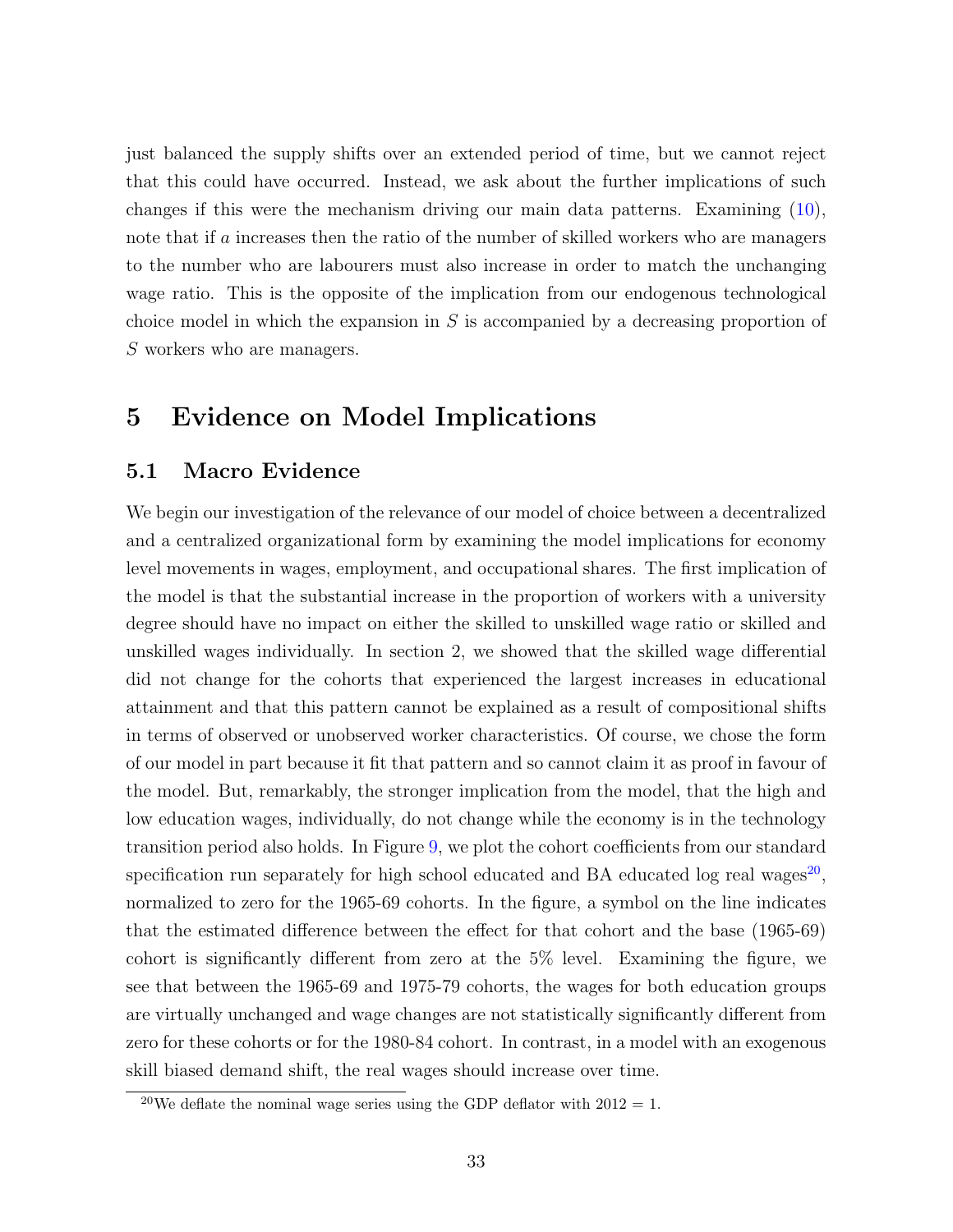

<span id="page-33-0"></span>Figure 9: Cohort effects for log real median wages by education groups, UK To obtain the cohort values, we regress age-cohort-education level wages on cohort dummies and 5-year-age-band dummies separately for the BA and the HS workers. The 1965 cohort is the reference cohort. The marked data points are significantly different from zero at 5% level.

Our model can also rationalize the wage movements at the end of our set of cohorts. As we argued earlier, if the rapid increases in the proportion with a BA meant that the UK ultimately moved through the cone of diversification to complete adoption of the Decentralized organizational form then we should expect, eventually, to see further increases in the proportion BA associated with declines in the education wage differential. This seems to have started to emerge in the private sector in the last few years of our sample. The timing is not implausible since the UK has already surpassed the US in terms of the BA proportion among young people, and will soon catch up in terms of the aggregate BA proportion. In short, the model predicts the seemingly odd pattern in which the education differential is flat when the increase in education was largest, starting to turn down for later cohorts that experienced smaller educational upgrading.

The other implications of the model at the aggregate level have to do with occupational composition. In particular, as the relative number of workers with BA's increases, management roles should be increasingly taken over by BA educated workers. Thus, the model predicts that the proportion of managers who have a BA should increase across cohorts. In Figure [10,](#page-34-0) we plot the proportion of managers who have a BA by cohort and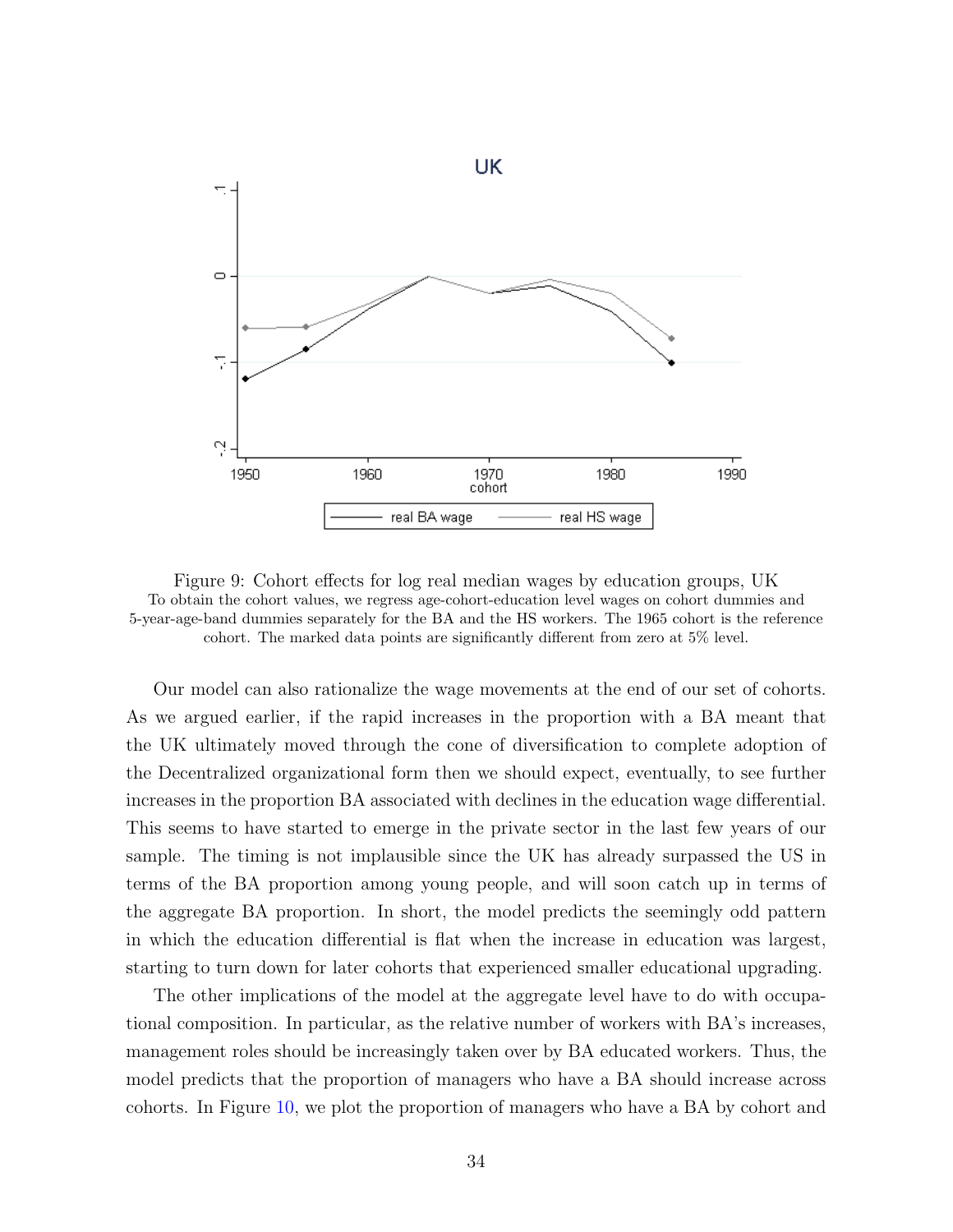

<span id="page-34-0"></span>Figure 10: Proportion of Managers Who Have a University Degree, UK

age. Focussing on age 30, one can see a large shift in the direction predicted by the model: approximately 25% of managers had a BA in the 1965-69 cohort compared to nearly  $50\%$ in the 1975-79 cohort.<sup>[21](#page-34-1)</sup> At the same time, the proportion of the BA educated workforce employed as managers should decline according to the model. In Figure [11,](#page-35-0) we plot the proportion of BA workers employed in management jobs. Concentrating again on age 30 in order to hold the position in the lifecycle constant, we see that 23% of BA workers in the 1965-69 cohort worked as managers compared to 21% in the 1975-79 cohort and 18% in the 1980-84 cohort. We argued earlier that this pattern in which an increasing proportion of BA workers in the workforce is accompanied by their taking on more of the management positions but the importance of management positions compared to other occupations falling for BA workers fits with our model but does not match the predictions of a standard model with an exogenous technological change favouring educated workers.

<span id="page-34-1"></span> $21$ The data underlying this figure and Figure [11](#page-35-0) is from the LFS with managers corresponding to the first major group in the UK SOC2000, called 'Managers and senior officials'.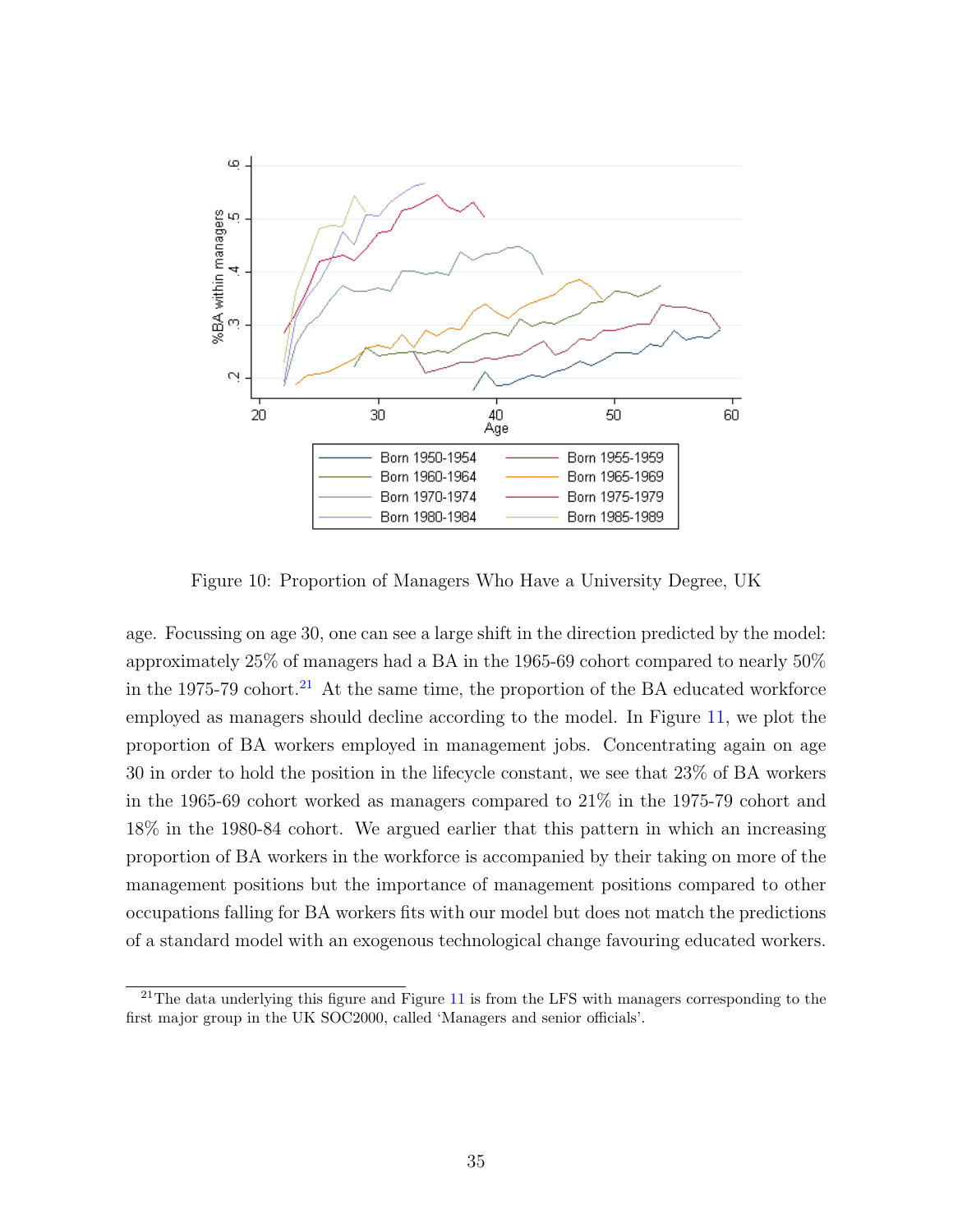

<span id="page-35-0"></span>Figure 11: Proportion of University Degree Holders Who are Managers, UK

#### 5.2 Micro Evidence

We turn, next, to using micro data to examine the main implication of the model: that firms in locations with larger increases in the relative number of educated workers make greater use of decentralized organizational forms. Our hypothesis is that in a more decentralized and de-layered organizational structure, workers will be given more autonomy and will report greater influence over their work. We are interested in whether an increase in the relative supply of education skills induces a shift toward a more decentralized organizational form as measured by this marker. We examine this question using the UK Workplace Employment Relations Survey (WERS). The WERS is a survey of workplaces that includes questionnaires both for the manager as well as for a subsample of employees.[22](#page-35-1) We focus on employees' responses to three questions:

"How much influence do you have about the following?"

<span id="page-35-1"></span>1. "The range of tasks you do in your job",

<sup>&</sup>lt;sup>22</sup>The WERS surveys 25 employees per workplace. When there are fewer than 25 employees at the workplace, they are all given the questionnaire. the WERS is a representative survey and we incorporate its associated weight in all our calculations.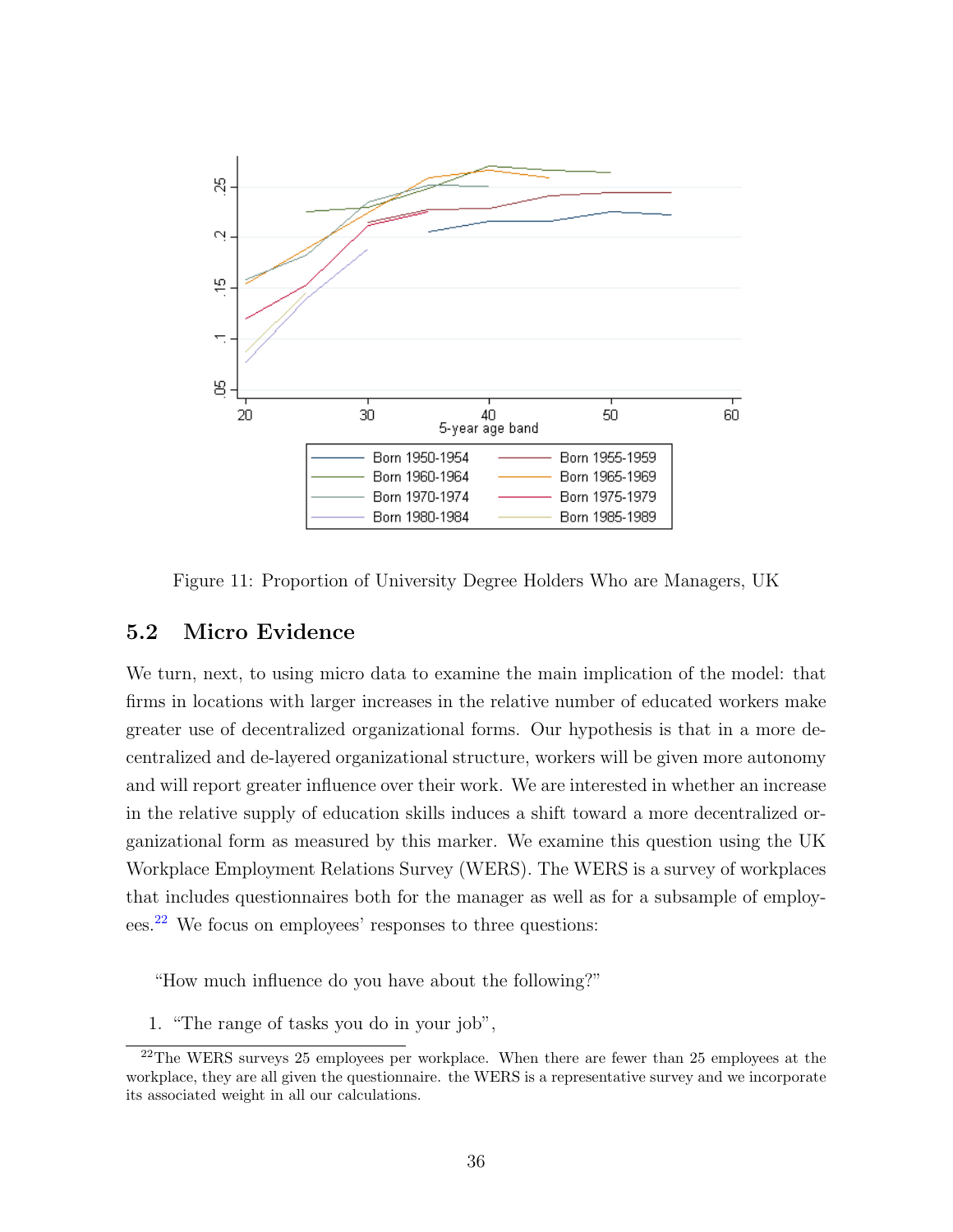- 2. "the pace at which you work"
- 3. "how you do your work".

The responses for each question range from 1 "A lot" to 4 "None". These questions are included in the cross-sectional WERS surveys for 1998, 2004, and 2011. Rather than use these questions separately we implement a principal components analysis to compute an index of the ability of workers to influence their own work. We define the index as 4 minus the first principal component, so that the index is higher where more employees report having more influence. The index accounts for approximately 80% of the total covariance among the three questions. Finally, we normalize the influence index to have mean 0 and standard deviation 1 in the 3-wave-pooled sample.

Table [1](#page-37-0) lists the overall mean and standard deviation of the influence index by WERS wave and education of employees. Across all firms, there has been a nearly 0.6 standard deviation increase in the mean influence index value between 1998 and 2011. Thus, there is a clear general trend toward decentralization of decision making. We examine differences between more and less educated workers in the lower panels of the table, presenting weighted averages with the proportion of workers at a firm in the particular education group as the weights. Doing that indicates that the increases in the index value were particularly large at lower educated firms. This makes sense since those are the firms that would most likely have used a centralized structure in the past and that, as a result, would have had the most leeway for adjustment.

To investigate the role of skill supply in choice of organizational form, we examine the relationship between the local supply of workers with BAs and the influence index at the workplace level. "Local area" here refers to Travel To Work Areas (TTWA), which were developed to capture local labour markets using data on commuting flows in 1991.<sup>[23](#page-36-0)</sup> There were around 300 such areas in the UK in the 1998 through 2011 period. We derive from the LFS the proportion of workers in the TTWA who have a BA or above for the two calendar years up to and including the WERS survey year.<sup>[24](#page-36-1)</sup>

Table [2](#page-38-0) reports the results from OLS regressions of the influence index on the local BA proportion across a range of specifications. In all the specifications, we pool together the data from the three waves and we weight by the size of the workplace. Given that our main variable of interest varies at the TTWA level, we cluster the standard errors

<span id="page-36-0"></span><sup>23</sup>For further information on TTWA, see http://www.ons.gov.uk/ons/guidemethod/geography/beginner-s-guide/other/travel-to-work-areas/index.html

<span id="page-36-1"></span><sup>&</sup>lt;sup>24</sup>For example, for the WERS outcome measured in 2011, the BA proportion is measured from LFS 2010-2011.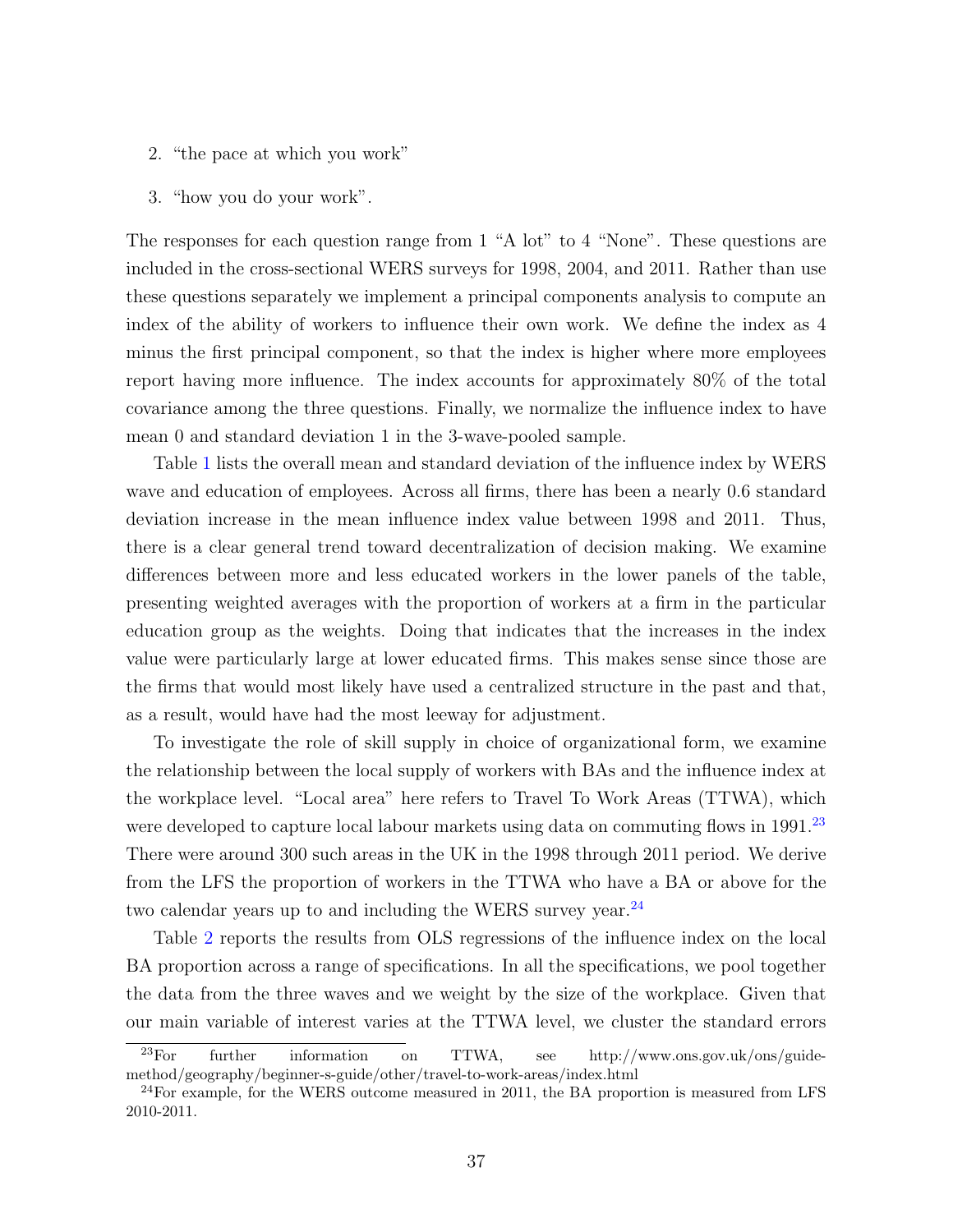<span id="page-37-0"></span>

| Table 1: Summary statistics of the influence index  |                                   |                  |                                    |           |  |  |
|-----------------------------------------------------|-----------------------------------|------------------|------------------------------------|-----------|--|--|
| Wave                                                |                                   |                  | Number of Number of Mean influence | Standard  |  |  |
|                                                     | TTWAs                             | workplaces index |                                    | deviation |  |  |
|                                                     | Influence index for all employees |                  |                                    |           |  |  |
| 1998                                                | 204                               | 1758             | $-0.32$                            | 0.92      |  |  |
| 2004                                                | - 230                             | 1657             | 0.024                              | 0.96      |  |  |
| 2011                                                | 238                               | 1917             | 0.27                               | 1.025     |  |  |
| Influence index for employees with degrees or above |                                   |                  |                                    |           |  |  |
| 1998                                                | 190                               | 1368             | $-0.018$                           | 0.79      |  |  |
| 2004                                                | 209                               | 1272             | 0.001                              | 0.83      |  |  |
| 2011                                                | 223                               | 1557             | 0.13                               | 0.80      |  |  |
| Influence index for employees without degrees       |                                   |                  |                                    |           |  |  |
| 1998                                                | 203                               | 1732             | $-0.34$                            | 0.88      |  |  |
| 2004                                                | 229                               | 1620             | 0.024                              | 0.93      |  |  |
| 2011                                                | 235                               | 1823             | 0.25                               | 1.047     |  |  |

Note: for each education group or for 'all employees', we first calculate 4 minus the first principle component of the three influence scores (ranged  $1 - 4$ ). We then normalize that variable to have mean 0 and standard deviation 1 in the 3 wave pooled sample for the education group or for 'all employees'. Workplaces are weighted by the establishment's employment weight times the proportion of employees of that workplace in that education group. If a workplace has no employees of the labelled education group responding to the influence questions in the employee survey, the workplace is not counted in the sub-table for that labelled education group.

Authors' analysis of the UK Workplace Employment Relations Survey.

at that level. In the first column, we report the results from an OLS regression with the proportion of BA's in the area and year dummy variables as the only regressors. The estimated year effects indicate a secular trend toward organizational forms with greater worker control. This may reflect a response to the general increase in the education level of the workforce but more direct evidence on whether such a relationship exists is found in the estimated effect of the proportion of workers with a BA. We estimate that a 10 percentage point increase in the proportion of BAs in an area is associated with a 0.09 standard deviation increase in the influence index. This result fits with the idea that firms in areas with a higher proportion of educated workers use more decentralized organizational forms.

In the next set of columns, we check the robustness of this result across a series of specifications. In the 2nd column, we condition on the current HS proportion in the area, and the coefficient on the BA proportion changes very little. Thus, what matters for decentralization is the proportion of higher educated workers not more versus fewer high school drop-outs among the less educated. In the third column, we introduce controls for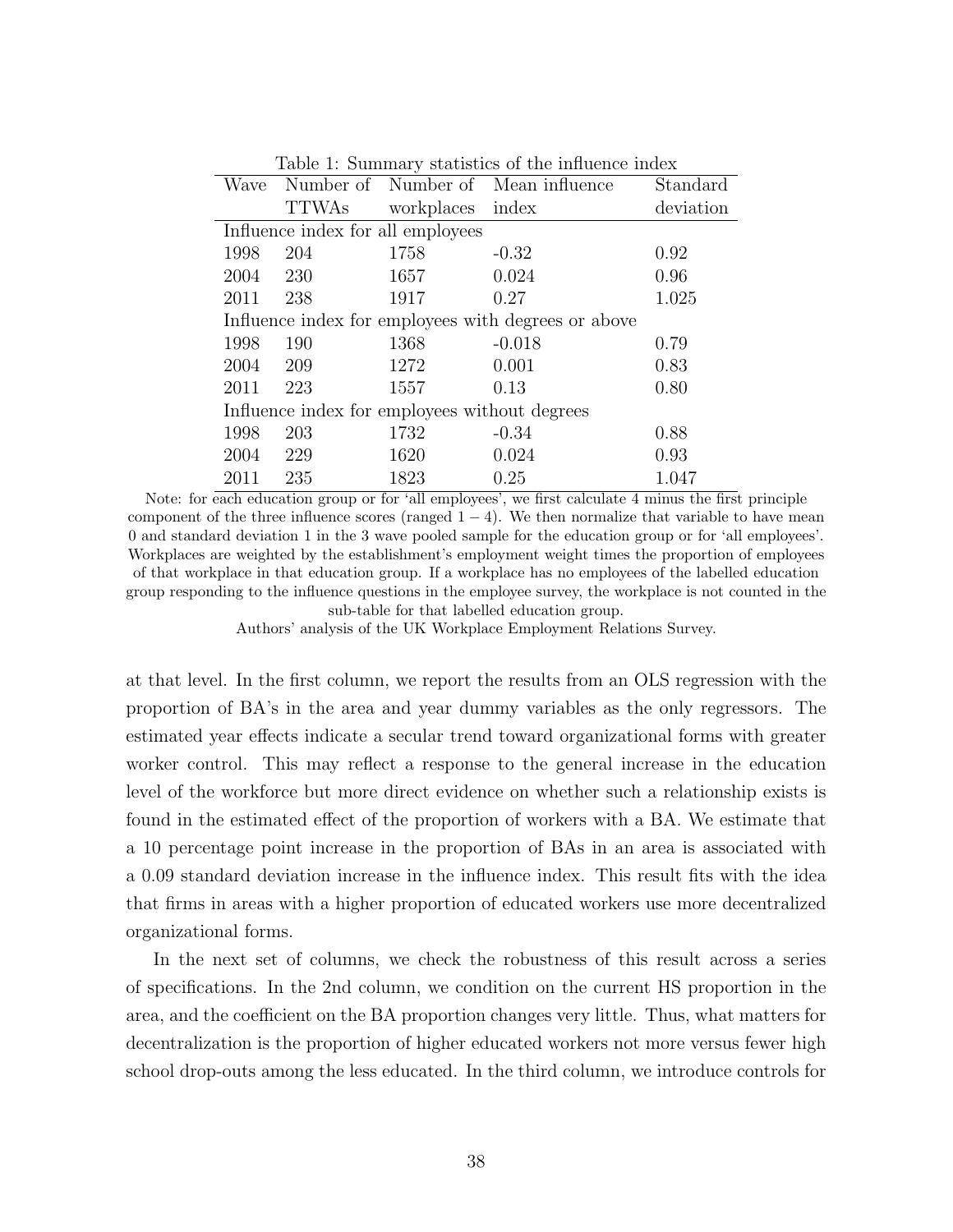| (1)            | (2)            | (3)        | (4)       | (5)       |
|----------------|----------------|------------|-----------|-----------|
|                | $0.95*$        | $1.022***$ | $1.01***$ | $0.94***$ |
| [0.17]         | [0.50]         | [0.16]     | [0.16]    | [0.30]    |
| $0.30***$      | $0.30***$      | $0.28***$  | $0.44***$ | $0.30***$ |
| [0.049]        | [0.045]        | [0.047]    | [0.14]    | [0.050]   |
| $0.47***$      | $0.47***$      | $0.42***$  | $0.77***$ | $0.47***$ |
| [0.062]        | [0.066]        | [0.064]    | [0.22]    | [0.064]   |
|                | 0.047          |            |           |           |
|                | [0.70]         |            |           |           |
| N <sub>o</sub> | N <sub>o</sub> | Yes        | Yes       | Yes       |
|                |                |            |           |           |
|                |                |            |           |           |
| No             | N <sub>o</sub> | $\rm No$   | Yes       | $\rm No$  |
|                |                |            |           |           |
| Yes            | Yes            | Yes        | Yes       | No        |
| 5,332          | 5,332          | 5,332      | 5,332     | 4663      |
| 0.064          | 0.064          | 0.155      | 0.165     | 0.156     |
|                | $0.92***$      | ັ          |           |           |

<span id="page-38-0"></span>Table 2: Workplace-level regressions of the influence index

All regressions are at the workplace level, with standard errors clustered at the TTWA level. Each workplace is weighted by its employment weight. For both the BA proportion and the HS proportion at TTWA, the variable is the proportion of economically active people (working or unemployed) in that education group from the LFS in the two calendar years prior to the year of the dependent variable. For example, for workplaces observed in 2004, the BA and HS proportions are from the LFS 2003-04. Authors' analysis of the UK Workplace Employment Relations Survey.

industry, workplace size, and size of the organization.<sup>[25](#page-38-1)</sup> Notably, the size and significance of the BA proportion coefficient remains very similar to what was observed in column 1. This implies that the association between the level of education of the population and the organizational form happens within industries (as one would expect with a General Purpose Technology) rather than through shifts in the industrial structure. In the fourth column, we further include interactions between industry and wave and the key estimate remains essentially unchanged. Finally, we are concerned that our results are being driven primarily by London as a potential outlier which contains a large number of observations and has both high education and high use of more modern technologies. In response, in column five we present a specification omitting London. The estimated effect of the BA proportion variable is very similar to the effect when we include London and thus,

<span id="page-38-1"></span><sup>25</sup>More specifically, industry is measured by the first digit of Standard Industrial Classification 1992; we have 5 categories of workplace size: <25,25-49,50-249,250-999,1000+. Whereas workplace size refers to the number of employees at the specific site, the organization may have multiple sites and hence many more employees. We have 5 categories of organization size:  $\lt 50,50-249,250-999,1000-9999,10000+$ .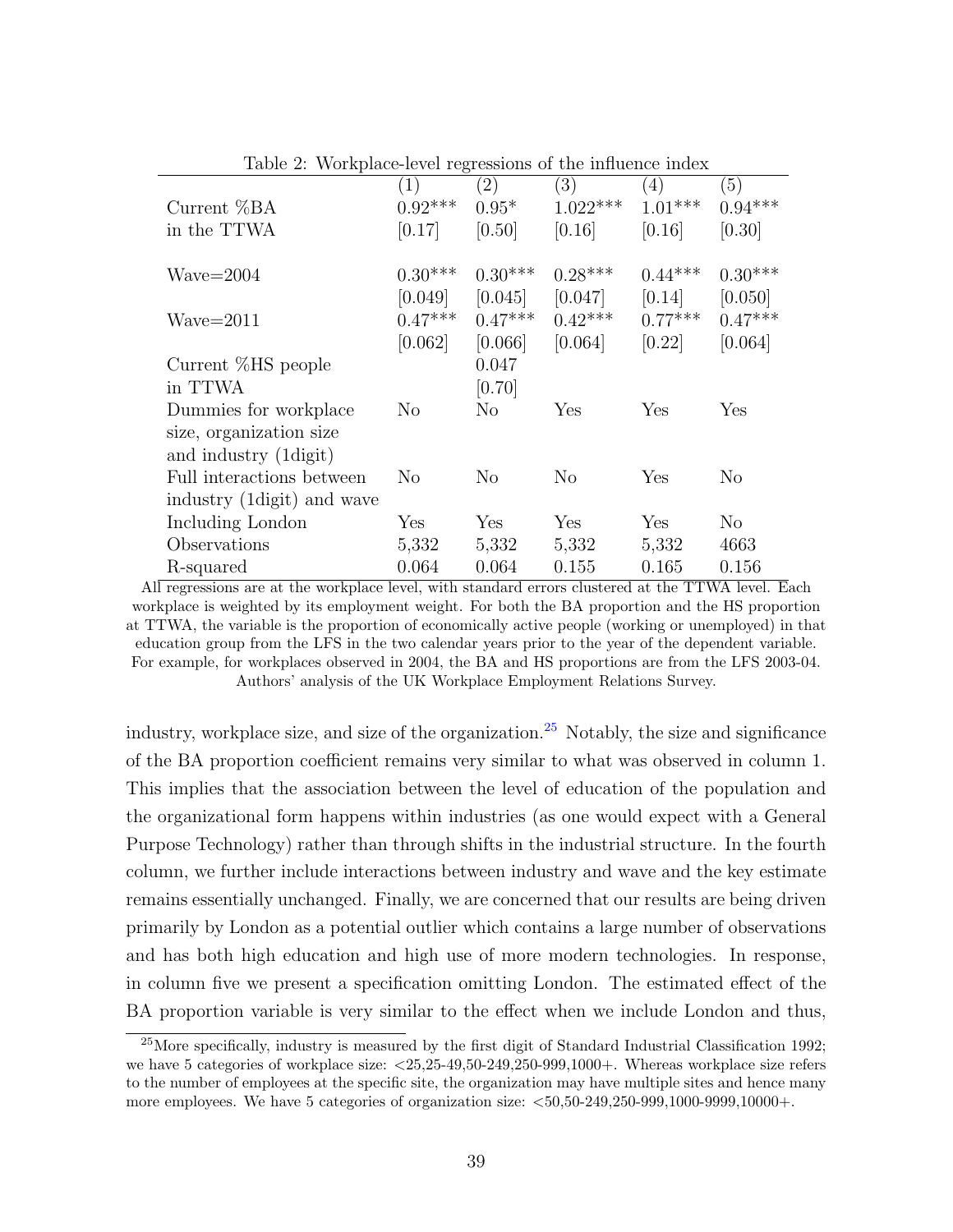London is not driving our main results.

In Table [3](#page-39-0) we report results with the dependent variable generated either only from the responses of the BA employees or only from the non-BA employees' responses. The specification includes industry, size, and year effects as in column (3) of Table 2 and we try both weights based just on establishment size and weights based on the size along with the proportion of workers in the specific education group. The results indicate that the positive correlation between BA proportion and employees' influence at workplace observed in the earlier specifications is not a mechanical result from a combination of BAs having more influence than non-BAs and an increasing proportion of BAs. In fact, the influence over work decisions reported by non-BA employees in their workplace is even more positively correlated with the local supply of BAs than for BA employees. Again, this fits with the idea that under the older, centralized organizational form, BA employees would have had managerial or quasi-managerial roles and, thus, some control over decision making. It is the non-BA's who will experience the greatest change in the shift to a decentralized workplace.

| rapio o, minuenee by equedition or employees |                          |                  |                              |                                |  |  |
|----------------------------------------------|--------------------------|------------------|------------------------------|--------------------------------|--|--|
|                                              | Influence Reported By    |                  |                              |                                |  |  |
|                                              | BA employees             | non-BA employees | BA employees                 | non-BA employees               |  |  |
| Weighted by                                  | Establishment employment |                  | $BA$ employment <sup>*</sup> | non-BA employment <sup>*</sup> |  |  |
|                                              |                          |                  |                              |                                |  |  |
| $%BA$ in                                     | $0.60***$                | $0.86***$        | 0.24                         | $0.93***$                      |  |  |
| the TTWA                                     | [0.21]                   | [0.24]           | [0.20]                       | [0.29]                         |  |  |
|                                              |                          |                  |                              |                                |  |  |
| $Wave=2004$                                  | $-0.011$                 | $0.28***$        | 0.0088                       | $0.29***$                      |  |  |
|                                              | [0.047]                  | [0.040]          | [0.041]                      | [0.0429]                       |  |  |
| $Wave = 2011$                                | 0.021                    | $0.42***$        | $0.092**$                    | $0.43***$                      |  |  |
|                                              | $[0.052]$                | [0.052]          | [0.045]                      | [0.059]                        |  |  |
| Observations                                 | 4,197                    | 5,175            | 4,197                        | 5,175                          |  |  |
| R-squared                                    | 0.08                     | 0.121            | 0.062                        | 0.143                          |  |  |

<span id="page-39-0"></span>Table 3: Influence by education of employees

The set of controls in each regression is the same as in column (3) in table 2.

\* In the first two columns, each workplace is weighted by its employment weight. In the last two, the weight is multiplied by the proportion of employees in that education group. If a workplace does not have any employee in the education group responding to the influence questions in the employees' survey, it is omitted from the respective regression.

Source: Authors' analysis of the UK Workplace Employment Relations Survey.

Whether the estimated association between the local BA proportion and the average influence index value in these regressions represents a causal effect of the level of education is unclear. More educated workers may migrate to areas where firms have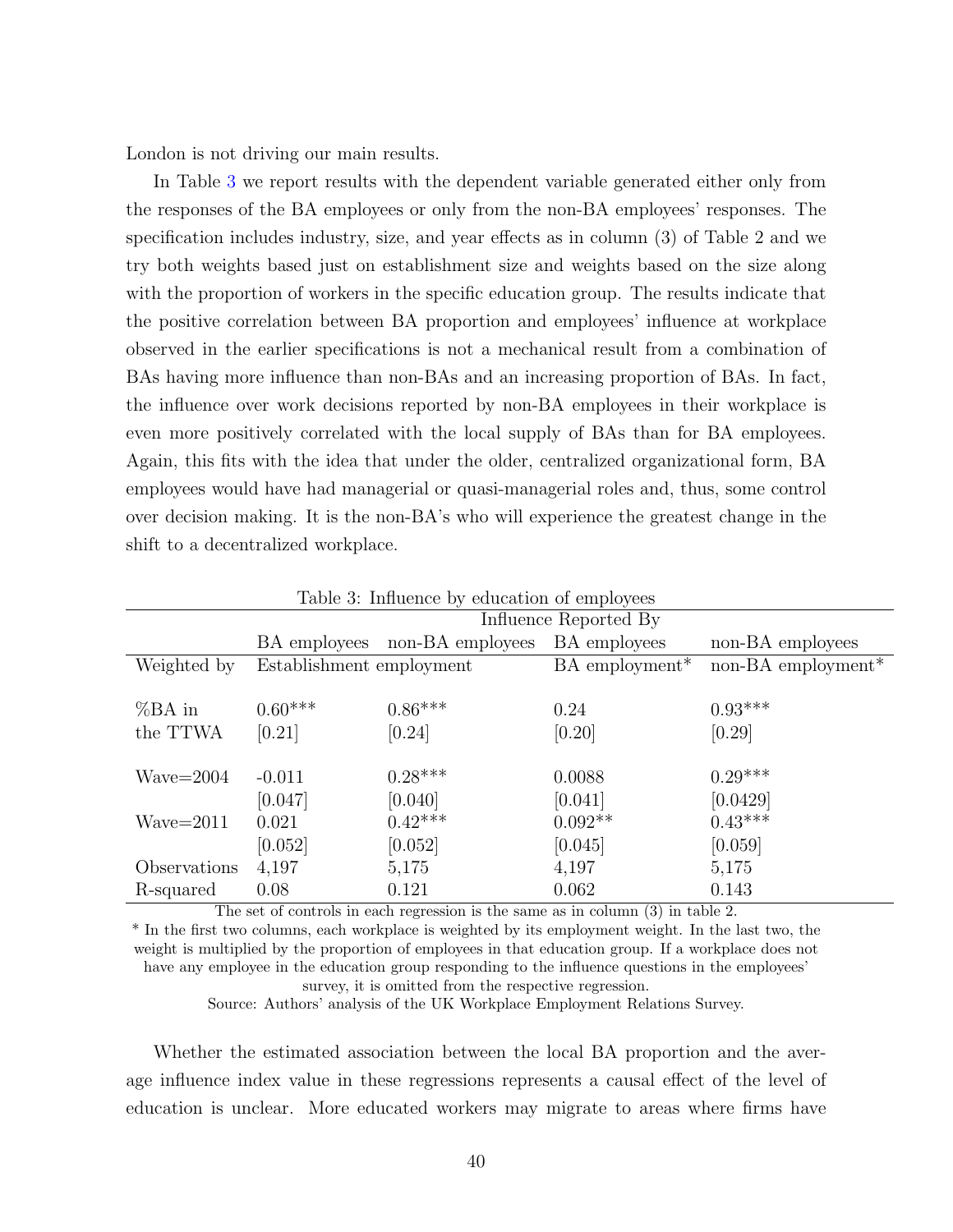more decentralized organizational structures, implying a reverse causality. Alternatively, there could be a third unobserved factor prevalent in some areas that both increases the attractiveness of using a decentralized form and is attractive to more educated workers. We find it difficult to determine what form such a factor would take given that we are already controlling for industrial structure and firm size. In addition, the fact that our results hold up when we drop London (which is a strong candidate as a place where more educated workers migrate to with the aim of working for the most up-to-date firms) is weak evidence against the first endogeneity channel. Nonetheless, we are concerned that there is remaining endogeneity.

To address any remaining endogeneity, we adopt two approaches. $26$  The first is to include the value of the dependent variable (the mean value of the influence index) in the first year for which we have it  $(1998).^{27}$  $(1998).^{27}$  $(1998).^{27}$  One can interpret this variable as a parameterization of location fixed effects that uses only the part of the fixed effect that is correlated with the historic mean level of worker control over their workplace.<sup>[28](#page-40-2)</sup> Thus, we compare two regions with the same initial level of use of decentralized organizational forms as a means of holding constant a general proclivity to use such forms for time-invariant reasons and ask whether the region that had a greater increase in the proportion of workers with a BA saw a larger proportion of firms increase the extent of their decentralization. The results without industry and firm size controls are given in column (1) of Table [4](#page-41-0) and the results including those controls are given in column (2). The estimated effect of the proportion BA is again highly statistically significant and takes a value of about two-thirds of the comparable estimates in the first and third columns of Table [1.](#page-37-0) Thus, the proportion BA variable is picking up longer term differences in the extent of use of decentralized forms to a limited degree and not enough to overturn our conclusion that increases in the proportion BA induces a movement toward those forms. Interestingly, the historical use of decentralized forms itself has only a weak relationship with future use of those forms in a region.

Our second approach is to implement an instrumental variables (IV) estimator. In particular, we make use of variation across areas that relates to the expansion of education. Thus, one possible instrument is the change in the proportion of workers with a BA

<span id="page-40-0"></span><sup>&</sup>lt;sup>26</sup>We implement these approaches using data aggregated to the TTWA. Estimation using data at the firm level with clustered standard errors yields very similar results.

<span id="page-40-1"></span><sup>&</sup>lt;sup>27</sup>Since we have to drop the first year of our data, we are left with firm observations across only two years of data.

<span id="page-40-2"></span><sup>&</sup>lt;sup>28</sup>Direct fixed effect estimators yield erratic and ill-defined coefficient estimates which we interpret as arising from the shortness of our panel.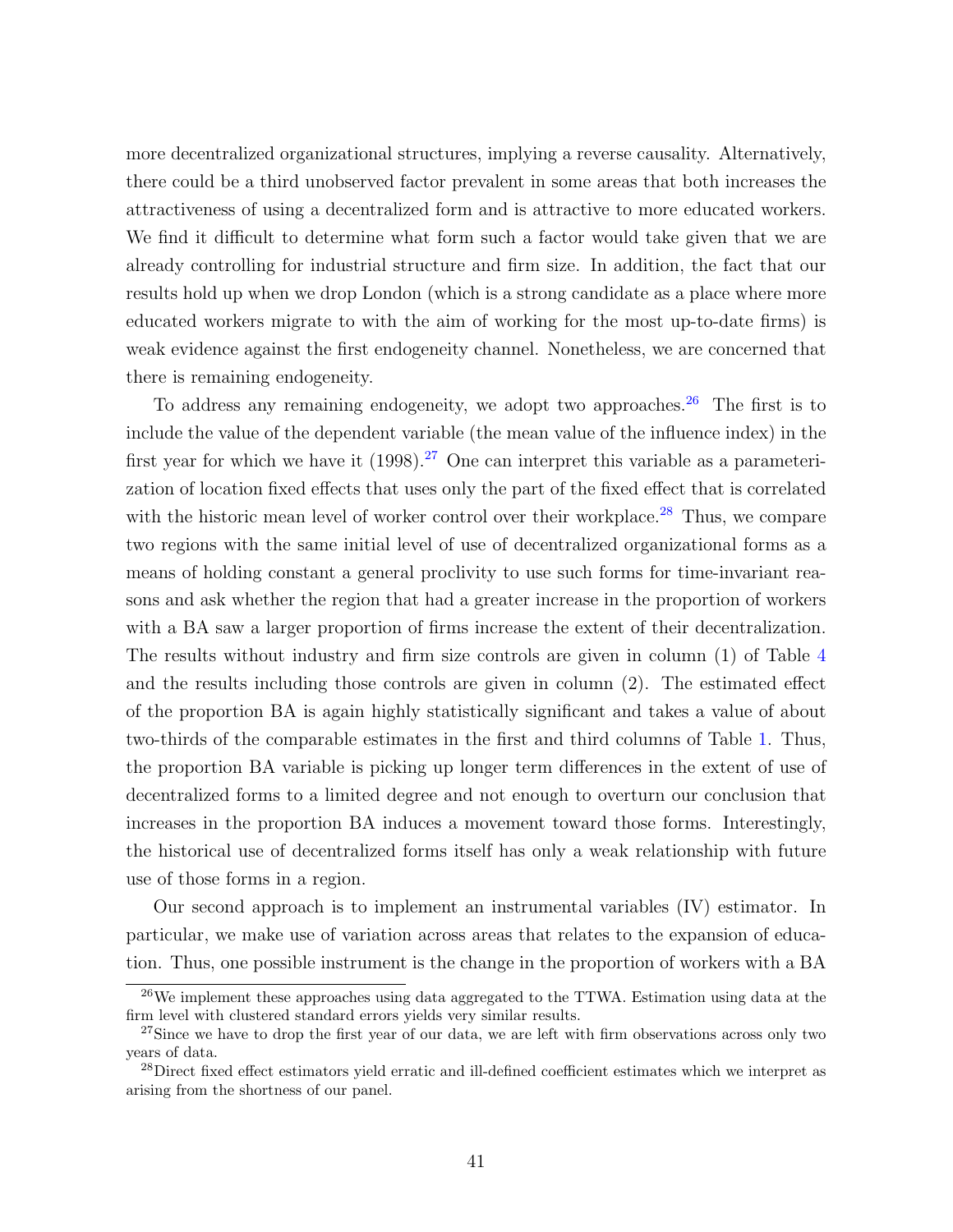| ranie 4.<br>Thingence Index regressions. Initial value and IV Estimate     |                  |                       |                                             |                  |
|----------------------------------------------------------------------------|------------------|-----------------------|---------------------------------------------|------------------|
|                                                                            | (1)              | (2)                   | $(3)$ IV                                    | $(4)$ IV         |
| Current %BA                                                                | $0.62***$        | $0.65*$               | $1.08***$                                   | 0.49             |
| in the TTWA                                                                |                  | $[0.20]$ $[0.23]$     | $[0.37]$ $[0.40]$                           |                  |
| $Wave = 2004$                                                              |                  | $-0.21***$ $-0.17***$ | $0.28***$                                   | $-0.19***$       |
| $Wave = 2011$                                                              |                  | $[0.049]$ $[0.048]$   | $[0.057]$ $[0.050]$<br>$0.41***$<br>[0.075] |                  |
| Influence Index in 1998                                                    | 0.025<br>[0.052] | 0.051<br>[0.047]      |                                             | 0.058<br>[0.047] |
| Dummies for workplace<br>size, organization size<br>and industry (1 digit) | N <sub>o</sub>   | Yes                   | Yes                                         | Yes              |
| Including London                                                           | Yes              | Yes                   | Yes                                         | Yes              |
| Observations                                                               | 390              | 390                   | 672                                         | 390              |
| R-squared                                                                  | 0.119            | 0.278                 |                                             |                  |
| First Stage F-stat                                                         |                  |                       | 15.35                                       | 17.46            |
| Associated p-value                                                         |                  |                       | 0.000                                       | 0.000            |

<span id="page-41-0"></span>Table 4: Influence Index Regressions: Initial Value and IV Estimates

All regressions are at the TTWA level, weighted by employment, with standard errors clustered at the TTWA level. The instruments in columns (3) and (4) are: the population share of the 1970-74 birth cohort; the population share of the 1975-79 birth cohort; the proportion of BA educated individuals in the parents' generation; and the proportion of GCSE/O-level holders in the parents' generation. All

the instruments are measured at the TTWA level in 1995-6.

Authors' analysis of the UK Workplace Employment Relations Survey.

between the cohort of workers born in 1965-69 and those born in 1975-79 - the cohorts defining the largest increase in higher education. This instrument would be valid to the extent those increases arose from exogenous differences in the expansion of the higher education system. However, since we see workers at older ages, the instrument might still reflect differential mobility of high education workers across cohorts - potentially in response to the location of firms with more decentralized organizational structures. Thus, instead, we use as instruments the proportion of the population born in the years 1970-74 and the proportion born between 1975 and 1979, measured in 1995-96.<sup>[29](#page-41-1)</sup> The underlying idea is that the proportion of the population with a university degree expanded substantially for the 1970s cohorts. As a result, areas with a high concentration of people of university age at the time of the expansion in the higher education system would be

<span id="page-41-1"></span> $29$ The denominator for the proportions is the population born between 1940 and 1979.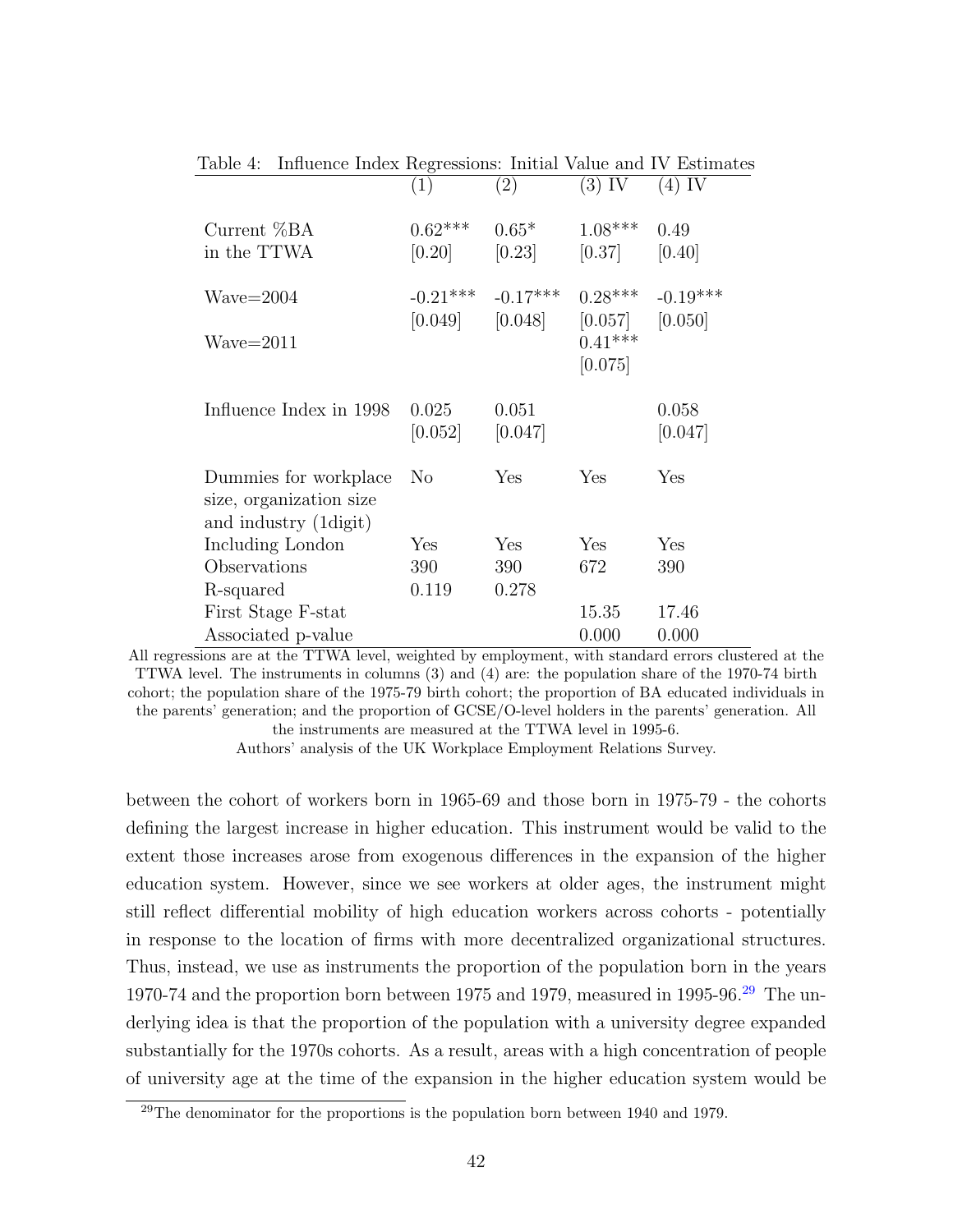predicted to have a more educated population later to the extent that people have some tendency to stay where they grew up. In addition, we use the educational composition of people in the generation who would likely be the parents of these cohorts (people born between 1945 and 1954). In particular, we construct the proportion of the parental generations who have a BA and the proportion who have a GCSE/O level, again measured in 1995-96. We also include the interaction of these parental education variables with the size of the 1970s birth cohorts in the area. The idea behind the instruments is that areas that one would predict to have a large increase in the proportion of BAs in their workforce between the early 1990s and the early 2000s are ones where there is a local baby boom in those generations and where the parents own education indicates that they would be interested in their children's education. For this set of instruments to be valid, we require that parents in the previous generation - and, in particular, more educated parents - did not have a tendency to have more children in areas which would later turn out to have more decentralized organizational structures. We also require that the parents did not locate in an area because it would undergo a shift toward a more decentralized organizational form several decades later, as part of a shift to a technology that did not even exist at the time at which most of them made their location choice. The fact that we control for industry and firm size effects in these regressions eliminates any concern that their location might have been related to persistent concentration in industries that would ultimately favour decentralization. We view the conditions under which this instrument set fails as very stringent. In particular, we find it hard to come up with situations in which differences in cohort sizes across areas are determined by the conditions that would affect the adoption of decentralized organizational forms decades later, especially after we control for industrial structure. The set of instruments are highly significant in the first stage, with p-values associated with the F-statistic for the test of their exclusion being effectively zero.

Column (3) in table [4](#page-41-0) contains the results from our IV specification. The estimated coefficient on the proportion BA is 1.08, which is very similar to the value estimated with OLS in column (3) of table [1.](#page-37-0) This fits with our belief that endogeneity is not a substantial concern once we control for industry and firm size effects. In the final column of table [4,](#page-41-0) we present a specification in which we both use instruments and control for the initial, 1998 value of the influence index in the area. The estimate of the proportion BA effect in this specification remains positive, though it is approximately half the size of the estimated effect from using IV on its own and not statistically significantly different from zero at any standard significance level. We view this specification as pushing the data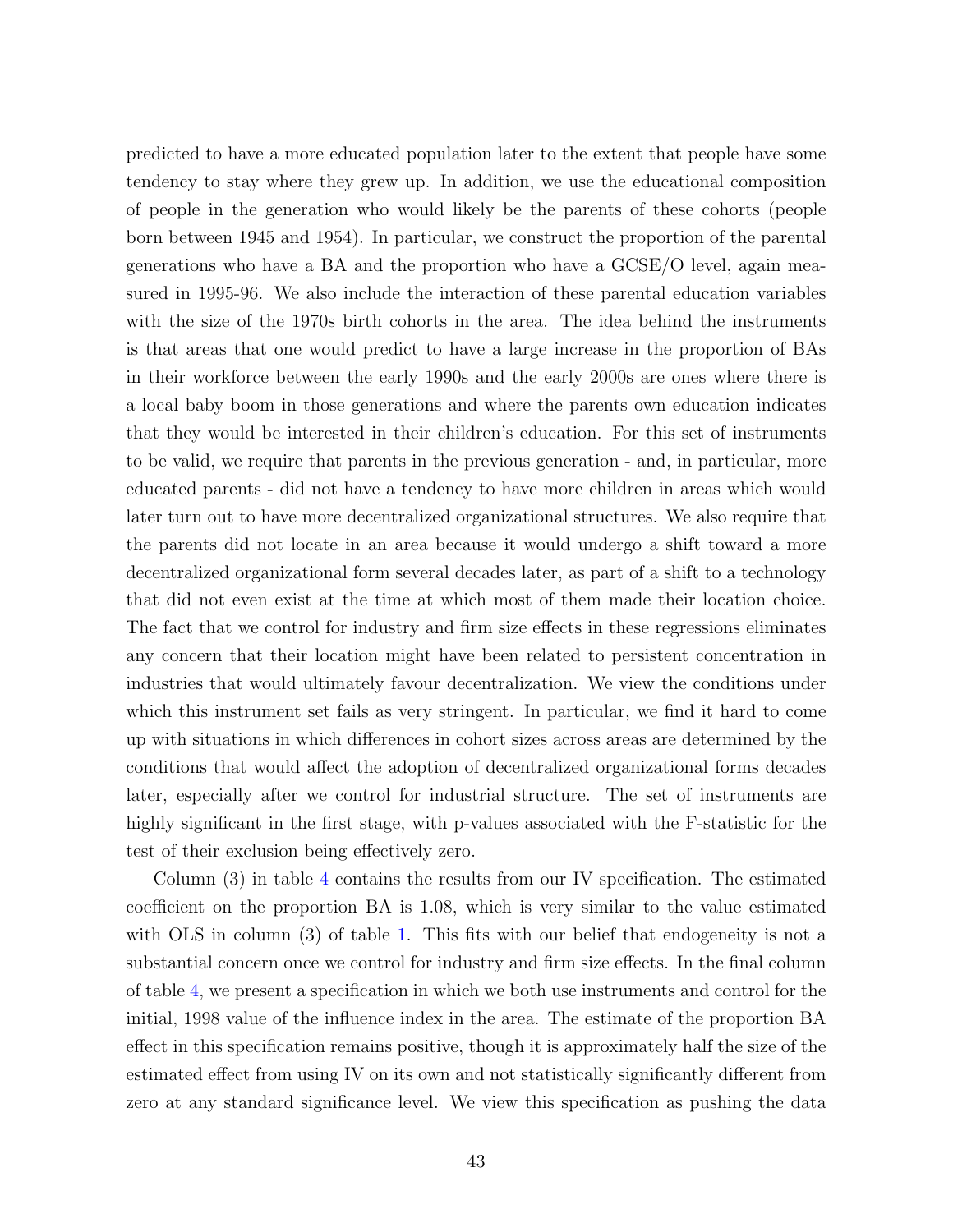quite hard, given that we have to drop the first year of data. As a result, the estimate of the main effect is poorly defined and we cannot reject the hypothesis that it is equal to the estimate from either the initial value specification or the simple IV specification on their own.

Our overall conclusion from our estimates is that an increase in the proportion of the working age population with advanced education in a region causes firms in that region to increase their use of decentralized technologies, with the effect being on the order of a 10 percentage point increase in the percentage of the working age population with a BA generating a 0.1 standard deviation increase in the extent to which workers feel they control their own work. This fits with results in [Caroli and Van Reenen](#page-51-1) [\(2001\)](#page-51-1) where they use UK and French data to show that a relative shortage of educated workers in a local labour market, as reflected in a higher education wage differential, implies that the firms in that market are less likely to implement organizational change. We view these results and ours as corroborating evidence for our model in which the large increase in the education level of new cohorts born after the late-1960s generated a shift in organizational structure toward a more decentralized structure in which workers had more control over their own tasks. As we have seen, in such a model, the technological shift can be accomplished without a change in the wage differential between more and less educated workers.

## 6 Alternative Explanations

Our model does not provide the only possible explanation for a pattern of large increases in education levels combined with unchanging educational wage differentials. In this section, we briefly consider two alternative explanations.

### 6.1 Trade

In a standard Heckscher-Ohlin model with three production factors: BA labour, HS labour and capital (assuming capital is perfectly elastically supplied), the ratio of wages will be invariant to shifts in the domestic relative supply of the two types of labour. The economy would respond to changes in relative supplies by shifting production toward goods that are more intensive in the growing factor. The aggregate increase in BAs would be absorbed through an expansion of industries or sectors that tend to employ a highly educated workforce, and perhaps at the expense of industries that use more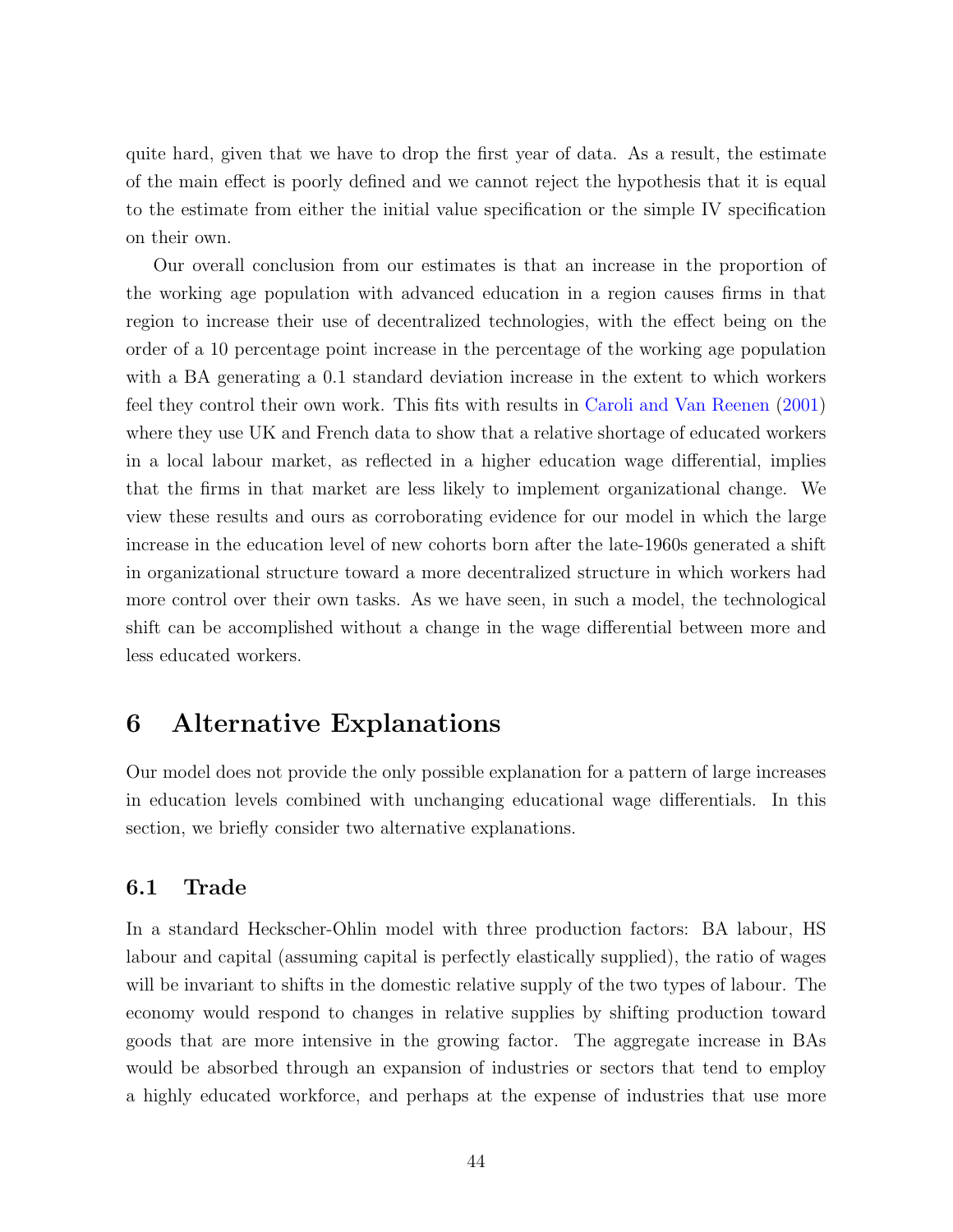low-skilled workers.

However, the proportion of workers who have a BA actually grew very rapidly in all major industries in the UK (Table [5\)](#page-45-0). Formally, we decompose the growth in the proportion of workers with a BA into between versus within industry components. During the period 1994-2014, the total within-industry component accounts for a 19.1 percentage point increase in the overall proportion of workers with a BA and the between-industry component accounts for a 2 percentage point increase. We can also do the decomposition analysis for a finer definition of cells: the interaction of industry(1 digit of SIC1992), sector(public or private) and occupation (three categories). We do so for separate subsamples by age and gender. As shown in table [6,](#page-45-1) the between effect is much smaller than the within effect for every subsample. Our conclusion is that the relative wage invariance is not due to trade-related responses; at least, not operating at the level of industrial aggregation in our data  $30$ 

#### 6.2 Exogenous Technological Change

The combination of the large increase in the supply of more educated workers and the lack of change in the relative wage in the UK in the post 1965 birth cohorts necessarily implies that the UK experienced a relative demand shift favouring the more educated in the last two decades. In this sense, one could explain the wage and education patterns by appealing to a standard story of Skill Biasted Technical Change (SBTC). We believe that such a story provides an unsatisfying explanation for the patterns we observe for three reasons. First, as we pointed out in section 4, a standard version of an SBTC model implies opposite movements in the proportion of BA's who become managers to our model and, as we show in section 5, the data fits with the implications from our model. Second, in Appendix A.2, we present an exercise in which we use the estimation framework from [Card and Lemieux](#page-51-10) [\(2001\)](#page-51-10) (CL henceforth) to examine wage and employment movements in the US and UK. We find that the canonical version of the model with a linear trend for the exogenous skill biased technical change does not fit the data for either country. This accords with conclusions drawn using US data in [Card and DiNardo](#page-51-5) [\(2002\)](#page-51-5), [Beaudry](#page-50-2) [and Green](#page-50-2) [\(2005\)](#page-50-2), and [Acemoglu and Autor](#page-50-0) [\(2011\)](#page-50-0) among others. We find that we can only obtain theoretically sensible elasticities with US data for the period from 1993 to

<span id="page-44-0"></span><sup>30</sup>[Dustmann and Glitz](#page-52-11) [\(2015\)](#page-52-11), using German firm level data, show that approximately 80% of adjustment to an immigration-induced change in local labour supply occurs through adjustments in employment by skill type within firms as opposed to changes across firms. They show some sensitivity to aggregation to the industry level but not enough to alter the core result that most adjustment is not about shifts in output composition.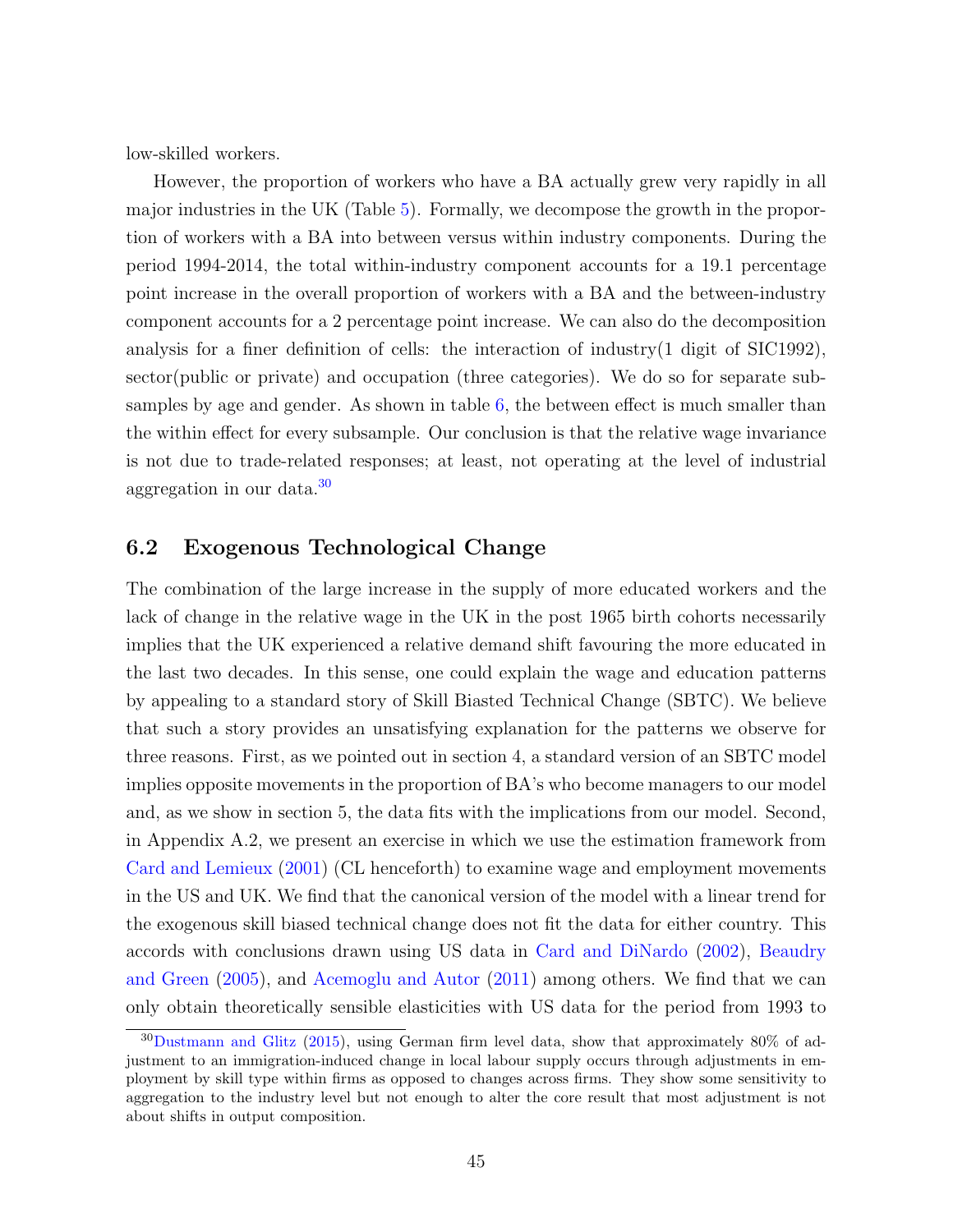|                                   | shares  |           |               | from 1994 to 2014 |
|-----------------------------------|---------|-----------|---------------|-------------------|
| SIC <sub>92</sub>                 | in 1994 | in $2014$ | within effect | between effect    |
| Agriculture, mining and fishing   | 0.075   | 0.258     | 0.002         | 0.000             |
| Manufacture                       | 0.082   | 0.245     | 0.027         | 0.006             |
| Energy                            | 0.177   | 0.289     | 0.001         | $-0.000$          |
| Construction                      | 0.066   | 0.188     | 0.006         | $-0.000$          |
| Wholesale, retail                 | 0.043   | 0.173     | 0.019         | 0.002             |
| Hotel and restaurants             | 0.032   | 0.158     | 0.007         | $-0.002$          |
| Transport, storage, communication | 0.066   | 0.234     | 0.010         | 0.000             |
| financial intermediation          | 0.112   | 0.429     | 0.015         | $-0.000$          |
| real estate, business activities  | 0.225   | 0.485     | 0.028         | 0.006             |
| public administration             | 0.151   | 0.391     | 0.017         | $-0.000$          |
| education                         | 0.414   | 0.582     | 0.016         | 0.008             |
| health and social work            | 0.111   | 0.366     | 0.033         | 0.000             |
| other community, social           | 0.146   | 0.321     | 0.008         | 0.000             |
| private and external              | 0.059   | 0.373     | 0.001         | 0.000             |
| Total                             | 0.124   | 0.336     | 0.191         | 0.020             |

<span id="page-45-0"></span>Table 5: Share of BAs among 16-59-year-old employees by industry SIC1992, 1994-2014

The within-industry effect of an industry is defined as  $(x_1 - x_0)(w_1 + w_0)/2$  and the between-industry effect of an industry is defined as  $(x_1 + x_0 - \bar{x_1} - \bar{x_0})(w_1 - w_0)/2$ , where subscripts 0 and 1 denote 1994 and 2014 respectively,  $w$  denotes the industry's share of total employment,  $x$  denotes the share of BAs in the industry's employees and  $\bar{x}$  denotes the aggregate share of BAs.

| Gender | age range | share in 1994 | share in $2014$ | within effect | between effect |
|--------|-----------|---------------|-----------------|---------------|----------------|
| both   | 16-59     | .125          | .336            | .17           | .0409          |
| both   | 25-34     | .159          | .442            | .229          | .0547          |
| both   | 35-49     | .142          | .36             | .182          | .0366          |
| both   | 50-59     | .0863         | .259            | .134          | .0386          |
| female | 16-59     | .106          | .35             | .198          | .0457          |
| female | 25-34     | .151          | .492            | .279          | .0611          |
| female | 35-49     | .111          | .371            | .213          | .0452          |
| female | 50-59     | .062          | .251            | .146          | .0389          |
| male   | 16-59     | .141          | .322            | .142          | .0385          |
| male   | 25-34     | .165          | .4              | .184          | .0506          |
| male   | 35-49     | .168          | .351            | .151          | .0307          |
| male   | 50-59     | .108          | .267            | .123          | .0356          |

<span id="page-45-1"></span>Table 6: Within and between components in the increase of BAs, 1994-2014

The cell is defined by full interactions of sector, industry and occupation. The within effect of a cell is defined as  $(x_1-x_0)(w_1+w_0)/2$  and the between effect of a cell is defined as  $(x_1+x_0-\bar{x_1}-\bar{x_0})(w_1-w_0)/2$ , where subscripts 0 and 1 denote the start year and the end year respectively, w denotes the cell's share of total employment, x denotes the share of BAs in the cell and  $\bar{x}$  denotes the aggregate share of BAs. The within and between effects shown above are the sums across all cells.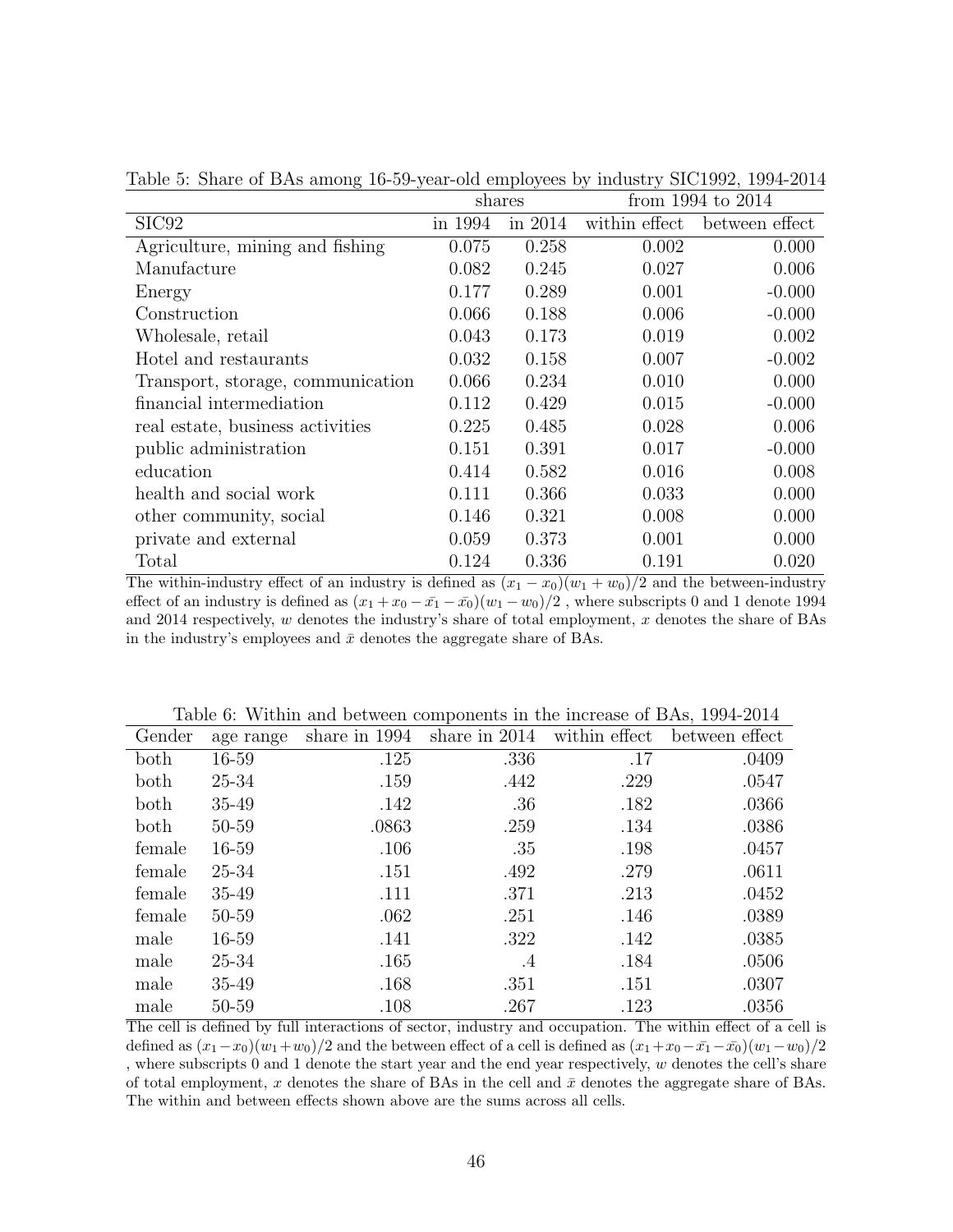$2012<sup>31</sup>$  $2012<sup>31</sup>$  $2012<sup>31</sup>$  if we employ a 7th order polynomial in time to represent skill biased technical change. This, in itself, is an indictment of the model. But if we suspend disbelief and use the US based estimates of the exogenous skill biased demand trend and the elasticities in combination with UK relative educational supply shifts in our period, we predict a roughly 20 percentage point decline in the BA-HS wage ratio in the UK between 1950 and 1985 cohorts. In actuality, the wage ratio was no lower for the 1985 cohort than the 1950 one conditional on an estimated age profile. Moreover, the pattern of wage differential changes across cohorts is wrong: the predicted decreases are largest between the 1965 and 1975 cohorts when the education wage ratio is actually quite constant and smaller in the post 1980 cohorts when the actual wage differential starts to decline. Thus, a standard SBTC model with a common technological change across developed economies does not fit the UK data. One could make an exogenous SBTC model fit the data if the UK is allowed to have its own pattern of skill biased technology shifts. We obviously cannot reject this model since technological changes are defined in a way to fit the data. But those changes would have to be extremely variable across cohorts, speeding up to just the right extent when education supplies were at their largest and then slowing down more than the rise in education slowed thereafter. We view such a pattern as implausible, which is our third strike against the exogenous technical change model.

Of course, the model of exogenous SBTC embodied in CL is an older version which has been supplanted by models of technological change and polarization. While our model can incorporate polarization, to this point, we have not addressed the potential role of polarization in helping to understand our main data patterns. To look further into the role of polarization in the UK wage and employment structure, in Table [7](#page-47-0) for 30-34 year olds, we present average real wages (in the first column of the first panel) and proportions of employees (in the first column of the second panel) in each of 9 one digit occupations in the 1965-69 cohort. The occupations are ranked by their average real wage. In the second columns in each panel we present the actual change in either wages or proportions between the 1965-69 and 1975-79 cohorts. The second column for employment proportions shows an approximate U-shaped pattern, with growth in employment shares in the top three occupations, declines in the middle (largely routine) occupations and growth in personal services. The relationship is not perfect since the two occupations paid below personal services both show declines, but the pattern is broadly one of polarization across successive cohorts. However, when we hold the education composition constant between the cohorts (in the last column), there is either negative or very small growth in employ-

<span id="page-46-0"></span><sup>&</sup>lt;sup>31</sup>These years were chosen to match our UK data.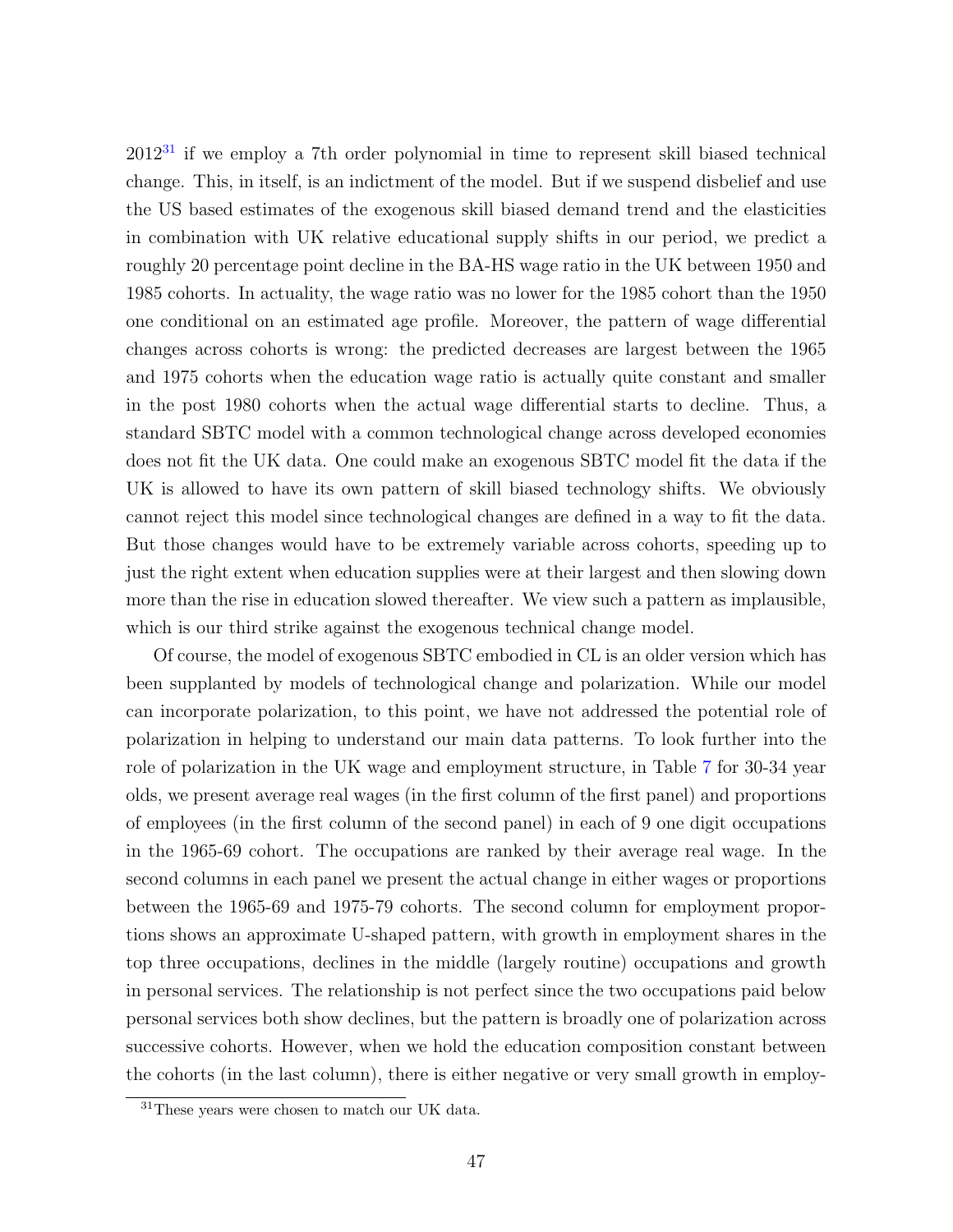| occupation                            | mean real wage |          | employment shares     |          |            |
|---------------------------------------|----------------|----------|-----------------------|----------|------------|
|                                       | $w_{1965}$     | %change  | share <sub>1965</sub> | change   | change     |
|                                       |                | observed |                       | observed | reweighted |
| Professional occupations              | 18.70          | 0.067    | 0.128                 | 0.059    | $-0.011$   |
| Managers and senior officials         | 17.66          | 0.074    | 0.159                 | 0.010    | $-0.008$   |
| Associate professional and technical  | 15.96          | 0.087    | 0.159                 | 0.035    | 0.008      |
| Administrative and secretarial        | 11.94          | 0.021    | 0.133                 | $-0.035$ | $-0.026$   |
| Skilled trades                        | 11.67          | 0.052    | 0.122                 | $-0.027$ | 0.001      |
| Process, plant and machine operatives | 10.26          | 0.041    | 0.081                 | $-0.028$ | $-0.007$   |
| Personal service                      | 9.00           | 0.054    | 0.061                 | 0.013    | 0.027      |
| Sales and customer service            | 8.73           | 0.130    | 0.062                 | $-0.009$ | 0.003      |
| Elementary occupations                | 8.06           | 0.043    | 0.095                 | $-0.018$ | 0.013      |

<span id="page-47-0"></span>Table 7: Changes between 1965 and 1975 cohorts, by occupations, at age 30-34

Real wage is in 2012 prices, deflated by GDP deflator. The final column reweights the employment shares of occupations using the education split of the 1965 cohort of 30-34 year olds.

ment in the top occupations and no change in processing and skilled trades in the middle. There is some added evidence of relative growth at the bottom of the distribution. The main conclusion, however, is that the right branch of the U-shape in employment growth in the UK across these cohorts is almost entirely due to the education shifts. That is, occupation shifts appear to us to be of secondary importance relative to education shifts in determining the changes in the wage structure across cohorts in the UK. Given that, we do not believe that polarization/task based versions of the exogenous SBTC theory will provide a useful lens through which to understand the specific wage and employment patterns we are examining.

## 7 Conclusion

In this paper, we highlight two empirical patterns: first, the UK underwent a dramatic increase in the proportion of people with a BA across successive cohorts beginning with those born in the late-1960s; second, the age profile of the BA-to-HS wage differential was essentially unchanged across that same set of cohorts. The combination of increased educational supply and a lack of movement in the educational wage differential necessarily implies a skill biased demand shift across cohorts. Importantly, to generate a flat profile of the education wage differential across several cohorts requires the skill biased demand shifts to exactly offset increases in educational supply across those cohorts. Since the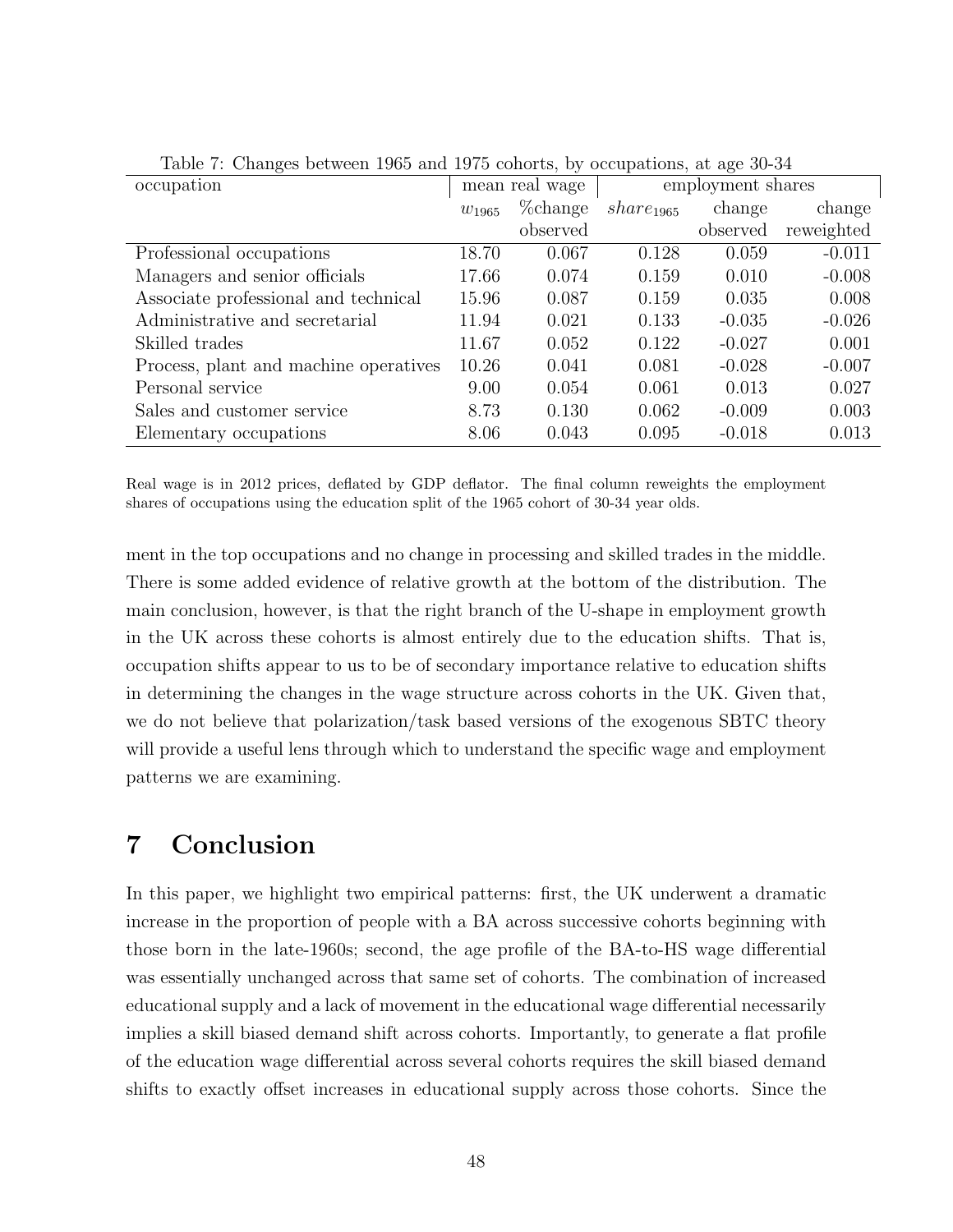supply increases varied substantially across cohorts, an explanation for this pattern that relies on an exogenous set of technological changes that just happen to be the right size to yield no relative wage changes appears to us to be implausible.

There do exist standard models in which the relative supply shifts essentially engineer exactly offsetting demand shifts that leave relative wages unchanged. The best known such model is a Hecksher-Ohlin trade model with equal numbers of factors and goods. In the context of that model, shifts in relative factor supplies imply shifts in industrial structure toward goods with production that is intensive in the increasingly abundant factor. In addition, relative factor prices do not change. However, that model cannot explain our data patterns because we show that the relative employment shifts happen within not between industries. That is, the UK did not respond to the large increase in the education level of its workers by shifting toward education intensive goods. Instead, the change in the relative employment of high versus low educated workers happened within all industries.

The latter result implies something akin to a shift in a General Purpose Technology. This plus the invariance in the educational wage differential points toward models of endogenous technological choice in which firm choices in response to the relative factor supply change induce relative demand shifts. These models have two broad forms: ones in which changes in the relative supplies of factors of production induce invention of technologies that are intensive in the expanding factors or ones in which the supply change induces firms to choose skill biased technologies from among the set of existing technologies. We believe that models of induced invention may be relevant for the US in recent decades since it was in a position to be a technological leader in skill biased technologies by virtue of having a much more educated work force than other developed economies at the dawn of the computer era, [Beaudry et al.](#page-50-8) [\(2006\)](#page-50-8). In contrast, the UK underwent its educational expansion much later and, as a result, we believe it is plausible that it was a technological follower for this type of technology - following an induced technological adoption model rather than one of induced innovation.

More explicitly, we argue for a model for the UK in which firms in any sector can choose to produce using a centralized or a decentralized organizational structure as discussed in papers such as [Caroli and Van Reenen](#page-51-1) [\(2001\)](#page-51-1) and [Bloom et al.](#page-51-6) [\(2012\)](#page-51-6). In the decentralized structure, workers need to be able to take individual initiative and control their own work - characteristics that we view as fitting more with higher educated workers. The model has a similar construction to a trade model in that the economy responds to a shift in the relative supply of more educated workers by shifting toward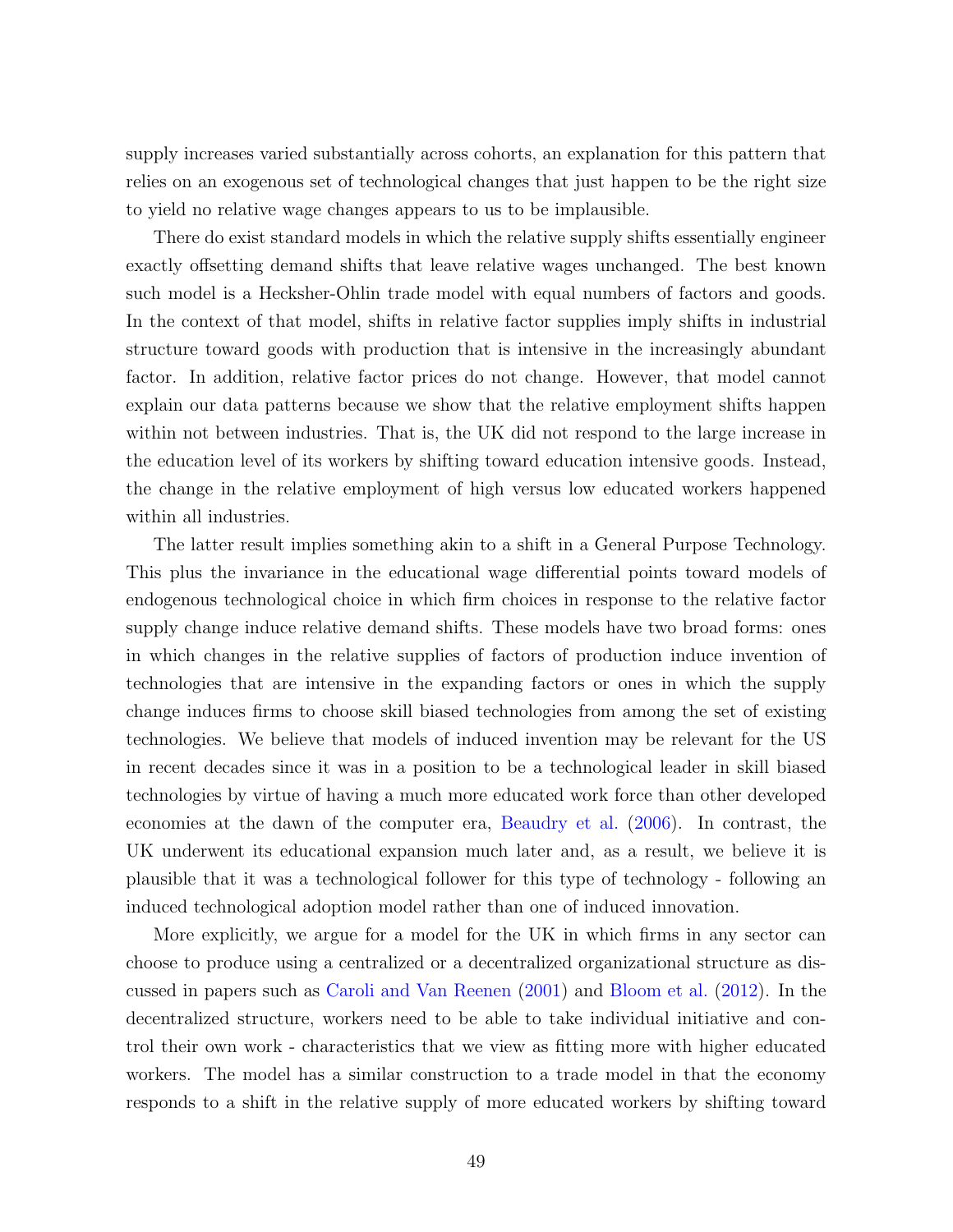greater use of the decentralized organizational structure. And, as in the trade model, there is no adjustment in terms of relative wages or wage levels. But the model also has further implications; most notably that the proportion of managers who have a BA should increase but the proportion of BA's who work as managers should decrease as the decentralized technology spreads. The latter is the opposite of the prediction from a standard skill biased demand model built around a nested CES production function. In addition, we show that areas in the UK which had more substantial increases in education levels are also areas where workers report having more control over their own work - something we see as a marker of a decentralized workplace. Importantly, this pattern occurs within industries not because of shifts in the industrial structure and is robust across a range of specifications. We develop an instrumental variable strategy in which we instrument for area specific educational changes using differences in fertility in previous decades and parental education. We believe these instruments are very likely to be valid, based as they are on an assumption that parental decisions on fertility in the 1960s and 1970s did not arise from predictions of decentralized technologies coming to their areas in the 1990s and after. Again, it is important that we control for industry in all our specifications, implying that parents would have to make their guess about future technology use independently of the local industrial structure for our instrument to be invalid. The IV results indicate that increases in the education level in a local economy have a causal impact on the adoption of decentralized organizational forms by firms in that economy.

The key point we see as arising from this exercise is that the effects of technological change are not one size fits all. There are good reasons to believe the US has been a technological leader and there has been considerable study of the interactions of technological change and educational supply shifts in the US. The interesting question then becomes, can the experience of the US be generalized to other countries? The UK provides an interesting case study to examine this question. Its large expansion in education happened quickly and well after the main expansion for the US. Because of that, we believe that the UK provides evidence on what happens to technological followers as their conditions shift toward favouring the technologies that the leader has developed. We argue that during the transition period for a follower economy, one could observe no real impact on skilled wage differentials even though the economy was being substantially transformed. Our evidence lines up with this interpretation. We believe this calls into question approaches in which technological change effects are identified from commonalities in wage and employment movements across countries, with remaining differences assigned to differences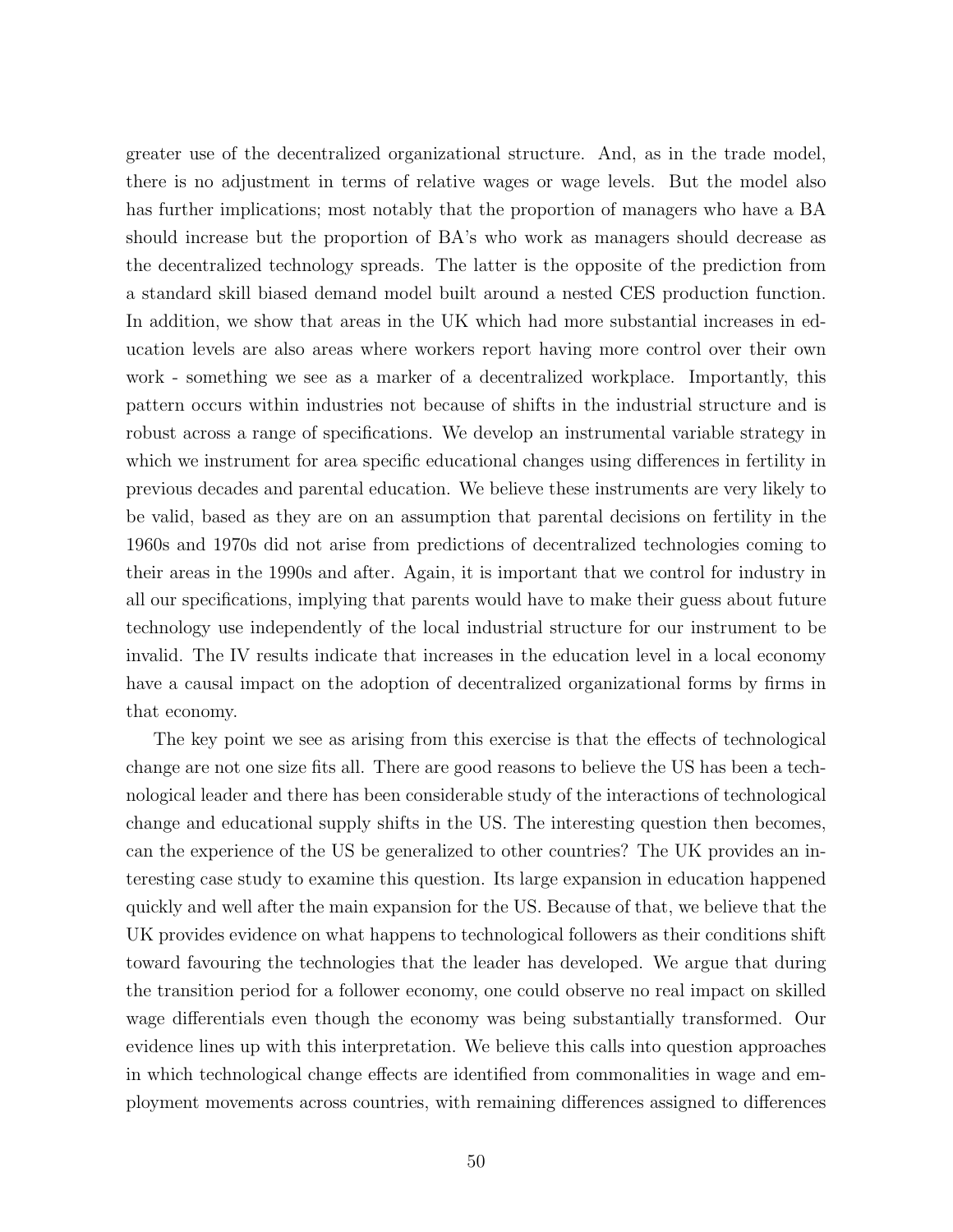in institutions and difference in supply shifts. This does not mean that there are no commonalities across economies and that we should devolve to studying each economy in isolation. Instead, we view our results as indicating the need for a broader view of the impact of technological change - one which emphasizes the role of differences in movements in relative factor supplies in determining the point in the lifecycle of a technology at which each economy adopts it.

## References

- <span id="page-50-4"></span>Acemoglu, D. (1998). Why do new technologies complement skills? directed technical change and wage inequality. Quarterly journal of economics, 1055–1089.
- <span id="page-50-5"></span>Acemoglu, D. (2007). Equilibrium bias of technology. *Econometrica* 75(5), 1371–1409.
- <span id="page-50-0"></span>Acemoglu, D. and D. Autor (2011). Skills, tasks and technologies: Implications for employment and earnings. Handbook of labor economics 4, 1043–1171.
- <span id="page-50-9"></span>Acemoglu, D. and F. Zilibotti (2001). Productivity differences. The Quarterly Journal of Economics  $116(2)$ , 563–606.
- <span id="page-50-1"></span>Antoncyzk, D., T. DeLeire, and B. Fitzenberger (2010). Polarization and rising wage inequality: Comparing the us and germany. Technical report, ZEW.
- <span id="page-50-3"></span>Autor, D. H. and D. Dorn (2013). The growth of low-skill service jobs and the polarization of the us labor market. The American Economic Review 103 (5), 1553–1597.
- <span id="page-50-8"></span>Beaudry, P., M. Doms, and E. Lewis (2006). Endogenous skill bias in technology adoption: City-level evidence from the it revolution. Technical report, National Bureau of Economic Research.
- <span id="page-50-7"></span>Beaudry, P., M. Doms, and E. Lewis (2010). Should the personal computer be considered a technological revolution? evidence from us metropolitan areas. Journal of Political Economy  $118(5)$ , 988-1036.
- <span id="page-50-6"></span>Beaudry, P. and D. A. Green (2003). Wages and employment in the united states and germany: What explains the differences? The American Economic Review  $93(3)$ , 573–602.
- <span id="page-50-2"></span>Beaudry, P. and D. A. Green (2005). Changes in us wages, 19762000: Ongoing skill bias or major technological change? Journal of Labor Economics 23 (3), 609–648.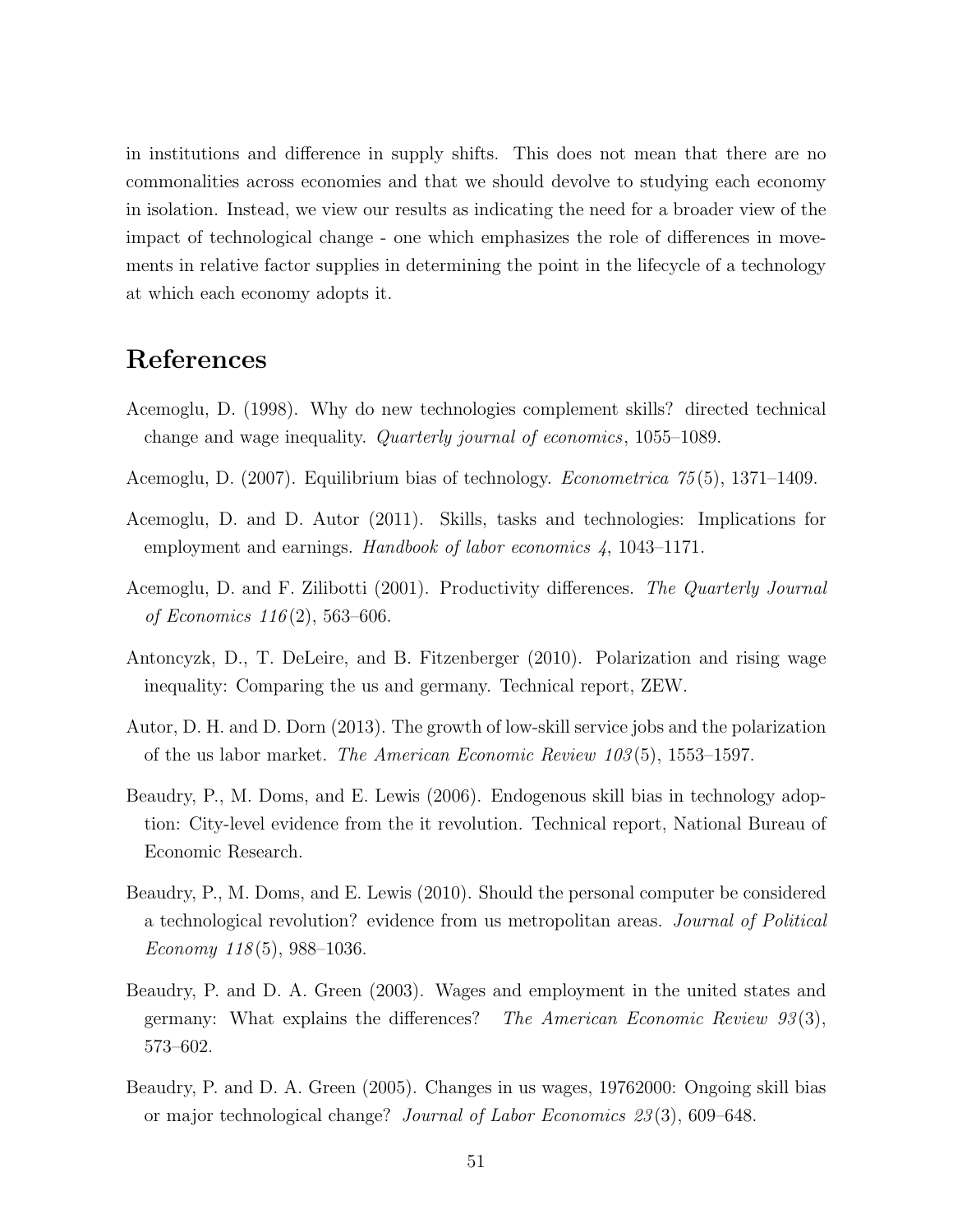- <span id="page-51-2"></span>Bloom, N., R. Lemos, R. Sadun, D. Scur, and J. Van Reenan (2014). The new empirical economics of management. Technical report, National Bureau of Economic Research.
- <span id="page-51-6"></span>Bloom, N., R. Sadun, and J. Van Reenan (2012). Americans do it better: Us multinationals and the productivity miracle. American Economic Review  $102(1)$ , 167–201.
- <span id="page-51-9"></span>Blundell, R., A. Gosling, H. Ichimura, and C. Meghir (2007). Changes in the distribution of male and female wages accounting for employment composition using bounds. Econometrica 75 (2), 323–363.
- <span id="page-51-3"></span>Borghans, L. and B. ter Weel (2005). The divison of labor, work organization, and technological change. Technical Report 1709, IZA.
- <span id="page-51-0"></span>Bresnahan, T. F., E. Brynjolfsson, and L. M. Hitt (1999). Information technology, workplace organization and the demand for skilled labor: Firm-level evidence. Technical report, National Bureau of Economic Research.
- <span id="page-51-5"></span>Card, D. and J. E. DiNardo (2002). Skill biased technological change and rising wage inequality: some problems and puzzles. Technical report, National Bureau of Economic Research.
- <span id="page-51-10"></span>Card, D. and T. Lemieux (2001). Can falling supply explain the rising return to college for younger men? a cohort-based analysis. The Quarterly Journal of Economics 116 $(2)$ , 705–746.
- <span id="page-51-11"></span>Carneiro, P., K. Liu, and K. G. Salvanes (2014). How does labor demand react to changes in the supply of skills? evidence from schooling reforms.
- <span id="page-51-1"></span>Caroli, E. and J. Van Reenen (2001). Skill-biased organizational change? evidence from a panel of british and french establishments. Quarterly journal of economics, 1449–1492.
- <span id="page-51-4"></span>Carpentier, V. (2004). Historical statistics on the funding and development of the uk university system, 1920-2002.
- <span id="page-51-7"></span>Carpentier, V. (2006). Funding in higher education and economic growth in france and the united kingdom, 1921-2003. *Higher Education Management and Policy 18*(3), 1–26.
- <span id="page-51-8"></span>Chen, U. (2013). The impact of the expansion in post-secondary education on the university wage premium in taiwan. Technical report, University of Michigan.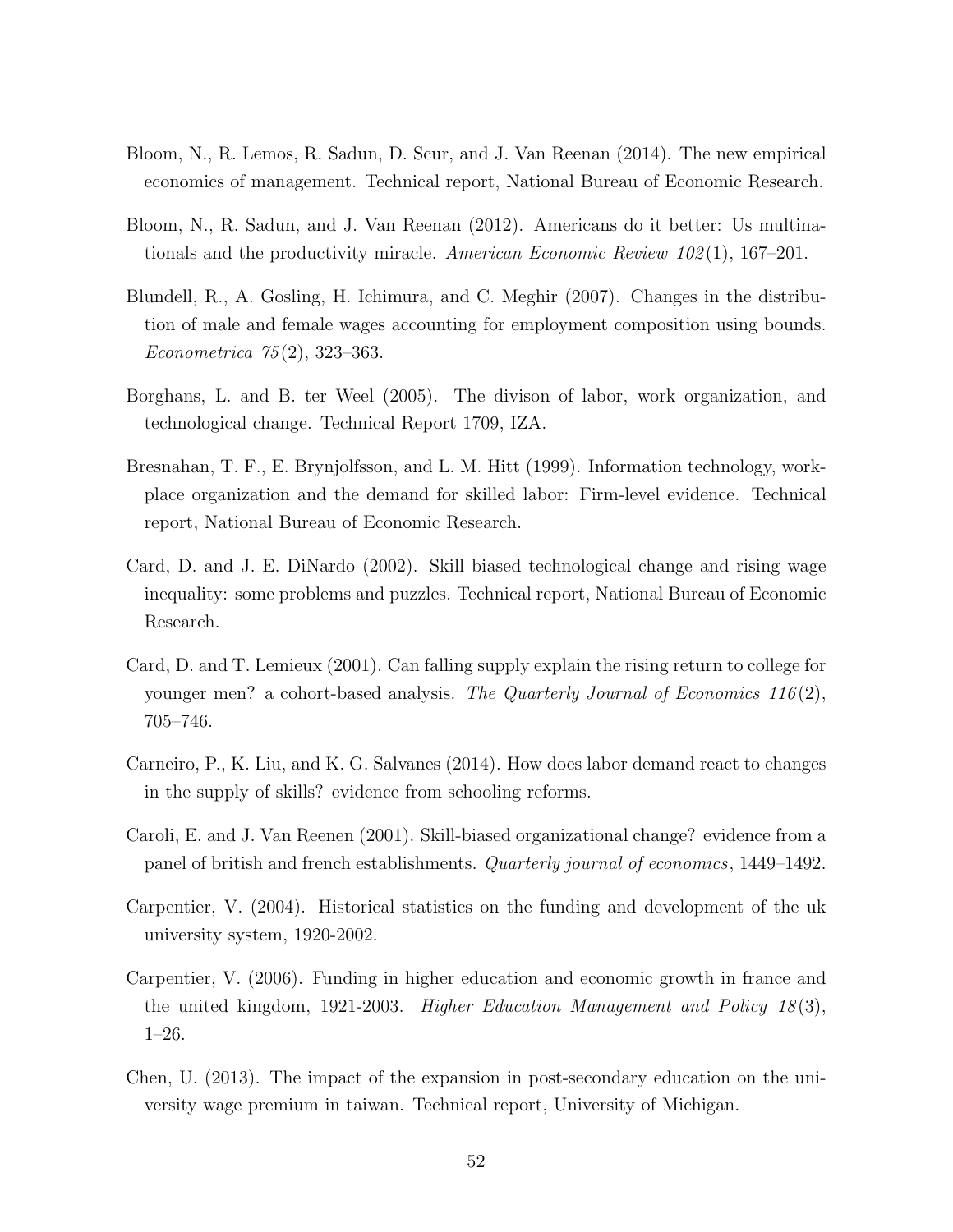- <span id="page-52-5"></span>Chevalier, A., C. Harmon, I. Walker, and Y. Zhu (2004). Does education raise productivity, or just reflect it?\*. The Economic Journal 114 (499), F499–F517.
- <span id="page-52-2"></span>Devereux, P. J. and W. Fan (2011). Earnings returns to the british education expansion. Economics of Education Review  $30(6)$ , 1153–1166.
- <span id="page-52-6"></span>Dustmann, C., T. Frattini, and I. P. Preston (2013). The effect of immigration along the distribution of wages. The Review of Economic Studies  $80(1)$ , 145–173.
- <span id="page-52-11"></span>Dustmann, C. and A. Glitz (2015). How do industries and firms respond to changes in local labor supply? *Journal of Labor Economics* 33(3 Part 1), 711–750.
- <span id="page-52-4"></span>Fortin, N. (2006). Higher-educaton policies and the college wage premium: cross-state evidence from the 1990s. American Economic Review 96 (4), 959–987.
- <span id="page-52-0"></span>Goldin, C. and L. F. Katz (2008). *The Race Between Education and Technology*. Belknap Harvard University Press.
- <span id="page-52-8"></span>Gottschalk, P., D. A. Green, and B. M. Sand (2014). Taking selection to task: Bounds on occupational task prices for the us: 1984-2013. Technical report, University of British Columbia.
- <span id="page-52-1"></span>Green, F. and Y. Zhu (2010). Overqualification, job dissatisfaction, and increasing dispersion in the returns to graduate education. Oxford Economic Papers 62 (4), 740–763.
- <span id="page-52-9"></span>Habakkuk, H. J. (1962). American and British Technology in the Nineteenth Century: The search for labour saving inventions. Cambridge University Press.
- <span id="page-52-13"></span>Katz, L. F. and K. M. Murphy (1992). Changes in relative wages, 1963-1987: Supply and demand factors. The Quarterly Journal of Economics  $107(1)$ , 35–78.
- <span id="page-52-7"></span>Lee, D. S. (2009). Training, wages, and sample selection: Estimating sharp bounds on treatment effects. The Review of Economic Studies  $76(3)$ , 1071–1102.
- <span id="page-52-3"></span>Lemieux, T. (2006). Increasing residual wage inequality: Composition effects, noisy data, or rising demand for skill? The American Economic Review, 461–498.
- <span id="page-52-10"></span>Lewis, E. (2011). Immigration, skill mix, and capital skill complementarity. The Quarterly Journal of Economics 126 (2), 1029–1069.
- <span id="page-52-12"></span>Lindbeck, A. and D. J. Snower (1996). Reorganization of firms and labor market inequality. The American Economic Review 86 (2), 315–21.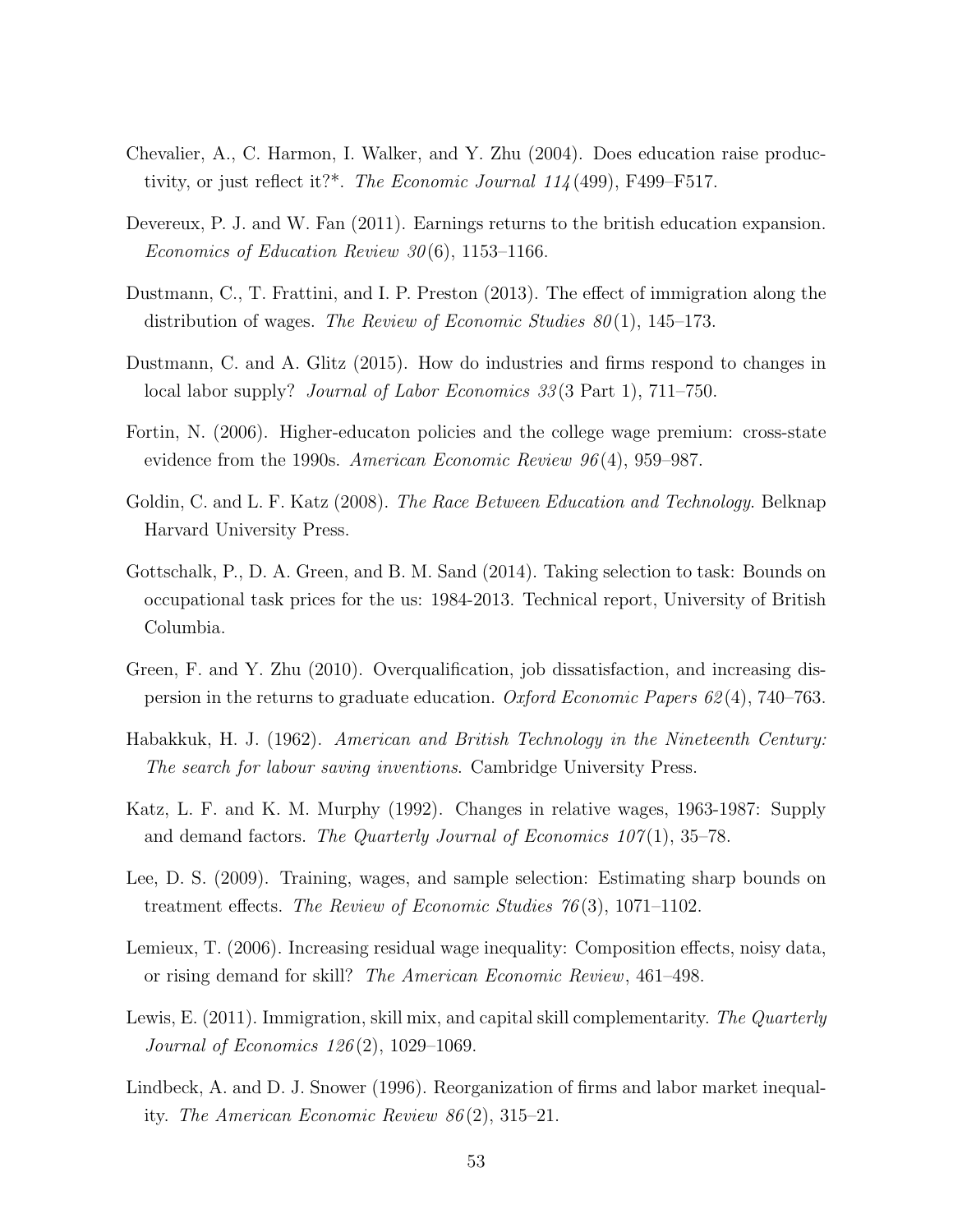- <span id="page-53-6"></span>Machin, S. (2001). The changing nature of labour demand in the new economy and skill-biased technology change. Oxford Bulletin of Economics and Statistics  $63(s, 1)$ , 753–776.
- <span id="page-53-0"></span>Machin, S. and S. McNally (2007). Tertiary education systems and labour markets. Tertiary Review, 1–57.
- <span id="page-53-7"></span>Machin, S. and A. Vignoles (2006). Education Policy in the UK. CEE DP 57. ERIC.
- <span id="page-53-9"></span>Manski, C. F. (1994). The selection problem. In Advances in Econometrics, Sixth World Congress, Volume 1, pp. 143–70.
- <span id="page-53-4"></span>McIntosh, S. (2006). Further analysis of the returns to academic and vocational qualifications<sup>\*</sup>. Oxford bulletin of economics and statistics  $68(2)$ ,  $225-251$ .
- <span id="page-53-5"></span>Milgrom, P. and J. Roberts (1990). The economics of modern manufacturing: Technology, strategy, and organization. The American Economic Review, 511–528.
- <span id="page-53-2"></span>OÆLeary, N. C. and P. J. Sloane (2005). The return to a university education in great britain. National Institute Economic Review 193 (1), 75–89.
- <span id="page-53-1"></span>Rosen, S. (1978). Substitution and division of labor. Economica 45 (179), 235–250.
- <span id="page-53-8"></span>Walker, I. and Y. Zhu (2005). The college wage premium, overeducation, and the expansion of higher education in the uk. IZA Discussion Paper No. 1627.
- <span id="page-53-3"></span>Walker, I. and Y. Zhu (2008). The college wage premium and the expansion of higher education in the uk. The Scandinavian Journal of Economics  $110(4)$ , 695–709.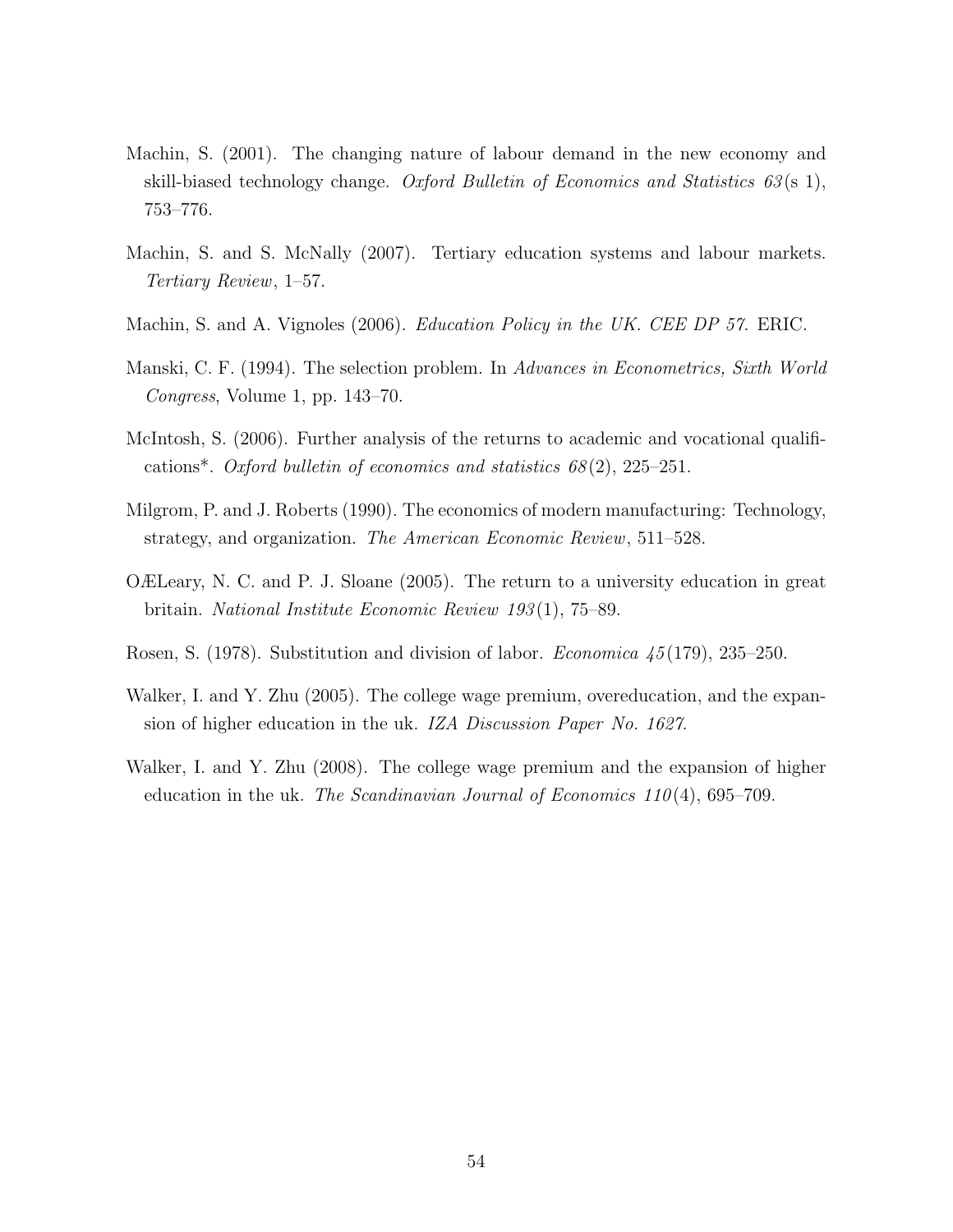## A Appendix (for online publication)

#### A.1 Data

Most of the analysis in this paper is based on the demographic, education, employment, wage, and occupation variables in the UK Labour Force Survey (LFS). The LFS is a representative quarterly survey of approximately 100,000 adults that is the basis for UK labour force statistics. It is similar in nature to the US Current Population Survey (CPS) which we use as a comparison. We make use of UK LFS data running from the first quarter of 1993 to the last quarter of 2014.

Consistent definitions of education levels over time are obviously important in our investigations. The LFS asks respondents their highest level of educational qualification, with the potential categories changing over time. We take advantage of detail in the potential responses to construct six more aggregate categories that are consistent over time. For our main discussion, we then further aggregate those categories into three broader groups: a university degree level or above; secondary or some tertiary education below a university degree level; and below secondary qualifications. We draw the bottom line of secondary education as Grade C in the General Certificate of Secondary Education (GCSE), which are exams that students take at age 16, their final year of compulsory education. We consider this to be equivalent to High School graduation (HS) in the US because a substantial proportion of people have just GCSEs and the proportion of people strictly below the threshold in the UK is close to the proportion of HS drop-outs in the US.<sup>[32](#page-54-0)</sup> We restrict our samples to people between ages 16 to 59 because the education qualification question was not asked of women over age 60 before 2007 unless they were working at the time of the survey. We carry out much of our investigation in terms of cohorts defined by the calendar year of birth.

Wages are surveyed in the first and fifth quarters an individual is in the survey. We use the hourly wage derived from the weekly wage in the main job and actual weekly hours. We recode hourly wages above  $\pounds 200$  as missing. Our sample contains 30,000-60,000 wage observations per year. As we are interested in the real cost of labour to firms, we deflate wages by the GDP deflator<sup>[33](#page-54-1)</sup>. We are worried that student wages may include distortions related, for example, to co-op programmes and so drop all individuals

<span id="page-54-0"></span><sup>&</sup>lt;sup>32</sup>For example, 10.6% of 25-34 year olds in the US are HS drop-outs in 2012. Coincidentally, the proportion of this age group in the UK who do not have qualifications equivalent to or higher than GCSE grade C is also 10.6% ; and 19.8% have qualifications equivalent to GCSE grade C and no higher qualifications.

<span id="page-54-1"></span><sup>33</sup>Source: OECD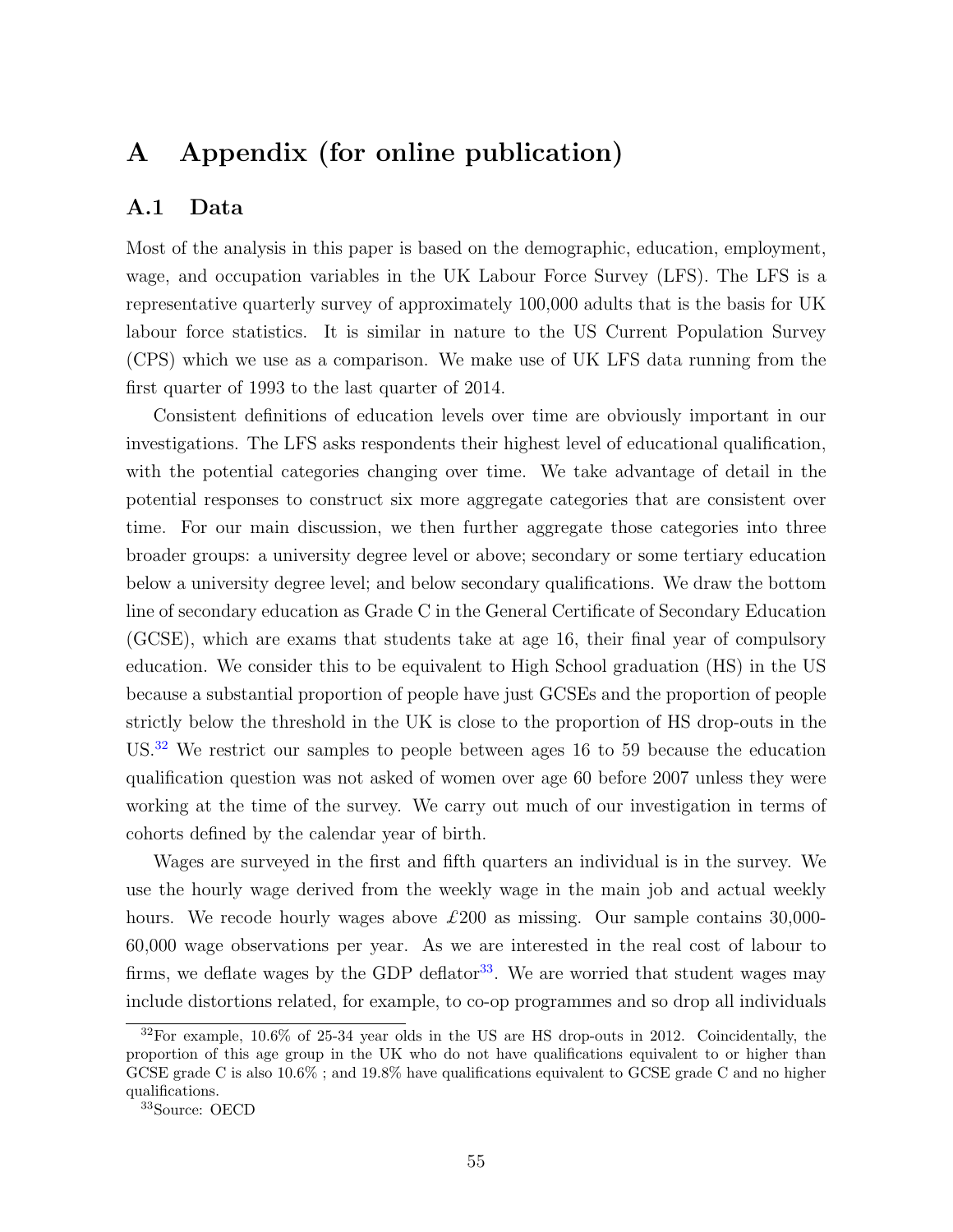who are part-time or full-time students in the survey week.

For comparative purposes, we look at the U.S. CPS, a large representative sample that is used in generating labour force statistics. We again use individuals aged 16 to 59 who are not full or part-time students in the survey week. The data is from the Outgoing Rotation Group samples of the CPS. Following [Lemieux](#page-52-3) [\(2006\)](#page-52-3), we do not use observations with allocated wages when calculating wage statistics. Wages and employment status refer to the week prior to the survey week, and we only use wage and occupation data on individuals who are currently employed in the reference week. We aggregate the U.S. workers into three education groups: high school drop-outs; high school graduates (which includes workers with some or completed post-secondary education below a Bachelor's degree); and university degree holders (Bachelors and higher).

#### A.2 The Card and Lemieux exercise

Following CL, we divide all workers into high school or university equivalents and count the number of hours worked by each.<sup>[34](#page-55-0)</sup> The estimation has two stages. At the first stage, we regress the log wage ratio of university to high school workers within each age category on age dummies, year dummies, and  $log(C_{jt}/H_{jt})$ , where  $C_{jt}$  is the total hours for university educated workers in age group, j, in year t and  $H_{jt}$  is the hours for high school educated workers. This provides us with an estimate of  $\sigma_A$ , the substitution elasticity between different age groups of the same education level. Using this, we can construct estimates of the total hours of university and high school labour,  $C_t$  and  $H_t$ , that take substitution across age groups into account. At the 2nd stage, the log ratio of the wages of the two different education groups is regressed on age dummies, year (linearly),  $\log(C_t/H_t)$  and  $(\log(C_{jt}/H_{jt})-\log(C_t/H_t))$  to get an estimate of the elasticity of substitution between the education groups,  $\sigma_E$ , and a second estimate of  $\sigma_A$ . The coefficient on the linear year variable is interpreted as an estimate of the growth rate of skill biased demand shifts.

<span id="page-55-0"></span>Assuming a linear time trend in demand shifts, we run the estimation for the US and

<sup>&</sup>lt;sup>34</sup>See [Card and Lemieux](#page-51-10) [\(2001\)](#page-51-10) for details. Essentially, workers who are exactly high school graduates contribute their reported number of hours to the high school category count and workers whose highest degree is a BA contribute their reported hours to the university category. Hours for high-school dropouts are counted as a fraction of a high school graduate hour, with the fraction being determined by their relative wages. The hours for workers with a graduate degree are counted as more than one hour of a BA worker, with the relative wages again determining the ratio. The hours of workers with post-secondary degrees less than a BA are divided between the two categories according to relative wages. The wages used are for workers with exactly a high school graduation as their highest level of education and for workers with exactly a BA.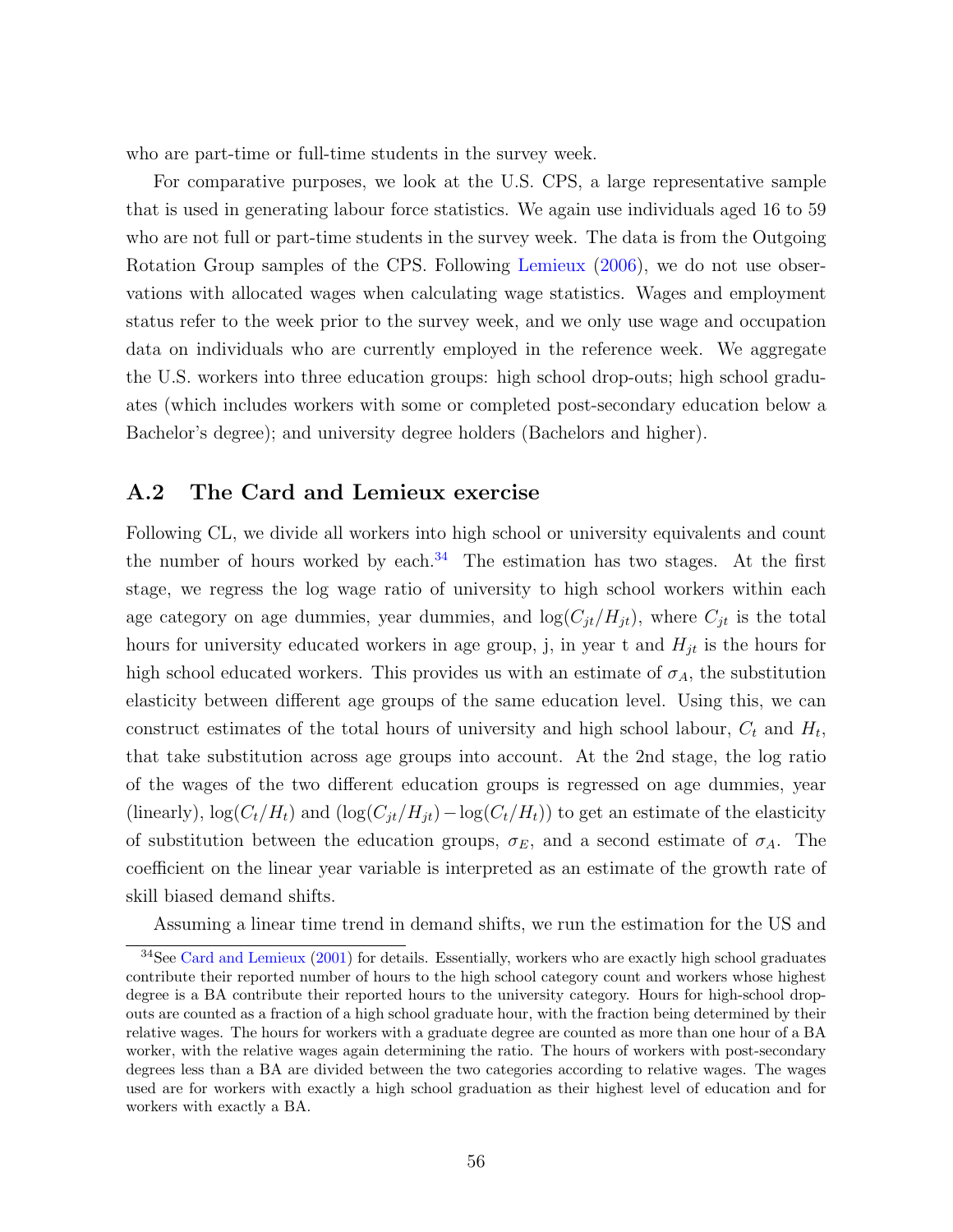| country   | gender | wage measure | $\hat{\sigma_A}$ | $\hat{\sigma_E}$ | $1/\sigma_E$ | s.e. of $1/\sigma_E$ |
|-----------|--------|--------------|------------------|------------------|--------------|----------------------|
| <b>US</b> | male   | weekly       | 9.29             | $-3.02$          | 0.33         | 0.13                 |
| <b>US</b> | male   | hourly       | 8.02             | $-5.22$          | 0.19         | 0.12                 |
| <b>US</b> | both   | weekly       | 12.91            | $-265.39$        | 0.00         | 0.13                 |
| <b>US</b> | both   | hourly       | 9.31             | 8.48             | $-0.12$      | 0.12                 |
| <b>US</b> | female | weekly       | 9.43             | 7.70             | $-0.13$      | 0.11                 |
| <b>US</b> | female | hourly       | 9.11             | 3.46             | $-0.29$      | 0.12                 |
| UK        | both   | weekly       | $-46.05$         | 11.51            | $-0.09$      | 0.20                 |
| UK        | both   | hourly       | $-197.90$        | 8.81             | $-0.11$      | 0.18                 |
| UK        | male   | weekly       | $-30.46$         | 5.50             | $-0.18$      | 0.15                 |
| UK        | male   | hourly       | $-42.52$         | 6.79             | $-0.15$      | 0.14                 |
| UK        | female | weekly       | $-19.88$         | 10.51            | $-0.10$      | 0.19                 |
| UK        | female | hourly       | $-106.63$        | 38.70            | $-0.03$      | 0.19                 |

<span id="page-56-0"></span>Table 8: Estimated labour substitution elasticities following [Card and Lemieux](#page-51-10) [\(2001\)](#page-51-10)

This assumes  $\theta_t$  is linear in t. The sample excludes workers working fewer than 30 hours a week. Age range 20-59. Regression is not weighted. Following C&L, the estimation has two stages. At the first stage, we regress the log wage ratio on age dummies, year dummies, and  $\log(C_{it}/H_{it})$  to get an estimate of  $\sigma_A$ , the substitution elasticitity between different age groups of the same education level. We back out the parameters  $\alpha_j, \beta_j$  and construct  $C_t, H_t$ . At the 2nd stage, the log wage ratio is regressed on age dummies, year (linearly),  $\log(C_t/H_t)$  and  $(\log(C_{jt}/H_{jt}) - \log(C_t/H_t))$  to get an estimate of  $\sigma_E$  and a second estimate of  $\sigma_A$ . The reported  $\sigma_A$  is the 2nd-stage estimate.

Authors' calculation of the UK Labour Force Survey and the Current Population Survey.

UK separately and for various subsamples defined by gender and wage measure (weekly versus hourly). Table [8](#page-56-0) contains the estimates of the elasticities,  $\sigma_A$  and  $\sigma_E$ , For the US, the estimated substitution elasticity between different age groups,  $\sigma_A$ , is near the top of the range of estimates reported by [Card and Lemieux](#page-51-10) [\(2001\)](#page-51-10). But the estimate of  $\sigma_E$ , the substitution elasticity between the HS and BA labour inputs varies wildly by subsample and wage measure. For the UK, the estimates of  $\sigma_A$  have the wrong sign and the  $\sigma_E$  estimates are again highly variable. The model's failure to fit even the US data for our period (1993-2012) is not totally surprising. The CL model is essentially a richer version of [Katz and Murphy](#page-52-13) [\(1992\)](#page-52-13), and [Beaudry and Green](#page-50-2) [\(2005\)](#page-50-2) show that the Katz-Murphy model fits the US data (in the sense of having elasticity estimates of the right sign) less and less well the more recent the data that is used in the estimation. In addition, the US and UK estimates are so different that one can soundly reject the hypothesis that the data in the two countries are being generated from a common model of this form.

Next, we allow the demand shift to follow a 7th-order polynomial in year. The estimation on US data of hourly wage gives us  $\hat{\sigma}^A = 9.5$ ,  $signa^E = 3.1$  and demand shifters that increase gradually over time as plotted in Figure [12.](#page-57-0) The same regression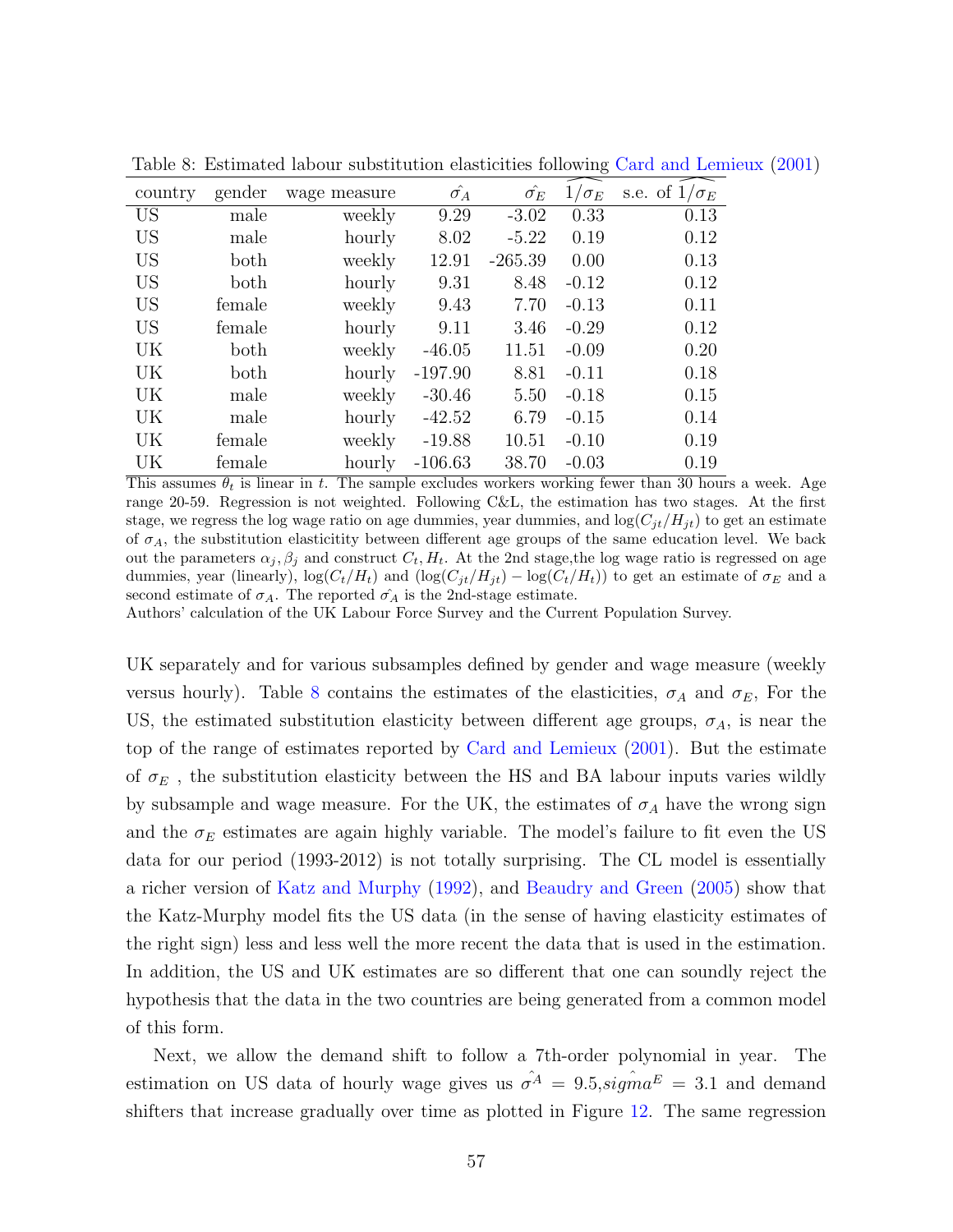

<span id="page-57-1"></span><span id="page-57-0"></span>Figure 12: Estimated relative demand trend  $\theta_t$  from US data Authors' calculation of the UK Labour Force Survey and the Current Population Survey.

| country |           |         | $\widehat{\sigma}_A$ $(-1/\sigma_A)$ s.e. of $(-1/\sigma_A)$ $\widehat{\sigma}_E$ $(-1/\sigma_E)$ s.e. of $(-1/\sigma_E)$ |                   |         |      |
|---------|-----------|---------|---------------------------------------------------------------------------------------------------------------------------|-------------------|---------|------|
| - US    | 9.49      | $-0.11$ |                                                                                                                           | $0.02 \quad 3.18$ | $-0.31$ |      |
| UK      | $-199.69$ | .01     | $0.02 \quad 4.89$                                                                                                         |                   | $-0.20$ | 0.35 |

 $\theta_t$  is assumed to follow a 7th-order polynomial of t. The real wage measure is hourly wage. Both genders are included.

Authors' calculation of the UK Labour Force Survey and the Current Population Survey.

for the UK generates rather imprecise estiamtes as reported in Table [9.](#page-57-1) We proceed by using US estimates of parameters and demand trend and the UK labour supplies to generate predictions of graduate relative wages. Then, we extract cohort effects from these predictions and discuss them in the main body of the paper.

Next, we ask how big selection would have to be to account for the differences between the US and UK experiences that we described in the Section 1.3. In particular, we consider a scenario in which the university joiners' wages are always above the median of the HS stayers but could be above or below the median of university stayers. The more the university joiners have wages above the university stayers' median, the more will selection tend to induce an increase in the observed BA-HS wage differential. The question we pose is the following. Suppose that the UK actually faced the same skill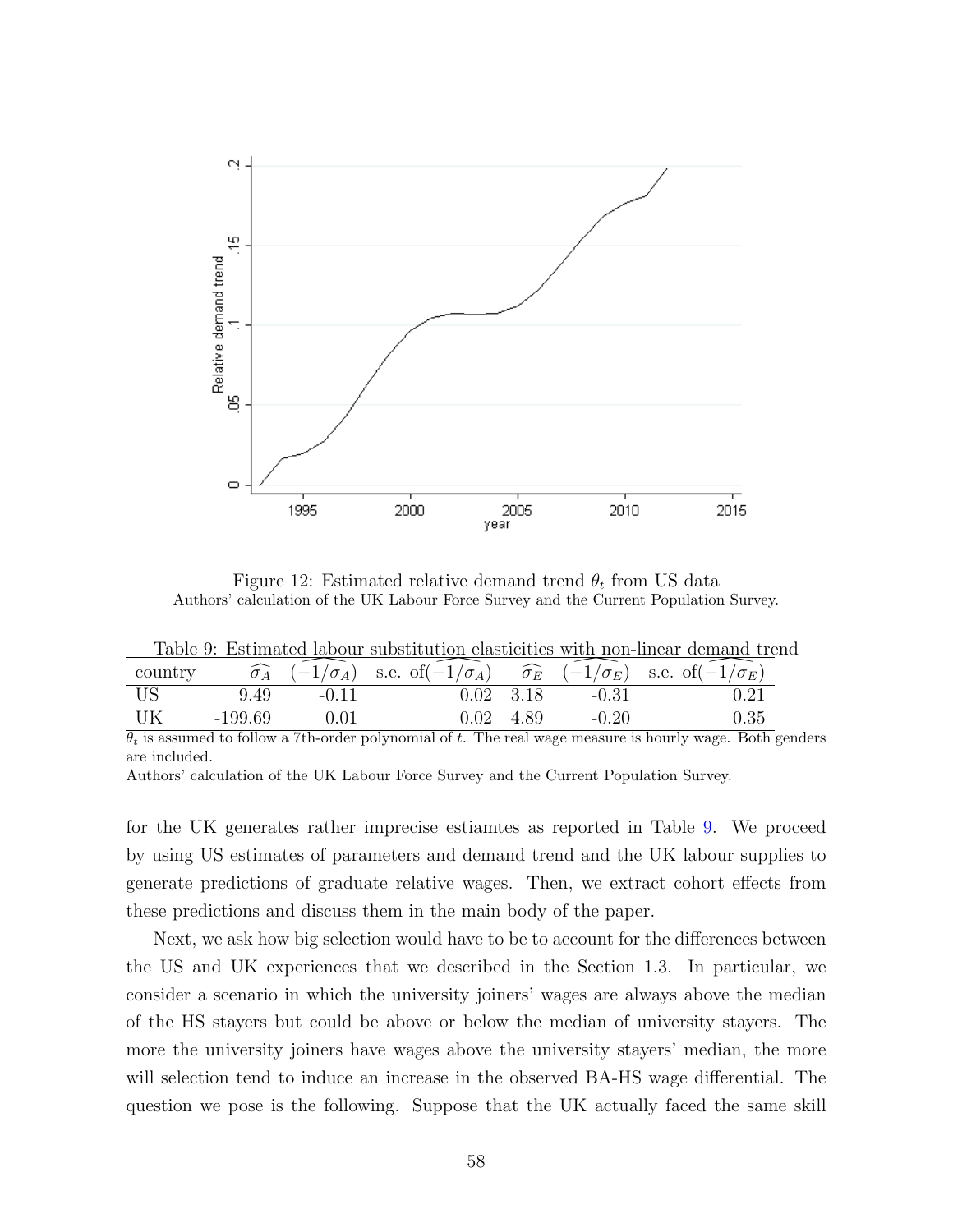biased demand shift as the US in this period, what proportion of the joiners would have to earn above-the-median wages of the university stayers in order to rationalize the observed wage movements in the UK? To answer this question, we use our estimates from section 1.3 of the relative demand shifts for BA versus HS workers from the CL model with the seventh order polynomial fit using US data in our time period. Using those demand shifts along with the observed relative supply changes, we impute predicted wages for groups defined by year and 5-year wide age groups under the assumption that the UK faced the same relative demand shifts as the US.<sup>[35](#page-58-0)</sup> Comparing the predicted wages with the observed wages in each age group by year, we back out the proportion of joiners that must have earned more than the latent BA median in order to rationalize the difference.<sup>[36](#page-58-1)</sup>

Figure [13](#page-59-0) contains this proportion plotted by age group and year. The first thing to note is its magnitude:  $20 - 40\%$  for 25-29 year olds in the early 2000s. Recall that we have made these calculations based on the assumption that all the university joiners would have higher wages than the median HS stayer. If we were to relax that assumption then we would need even larger proportions of the joiners being above the median BA. Depending on how much we relax this assumption, we would likely require over 50% of new university joiners to be of above median university ability.<sup>[37](#page-58-2)</sup> We view a claim that at least 20% and possibly over half of the new university joiners would have wages placing them above the median of those who were already going to university to be implausible - though, admittedly, we have no way of supporting that reaction. More importantly, the proportion varies widely by age group and year, even falling into negative territory for the 30s age groups in the most recent years.<sup>[38](#page-58-3)</sup> That variety suggests that it is difficult to explain the data patterns with a standard selection model. The unobserved compositional changes by education group would have to not only be substantial and in the right direction, but also vary substantially by year and age group in just the right

<span id="page-58-1"></span><span id="page-58-0"></span> ${}^{35}$ The age groups we work with are 20-24, 25-29, ..., 55-59.

<sup>36</sup>We only do this calculation in age-year cells where the BA proportion is at least 5 percentage points higher than 1993, which is the reference year. When the BA proportion is too similar to the reference level, we have a problem of a small denominator and the imputed proportion can be outside the [0,1] range due to measurement error.

<span id="page-58-2"></span><sup>&</sup>lt;sup>37</sup>In addition, our demand shift estimates are based on an assumption that the US wages do not reflect similar selection related to increases in the US proportion of workers with a BA. If there were such selection in the US then we would need to have even greater selection in the UK to account for differences between the two countries.

<span id="page-58-3"></span><sup>&</sup>lt;sup>38</sup>The imputed proportion is negative when the predicted latent BA median is so high relative to the observed BA wage distribution that the density above the predicted median is less than half of the original proportion of BAs.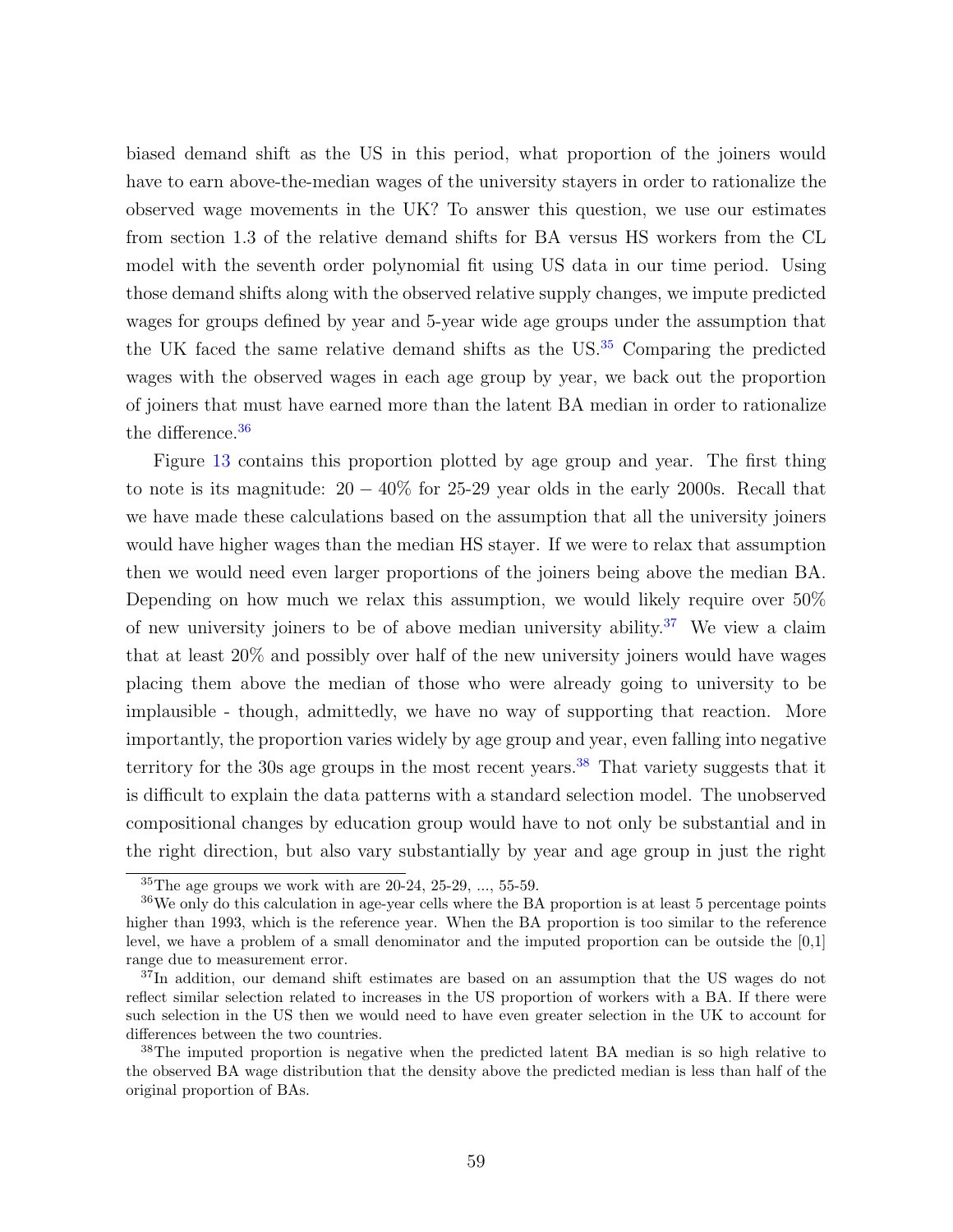

<span id="page-59-0"></span>Figure 13: implied proportion of switchers ending above the latent BA median

way to rationalize the different US and UK wage and employment patterns. While we cannot definitively reject such a possibility, we do not know of any theory or intuition that implies those compositional changes. We prefer to look for an economic model that can generate the wage and employment patterns endogenously rather than rely on the existence of a whole vector of exogenous changes that just happen to fit the patterns.

Similar to Figure [1,](#page-11-0) we regress the median wage ratios on cohort dummies and an age polynomial, and plot the estimated cohort effects along with their 95% confidence intervals in Figure [14.](#page-60-1) We normalize the ratios to zero for the 1965-69 cohorts in both countries. In the US, the wage ratio increases rapidly for the 1954-59 and 1960-64 cohorts (cohorts that would have entered the labour market in the 1980s), grows more slowly until the 1970-74 cohort, and then resumes somewhat more rapid growth with the 1975- 79 cohort (i.e., roughly with people entering the labour market after 2000). This fits with what has been previously documented about movements in the education differential in the US, albeit presented here at the cohort instead of the year level (see, e.g., [Card and](#page-51-5) [DiNardo](#page-51-5) [\(2002\)](#page-51-5)).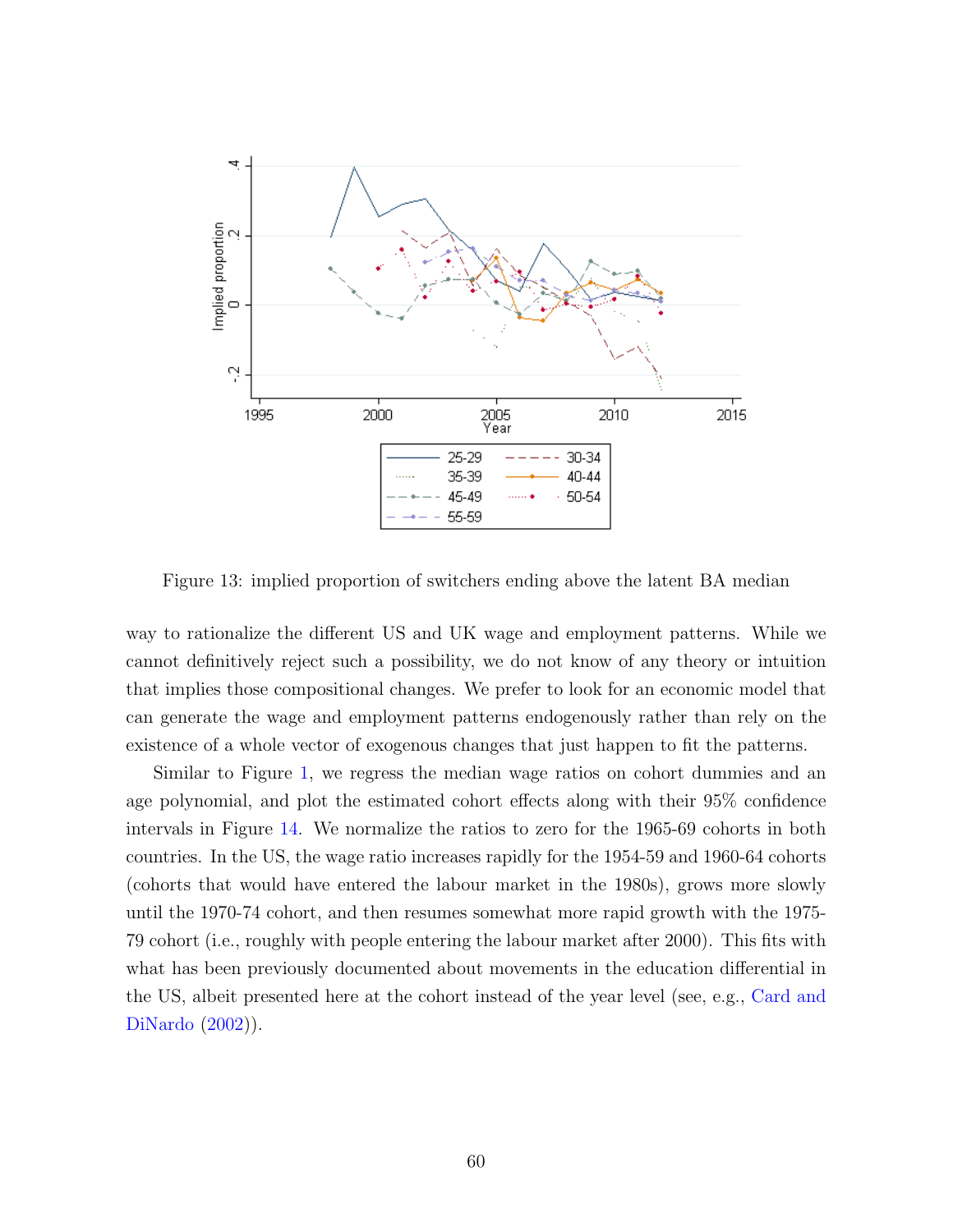

<span id="page-60-1"></span>Figure 14: Ratio of BA median wage to that of high-school graduates, cohort effects Wage is hourly. The cohort effect is normalized to 0 for the 1965-69 birth cohort. Source: Authors' calculation of the Labour Force Survey and Current Population Survey.

#### <span id="page-60-0"></span>A.3 Observable compositional changes

In this appendix, we present added investigations into compositional change effects. The first relates to immigration.

The proportion of UK workers born outside the UK has doubled over the past two decades. As immigrants are more likely to have university degrees, the large flows of immigrants contribute directly to the aggregate increase in the share of BAs in the workforce. But it is not clear whether we should count every immigrant with a university education as the equivalent of a university educated native born worker. As demonstrated in [Dustmann et al.](#page-52-6) [\(2013\)](#page-52-6), immigrants often work in jobs that do not match their observed skills or qualifications, implying that a simple count of the number of immigrants with a university education may over-state the contribution of immigration to the effective supply of highly educated labour. Given the size of the increase in the immigrant proportion in the past 20 years, the positive bias in the measured supply of university labour may become substantial.

Following the spirit of [Dustmann et al.](#page-52-6) [\(2013\)](#page-52-6), we carry out a counterfactual exercise in which we re-assign immigrant education levels according to their wages relative to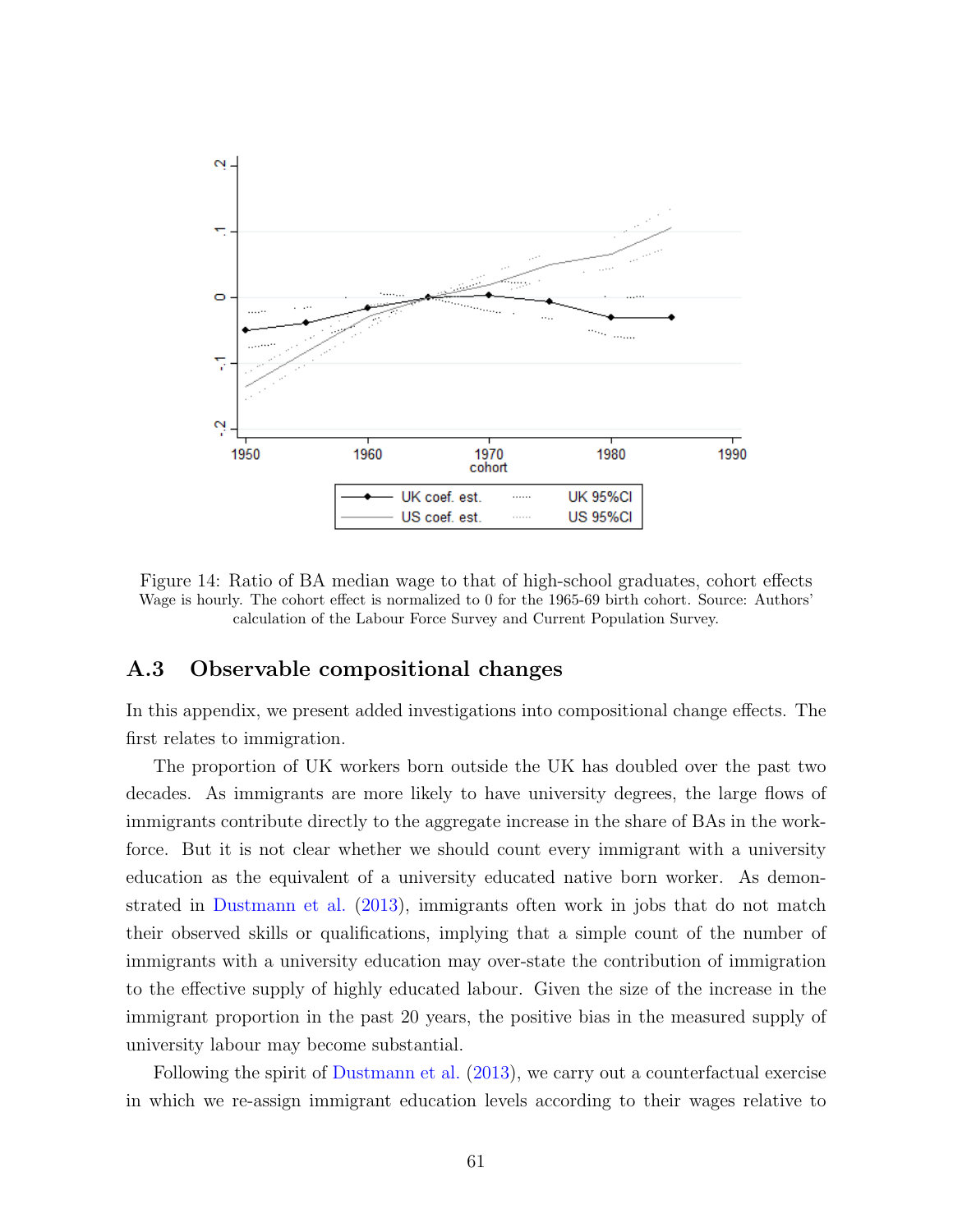the natives' wage distribution. Specifically, within each calendar year and 5-year age band, we find the percentile of the native wage distribution that corresponds to the immigrant's wage, calculate the proportions of the native born in each education group at that percentile, age-band and year, and assign the immigrant a new education level drawn according to the native born probabilities. For non-working immigrants, we assign a new education level from the education distribution of non-working native born workers. We have done the adjustments for all immigrants, although one may argue that immigrants who arrive as children should be treated the same as natives and so our adjustment provides an upper bound on the extent of over-stated education.

The top line in the left subfigure of Figure [15](#page-62-0) shows our standard birth cohort effects for the BA proportion for immigrants. For the post-1960 cohorts, it is typically at least 0.1 above the corresponding line for the native born. Echoing the results in [Dustmann](#page-52-6) [et al.](#page-52-6) [\(2013\)](#page-52-6), the adjusted proportion of immigrants with a BA is much lower; indeed, it is everywhere lower than the native born line. However, the adjusted proportion with a BA obtained by combining the true proportion for the native born with the adjusted proportion for immigrants is not substantially different from the original, unadjusted proportion with a BA. The large increase in the overall proportion with a BA between the 1965-69 and 1975-79 cohorts, in particularly, is relatively unaffected by the adjustment. This is because the proportion of the cohorts that are immigrants stays relatively small until the last few cohorts. The clear message is that the potential mis-reporting of effective immigrant education does not alter the main pattern.

Issues with immigrant skill measurement could also affect our wage measures. To check on whether this is an issue, in the right subfigure of Figure [15](#page-62-0) we plot both the BA proportion and the education wage differential (both normalized to zero in the 1965- 69 cohort) for the native born alone. The main pattern of a strong increase in the BA proportion matched with little change in the education differential after the 1965-69 cohort is still present without immigrants. Based on these two exercises, we conclude that we cannot explain the combination of education growth and flat education differentials through composition effects related to immigration.

The other observable composition dimension we investigated was between public and private sectors. Public sector employees are, on average, better educated and, with wages largely protected from direct market forces, we might expect wage differentials within the public sector to be more rigid. Given that, an expansion in the public sector might partly explain the patterns we have described. That possibility, though, falls short in two ways with respect to employment numbers. First, the proportion of workers in the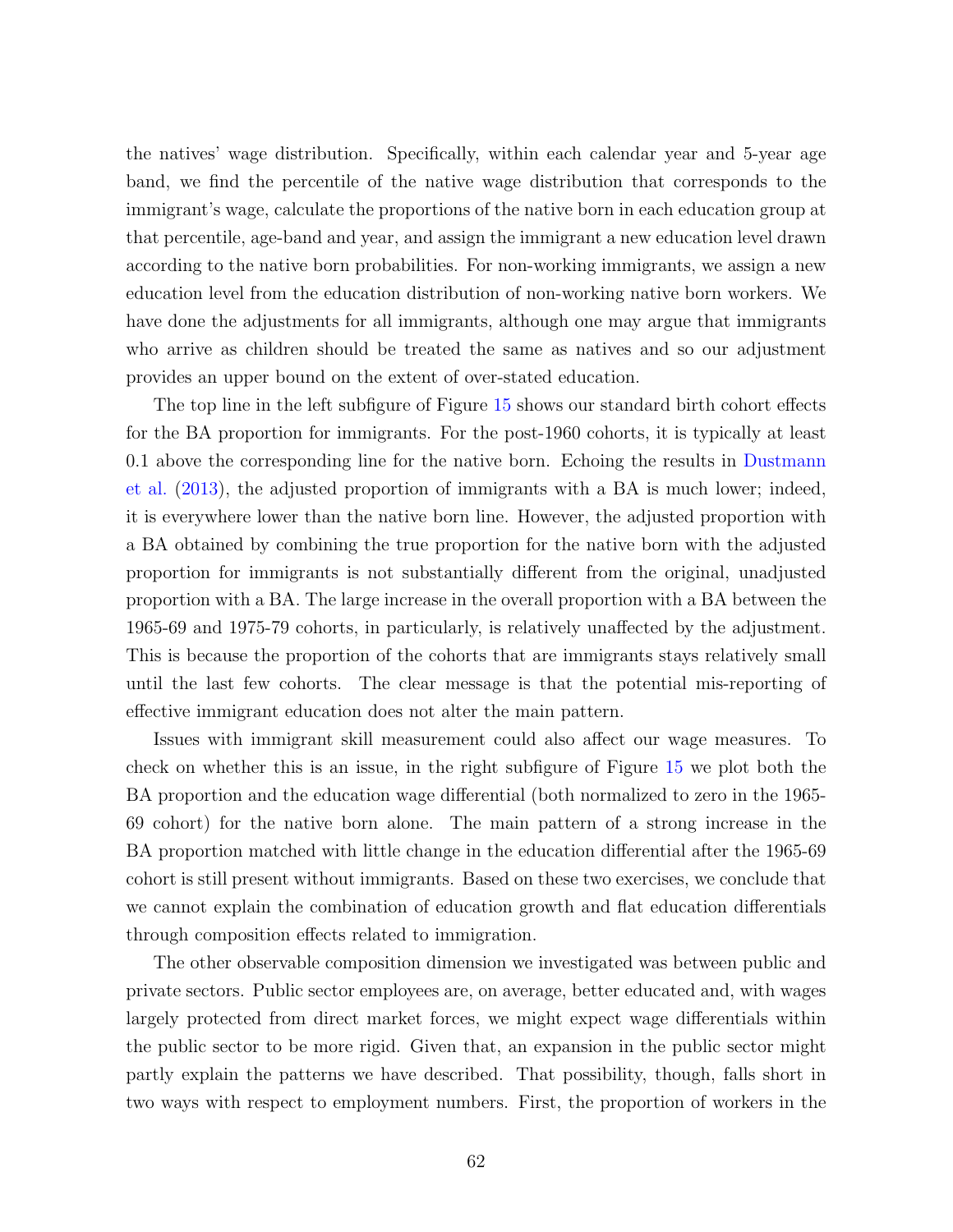

<span id="page-62-0"></span>Figure 15: Cohort effects for the BA proportion and wage ratio, natives and immigrants The first sub-figure is based on the same specification and normalization as in Figure [1.](#page-11-0) In the second sub-figure, the cohort effects are normalized to zero at the 1965 cohort, as in Figure [14.](#page-60-1)

public sector does not change substantially over our data period. Second, the growth in the proportion of workers with a BA is very similar between the private and public sectors.

The public-private sector dimension of movements in wage differentials is a bit more nuanced. In Figure [16,](#page-63-0) we plot the cohort effects for the median wage ratio constructed as before but only for private sector employees. As in Figure [14,](#page-60-1) which was for private and public sector employees combined, there is little change in the wage differential across the cohorts with the largest increases in the BA proportion. Between the 1965-69 and 1970-74 cohorts (when the BA proportion increased by over 8 percentage points) the wage ratio declines by about 1 percent, and between the 1970-74 and 1975-79 cohorts (when there was another 8 percentage point increase in the BA proportion), the wage ratio declined by a further 3 to 4 percent. But outside of those cohorts, the private sector patterns are quite different from the overall patterns. The pre-1965 cohorts show a decline instead of an increase in the wage differential across cohorts while the post-1979 cohorts show a more substantial decrease than in Figure [14.](#page-60-1) The decline in the ratio across the older cohorts is troubling since it does not fit with previous work indicating that there was an increase in the return to education in the 1980s in the UK. What appears to drive the pattern in Figure [16](#page-63-0) is a negative time effect in the wage differential affecting all cohorts in the same way in the last few years of our sample period. In Figure [17,](#page-64-0) we regress the wage differential at the year-age-band level on age dummies and year dummies and plot the year effects. It shows a relatively flat time trend until the last couple of years of the data. Since the last few years are more important for recent than earlier cohorts, this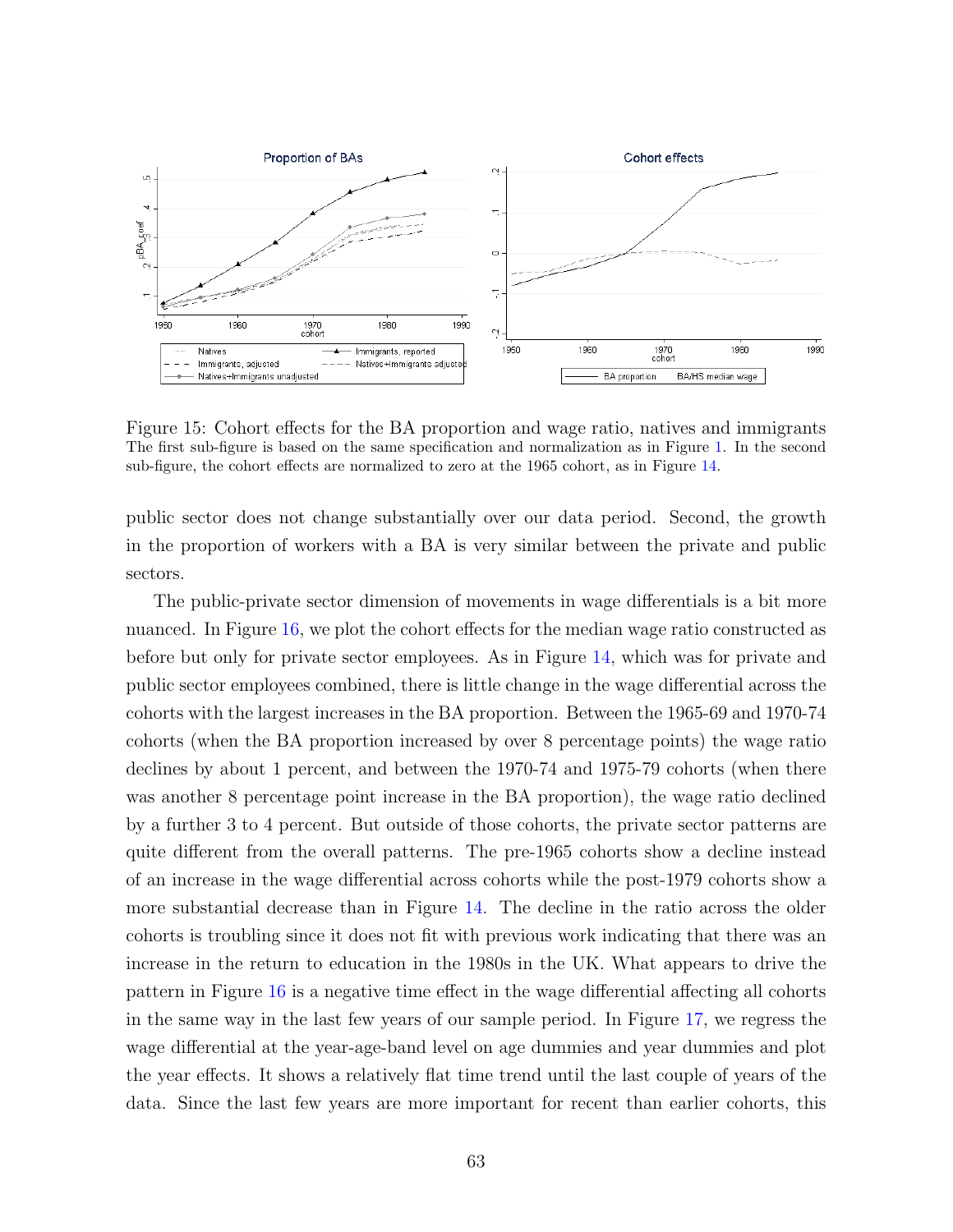

<span id="page-63-0"></span>Figure 16: Cohort effects for the BA-to-HS wage differential, UK private-sector only Cohort effects are derived in the same way as in Figure [14.](#page-60-1)

time effect disproportionately drags down more recent cohort effects. In fact, when we re-plot of Figure [16](#page-63-0) using data only up to 2012 in Figure [18](#page-64-1) there is an increase in the education differential across the early cohorts and less of a decline in more recent cohorts (for example, the 1975-79 cohort effect is 2.5 percent below the 1965-69 value instead of 4.5 percent below including the data up to 2014). Given this, our conclusion is that the private sector continues to show a relative constancy of the education differential across the cohorts experiencing the largest increases in university attainment but also seems to have experienced some decline in the differential in the post 1980 cohorts.

One place we might look for a compositional shift is at the extensive margin: if the large increase in the relative supply of BAs combined with their constant relative wages induced a relative decline in the employment rate of BAs then this could imply changes in the relative "quality" of BA versus HS workers. In Figure [19,](#page-65-1) we plot the estimated cohort effects for the difference between the employment rate of BA's and that of the HS population. The employment rate difference is actually 2 to 3 percentage points higher for the post-1975 cohorts compared to the 1965 base. Thus, the lack of a relative wage response to the educational supply shift was not offset by a relative decline in employment. The change in relative employment rates across cohorts is also small in the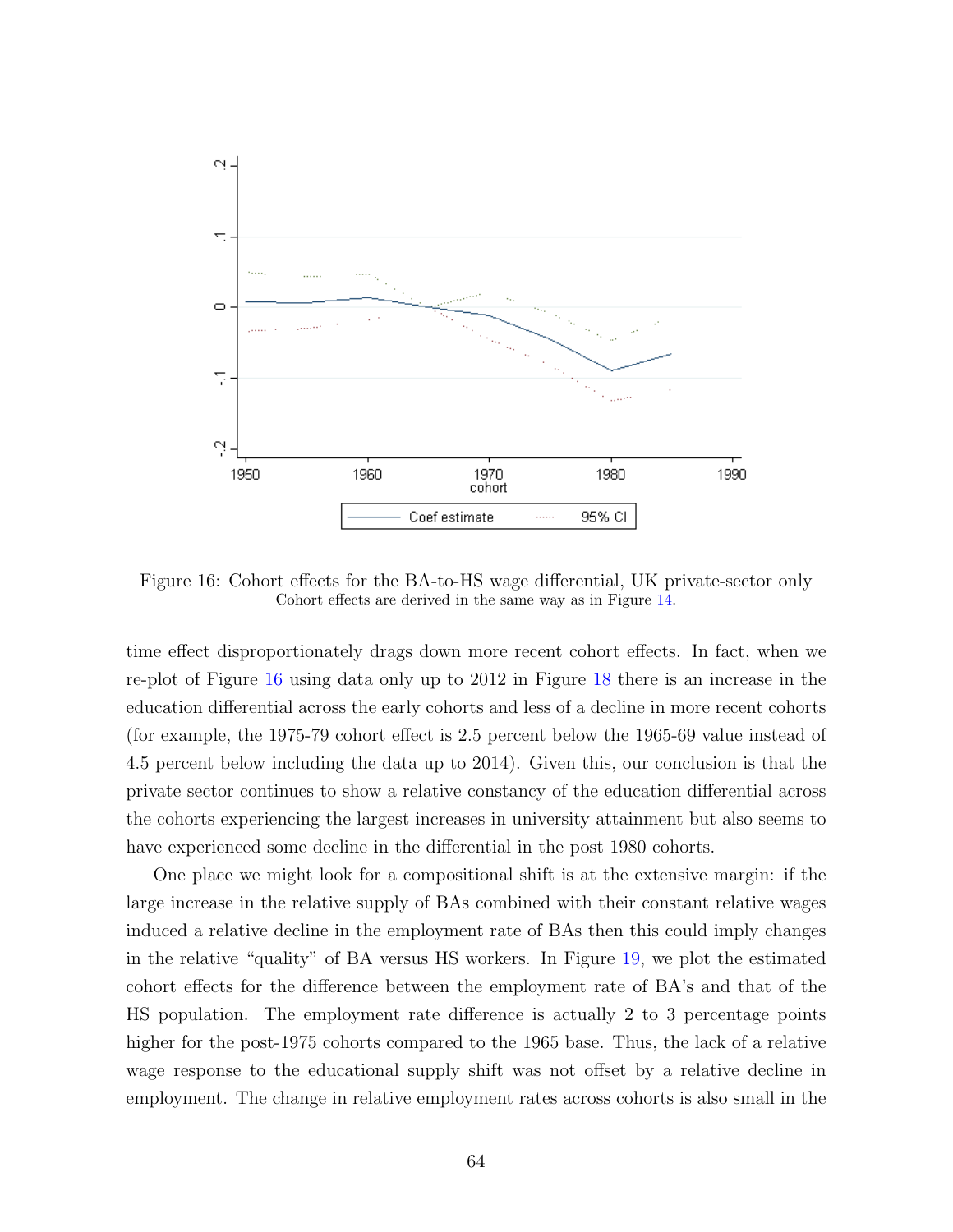

<span id="page-64-0"></span>Figure 17: Time effect in BA-to-HS wage differentials, UK private-sector only As normalization, the average time effect of the period till 2010 is set to zero.



<span id="page-64-1"></span>Figure 18: Cohort effects for the BA-to-HS wage differential, UK private-sector only and till 2012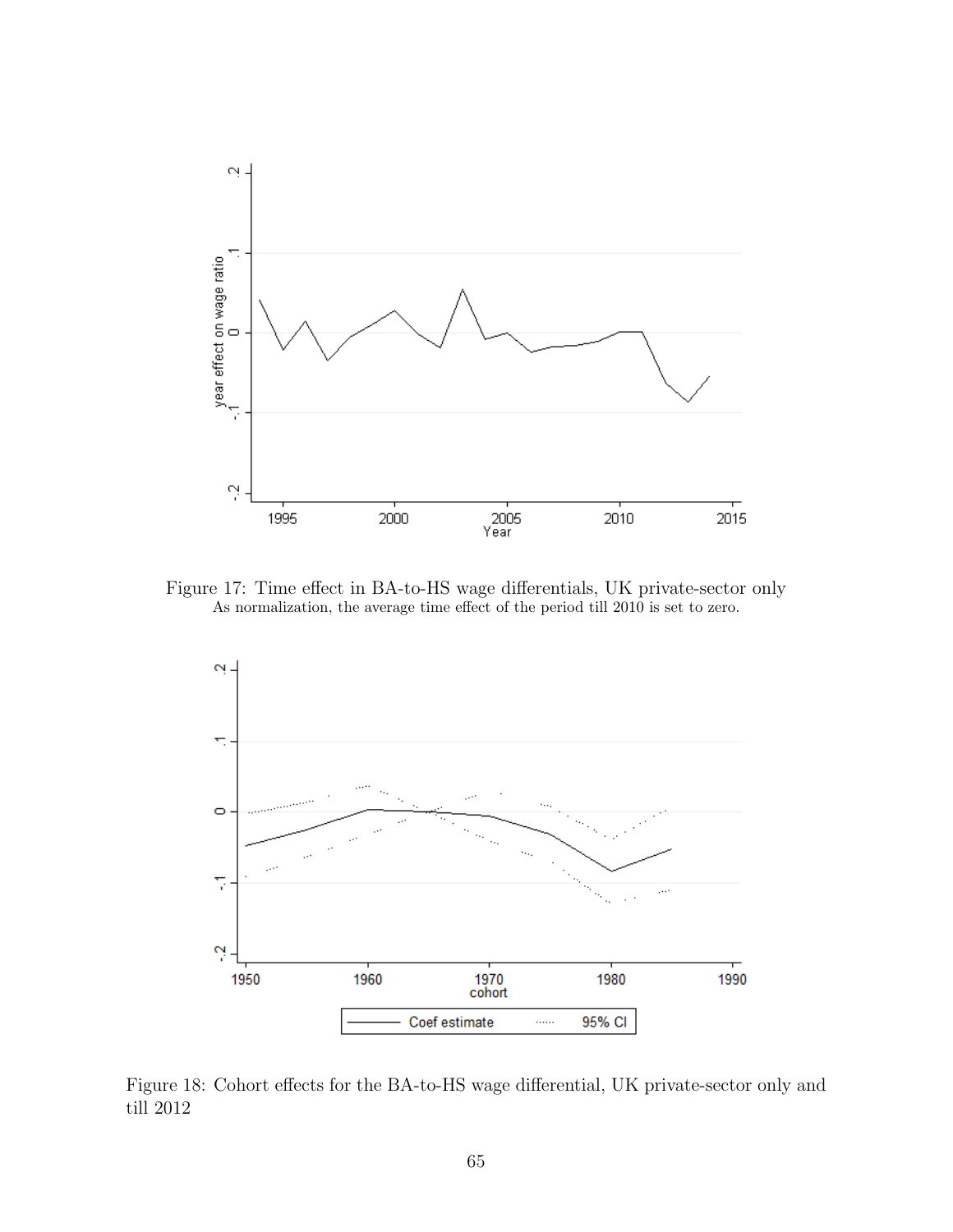

<span id="page-65-1"></span>Figure 19: Difference in employment rate between BAs and HS workers, UK cohort effects

context of a 15 percentage point increase in the BA proportion between the 1965 and 1975 cohorts. Thus, we believe compositional shifts based on changes at the extensive margin are not a key driver of the main patterns.

#### <span id="page-65-0"></span>A.4 Unobservable compositional changes: bounds

Implementation of a bounding approach rests on some (preferably minimal) assumptions about the model of wage determination. We will consider a simple but very standard model in which the wage for person i in education group j is given by:

<span id="page-65-2"></span>
$$
\ln w_{ict} = \sum_{j=1}^{3} D_{ijt} \beta_{cj} + \sum_{j=1}^{3} D_{ij} f_{cj}(age_{it}) + \sum_{j=1}^{3} D_{ij} \lambda_j \eta_i + \epsilon_{ict}
$$
 (11)

where c indexes the person's birth cohort,  $D_{ij}$  equals 1 if person i is in education group  $j$ , and zero otherwise,  $f_{cj}$  is a cohort-and-education-group-specific age profile of wages, normalized to 0 for age 30 and  $\epsilon_{ict}$  is an idiosyncratic error that is independent across time and people and of all other right hand side components in the regression. The specification incorporates a person-specific ability factor,  $\eta_i$ , the effects of which differ across education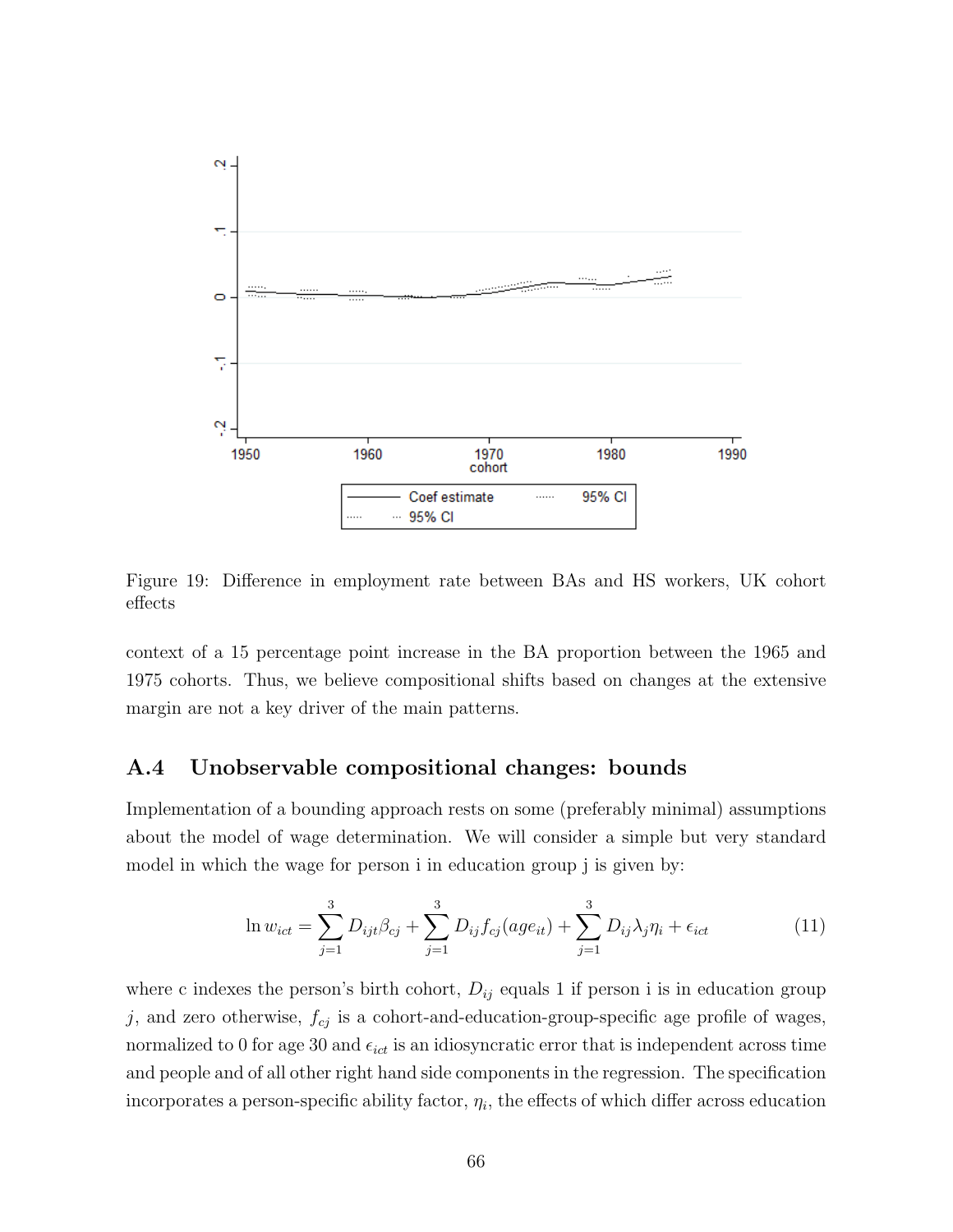groups according to loading factors,  $\lambda_j$ . Importantly, both the distribution of  $\eta_i$  and its factor loadings are stationary across cohorts. This model is extreme in its assumption of only one ability factor, but it is also very standard and allows us to see clearly the effects of selection.

We are interested in the price per efficiency unit of workers with a given type of education  $(\beta_{cj} + f_{cj}(age_{it})$  in [\(11\)](#page-65-2)). This is unobservable because we do not observe the median wage for a composition constant group, Below we will adopt some assumptions and bounds on the composition-constant median wage for each education group.

We shall assume that the values of the  $\lambda$ 's and other parameters are such that for each cohort, the three education groups correspond to three contiguous, non-overlapping ranges of ability. In particular, the groups are defined by two cohort-specific thresholds  $A_{uhc}, A_{hdc}$ . University graduates are those with  $\eta > A_{uhc}$ ; high-school grads have  $A_{hdc}$  $\eta \leq A_{uhc}$ ; and high-school dropouts have  $\eta \leq A_{hdc}$ . In theory, such a hierachical model of selection could be rationalized by a Roy model where individuals choose education levels by comparing their expected net present value of wages and of costs, and assuming  $\lambda_u$  $\lambda_h > \lambda_d$  and that the costs of obtaining education are weakly decreasing in ability. In addition, the hierachical model fits the idea that university admission is largely rationed by prior attainment.

Consider a situation in which the university proportion increases between cohorts c and c+1, because there is less rationing. This corresponds to a decline in the value of  $A_{uhc}$ . Importantly, some individuals who would not get a university degree if they were born with their respective ability in cohort c will get a degree if they belong to cohort c+1 but no one is induced to make the opposite switch. That is, there will be flows in only one direction. Let's call the set of individuals who would get a degree if they face the conditions in cohort  $c+1$  but not if they were in cohort c, "joiners". Their ability distribution has a range with a top value of  $A_{uhc}$  and so it lies entirely below that of the rest of university graduates in cohort  $c+1$ . The latter group have abilities that are high enough for them to enter university even when the costs were higher (as they were for cohort c). We will call them "stayers".<sup>[39](#page-66-0)</sup> Obviously, the joiners' ability distribution lies above that of those who remain in the HS group in cohort  $c+1$ .

The observed wage distribution of BAs in cohort  $c+1$  is a combination of that of the joiners and that of the stayers. Under our assumptions, if the number of BA's increases

<span id="page-66-0"></span><sup>&</sup>lt;sup>39</sup>Calling them stayers and joiners is a slight abuse of terminology since we are considering different cohorts and so there are no individuals actually staying or joining. Instead, these groups correspond to different ranges in the stationary  $\eta$  distribution.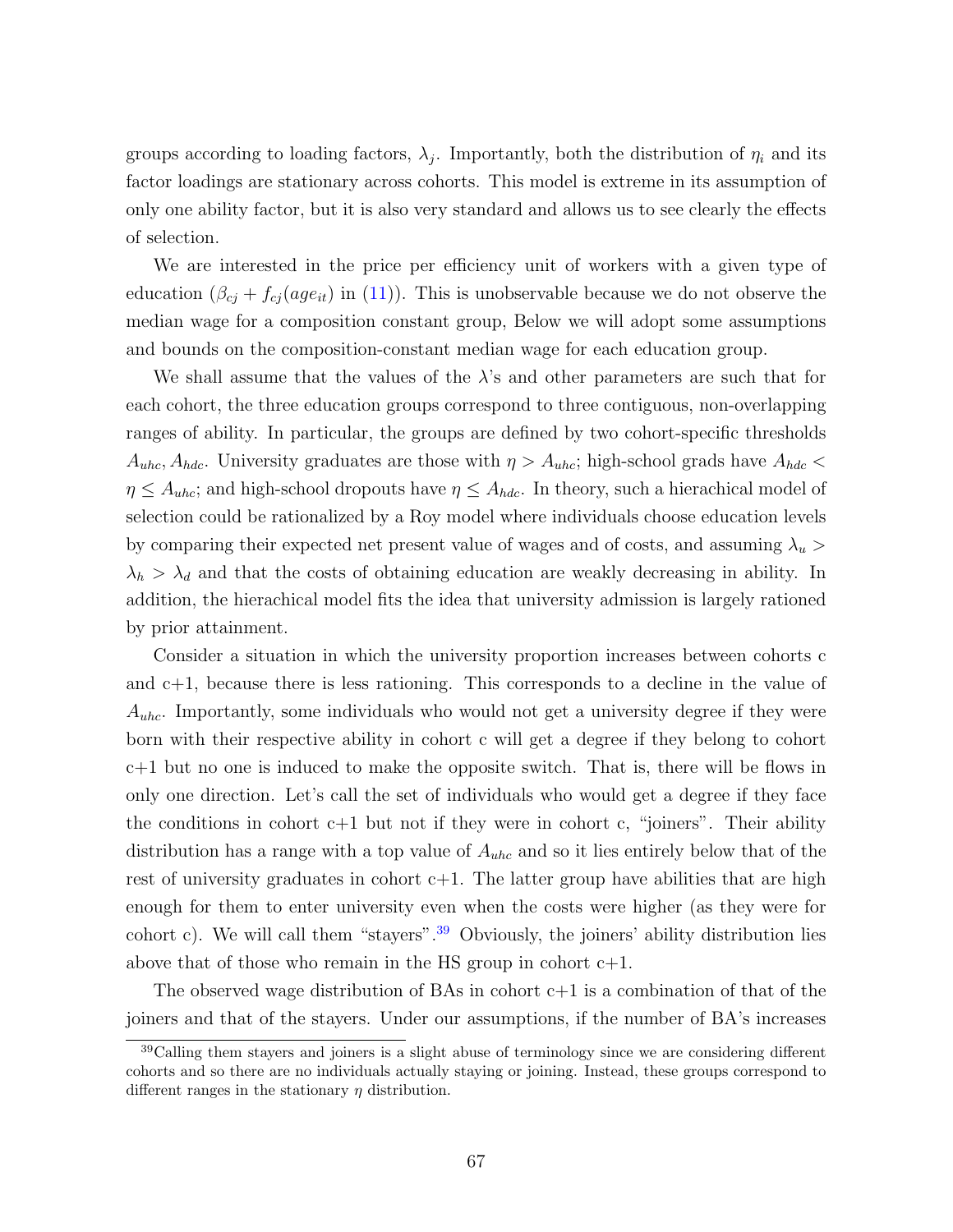across cohorts then that must reflect an inflow of joiners but no outflow. That means we can use the observed median wage for BA's in the first cohort as corresponding to the median wage of the stayers. In the second cohort, we can form two extreme bounds based on what we assume about the joiners. In the first, we could assume that all the joiners have lower ability than the median stayer. We could then form one extreme estimate of the median wage for stayers by first trimming a number of observations equal to the number of joiners from the bottom of the observed wage distribution for the second cohort and then getting the median of the remaining observations. For example, if the size of the BA group increases from 20 to 30 percentage points of the population between cohort c and cohort  $c+1$  at a given age, then we trim the bottom one third of the BA wage distribution of cohort  $c+1$  and the median of the remaining distribution is the upper bound of the median of the stayers. Another extreme bound could be formed by similarly trimming the top third of the cohort  $c+1$  distribution and getting the median for the remaining sample. However, under an hierarchical model of the kind we are discussing, the best the joiners could be is as good as the stayers (if they were better than the stayers, they would be in the sector already). If they are as good as the stayers then the observed median wage for  $BA$ 's in cohort  $c+1$  would be the same as the median wage for the stayers. Thus, the observed median forms the other bound on the cohort c+1 median wage for the stayers. The next two pages explain mathematically why the trimming method and the observed median are THE upper and lower bounds under the hierachical model. Differencing these bounds for the stayers' median wage in cohort  $c+1$ from the observed median wage for cohort c then gives us bounds on the movements in the price for BA labour for a composition constant group.

Because people (or, more properly, ability values) can be induced to switch into or out of higher education but not both at the same time, we can decompose the distribution function for BA wages in cohort c+1 into a component related to the distribution function for the "stayers" and a component for the "joiners":

<span id="page-67-0"></span>
$$
\Pr(\ln W_{uc+1} < w | \eta > A_{uhc+1}) = p_{uc+1} \Pr(\ln W_{uc+1} < w | \eta > A_{uhc}) \\
+ (1 - p_{uc+1}) \Pr(\ln W_{uc+1} < w | A_{uhc} \ge \eta > A_{uhc+1}), \forall w \tag{12}
$$

where,  $p_{uc+1}$  is the proportion of the university educated in cohort c+1 who are stayers. Equation [\(12\)](#page-67-0) holds for any wage level  $w$ , but we are interested in a particular level: the median wage in cohort c+1 for the university sector stayers, denoted as  $\tilde{w}_{uc+1}$ .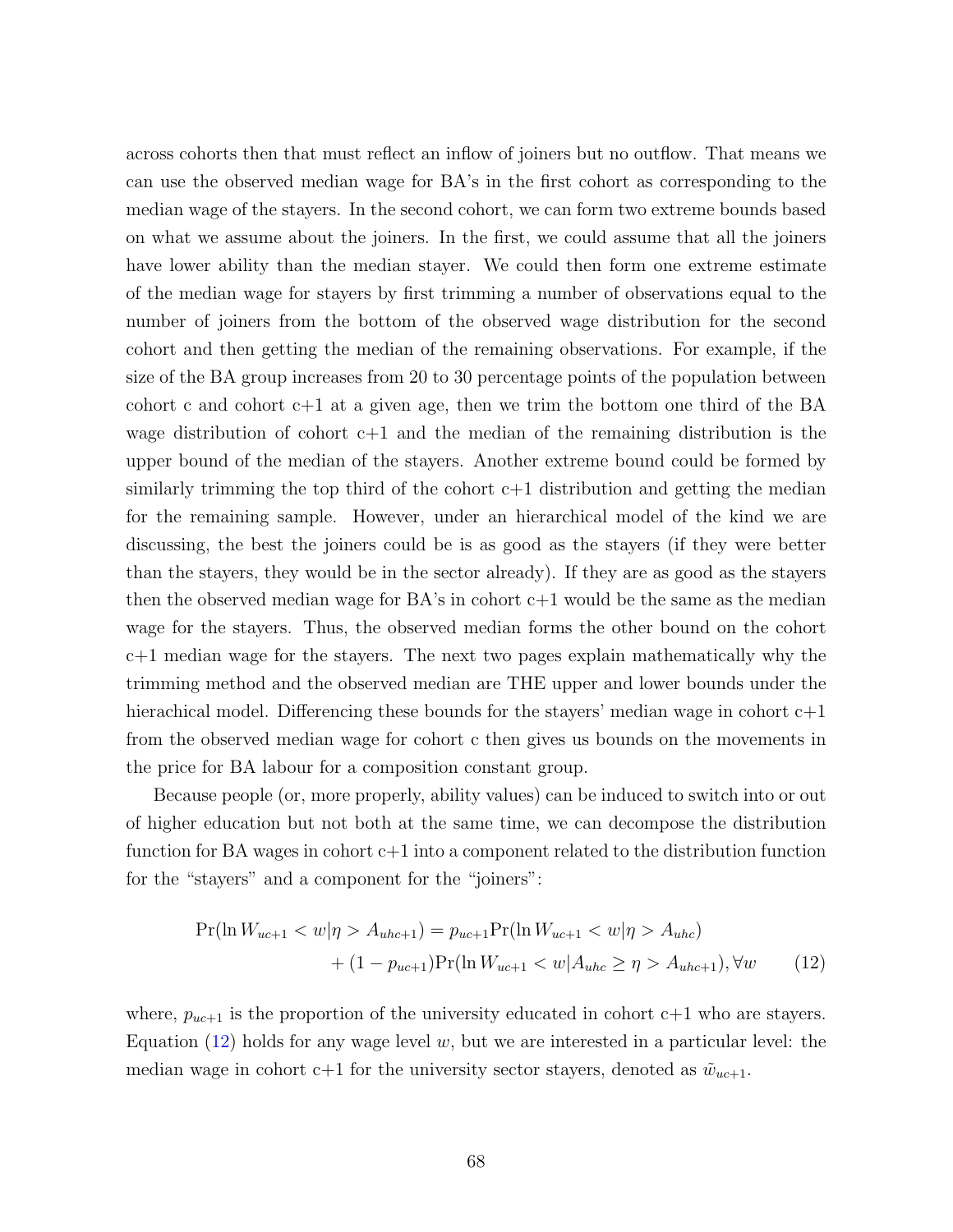We can write  $\tilde{w}_{uc+1}$  as,

$$
\tilde{w}_{uc+1} = \beta_{c+1u} + f_{c+1u}(age_{it+1}) + \lambda_u med(\eta_i + \epsilon_{ic+1t+1} | \eta_i > A_{uhc})
$$
\n(13)

Assuming stationarity of the  $\eta$  and  $\epsilon$  distributions across cohorts, differencing this relative to the median conditional university wage in cohort c at the same age,  $aqe^*$  would yield,

$$
\tilde{w}_{uc+1} - med(\ln W_{uct}|\eta_i > A_{uhc}) = \beta_{c+1u} + f_{c+1u}(age^*) - \beta_{cu} - f_{cu}(age^*)
$$
\n(14)

That is, by comparing wage movements for people with the same set of  $\eta's$  (the ones corresponding to choosing to get a university degree under either set of costs), we could obtain an estimate of the change in the actual wage profile across cohorts.

We cannot observe  $\tilde{w}_{uc+1}$  because we are comparing across cohorts and so cannot see who has ability levels that would result in their choosing the university degree in the different rationing situations. But we can obtain bounds for it. Returning to equation  $(12)$ , we can obtain an estimate of  $p_{uc+1}$  based on changes in the size of the u group between cohort c and c+1 combined with the argument that people (or, rather, ability levels) either enter or leave the group but not both. We know that the second term on the right hand side of [\(12\)](#page-67-0)  $(\Pr(\ln W_{uc+1} < \tilde{w}_{uc+1} | \eta > A_{uhc})$  ) equals 0.5 by the definition of  $\tilde{w}_{uc+1}$ , and the left hand side corresponds to a quantile of the conditional distribution of wages for the u group in the c+1 cohort, and so is calculable from the data. That only leaves the last term  $(\Pr(\ln W_{uc+1} < \tilde{w}_{uc+1} | A_{uhc} \ge \eta > A_{uhc+1}))$  unknown and unknowable. However, since it is a probability, we can bound it on one side as  $Pr(\ln W_{uc+1} < \tilde{w}_{uc+1} | A_{unc} \ge \eta > A_{unc+1}) = 1$ , which corresponds to the marginal people who obtain a degree in cohort  $c+1$  but would not have done so in cohort c having wages that place them below the median wage for the group who would get a degree in either cohort. Based on this, we can get an upper bound on  $\tilde{w}_{uc+1}$  by solving,

$$
\Pr(\ln W_{uc+1} < \tilde{w}_{uc+1} | \eta > A_{ubc+1}) = \frac{1}{2} p_{uc+1} + (1 - p_{uc+1}),\tag{15}
$$

This is equivalent to trimming the bottom  $(1 - p_{uc+1})$  proportion of observations from the c+1 university wage distribution and obtaining the median of the remaining sample.

Since the abilities of university "joiners" between cohort c and  $c+1$  are assumed to be entirely below the abilities of the "stayers", a joiner's wage can be higher than a stayer's only when the joiner has a particularly positive shock  $\epsilon_{it}$  or the stayer has a particularly negative shock. As the idiosyncratic shock is assumed to be independent of ability, it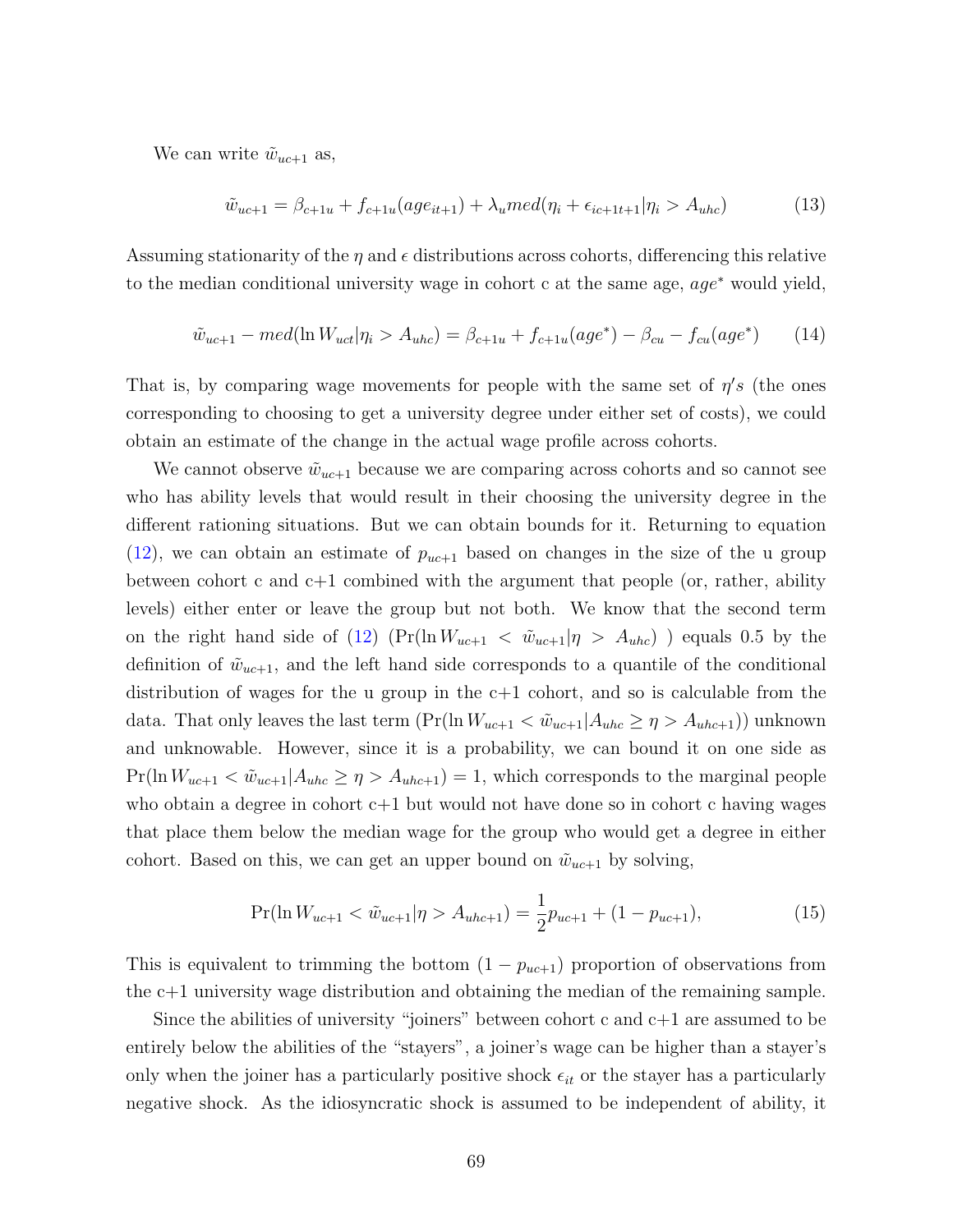follows that the joiners' wage distribution is first order stochastically dominated by that of the stayers. Mathematically,

$$
\Pr(\ln W_{uc+1} < \tilde{w}_{uc+1} | A_{uhc} \ge \eta > A_{uhc+1}) \ge \Pr(\ln W_{uc+1} < \tilde{w}_{uc+1} | \eta > A_{uhc}) \tag{16}
$$

Using the right side of this expression as the lower bound on  $Pr(\ln W_{uc+1} < \tilde{w}_{uc+1} | A_{unc} \ge$  $\eta > A_{uhc+1}$ ) in [\(12\)](#page-67-0) implies that the right hand side of (12) just equals 0.5. That is, the other bound is the c+1 median itself.

Meanwhile, we can implement a similar exercise for the HS group. In this case, though, if the BA group grows between cohort c and  $c+1$  this must be directly matched with an emigration of individuals from the top of the HS ability distribution between those cohorts. In trimming terms, this means that one bound can be obtained by appending a number of workers equivalent to the increase in size of the BA group to the top of the cohort c+1 wage distribution for HS workers. At the same time, if the Drop-out group shrinks then, under the single factor Roy model, they must have moved to the bottom of the ability distribution in HS and we would trim a number of workers equivalent to the decrease in size of the Drop-out sector from the bottom of the cohort c+1 HS distribution. Doing both the BA and Drop-out related trimming and appending yields a new adjusted HS sample in cohort c+1 that corresponds to one bound on the wages for the HS group stayers. Taking the difference between the median wage in that sample and the actual median wage for HS workers in cohort c yields an upper bound on the change in the log wage profile at a given age for HS workers. Consider the benchmark case where the upper bound scenarios for the BA and HS workers correspond to one another (i.e., the movements out of the top of the HS distribution become the movements into the bottom of the BA distribution). We can then obtain one bound on the movement in the university - high school wage differential by taking the difference between the upper bound on the movement in the university median and the upper bound on the movement in the high school median. The other bound is the actual change in the median wage ratios shown in Figure [2.](#page-13-0)

We repeat the sample trimming exercise for each cohort using the 1965-69 cohort as the base of comparison (cohort c in our example). The resulting quality-adjusted wage differentials are reported in the left panel of Figure [20.](#page-70-0) The second panel shows cohort effects derived in the same manner as in the earlier figures. The cohort effects show an increase in the adjusted upper bound differential between the 1965-69 and 1970-74 cohorts. Given that the other bound is the actual change in the median wage ratio,